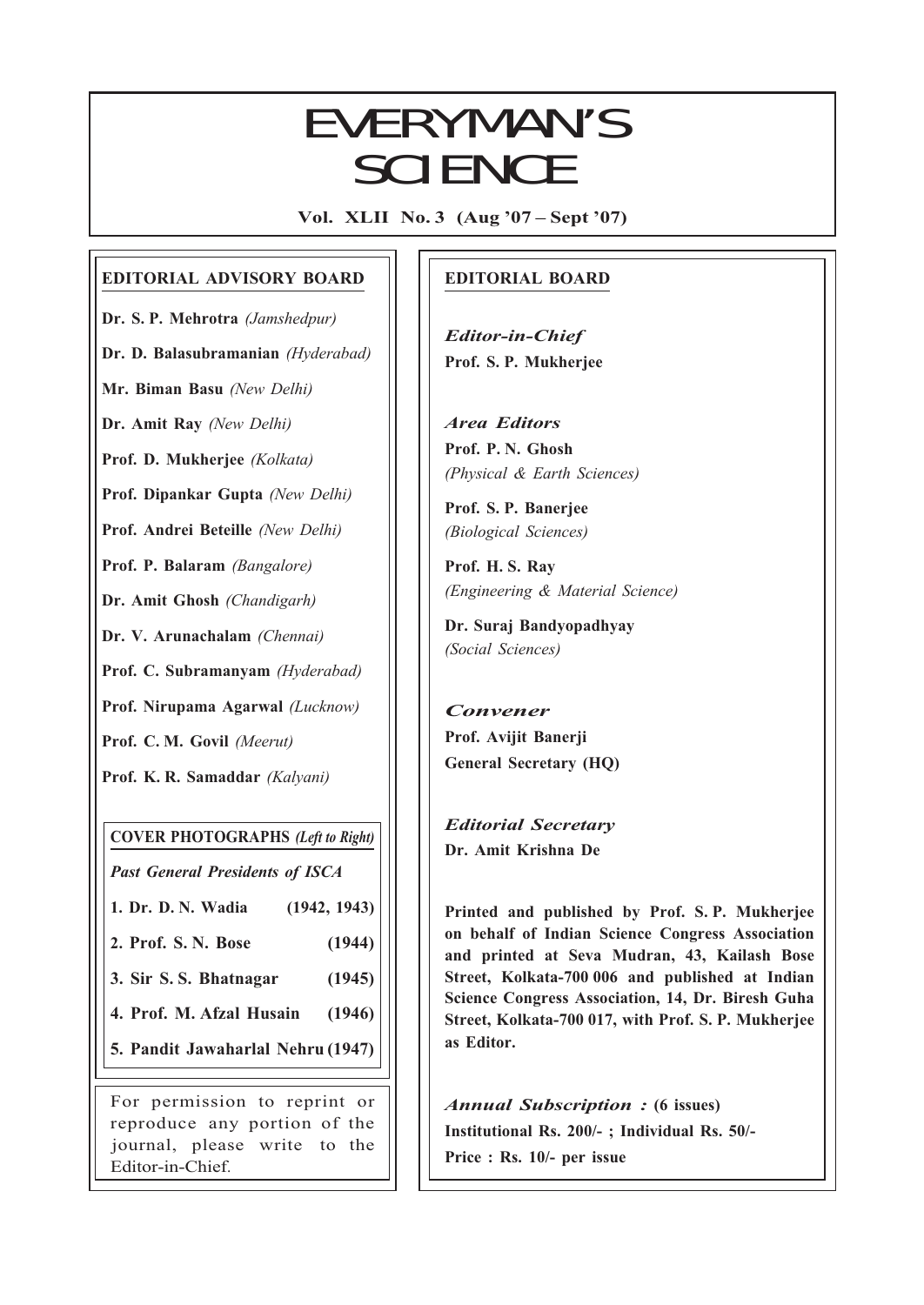# CONTENTS

Everyman's Science VOL. XLII NO. 3, Aug '07 — Sept '07

| <b>EDITORIAL:</b>                                                                                   | 115 |
|-----------------------------------------------------------------------------------------------------|-----|
| <b>ARTICLES:</b>                                                                                    |     |
| Presidential Address: The Classical Determinism and The Quantum Theory<br>Prof. S. N. Bose          | 118 |
| <b>Process Selection For Treatment of Industrial Wastes</b><br>P.K. Jena                            | 124 |
| <b>Plastic Waste-A Hazard To Environment</b>                                                        |     |
| Anand R., Sharanya V., Murugalakshmi C. N. & Bhuvaneswari K.                                        | 131 |
| <b>Energy Efficient And Environmentally Sound Rural Kitchen:</b><br><b>Design And Development</b>   |     |
| Garima Jain, Ritu Singhvi and Bhawana Asnani                                                        | 136 |
| The Origin of Life on Mars and Martian Astrobiology<br>Archan Bhattacharya                          | 142 |
| North Eastern India—A Hot Spot For Developing Cymbidium Cut Flowers Industry<br>Syamali Chakrabarti | 149 |
| <b>Condition Based Maintenance System</b><br>B. K. N. Rao                                           | 153 |
| <b>SHORT COMMUNICATIONS</b>                                                                         |     |
| <b>What Size Should A Bacterium Be?</b>                                                             |     |
| D. Balasubramanian                                                                                  | 157 |
| <b>KNOW THY INSTITUTIONS</b>                                                                        | 160 |
| <b>CONFERENCES / MEETINGS / SYMPOSIA / SEMINARS</b>                                                 | 163 |
| <b>S &amp; T ACROSS THE WORLD</b>                                                                   | 165 |
| RECOMMENDATIONS OF THE 94TH INDIAN SCIENCE CONGRESS                                                 | 167 |
| <b>ANSWERS TO "DO YOU KNOW"?</b>                                                                    | 168 |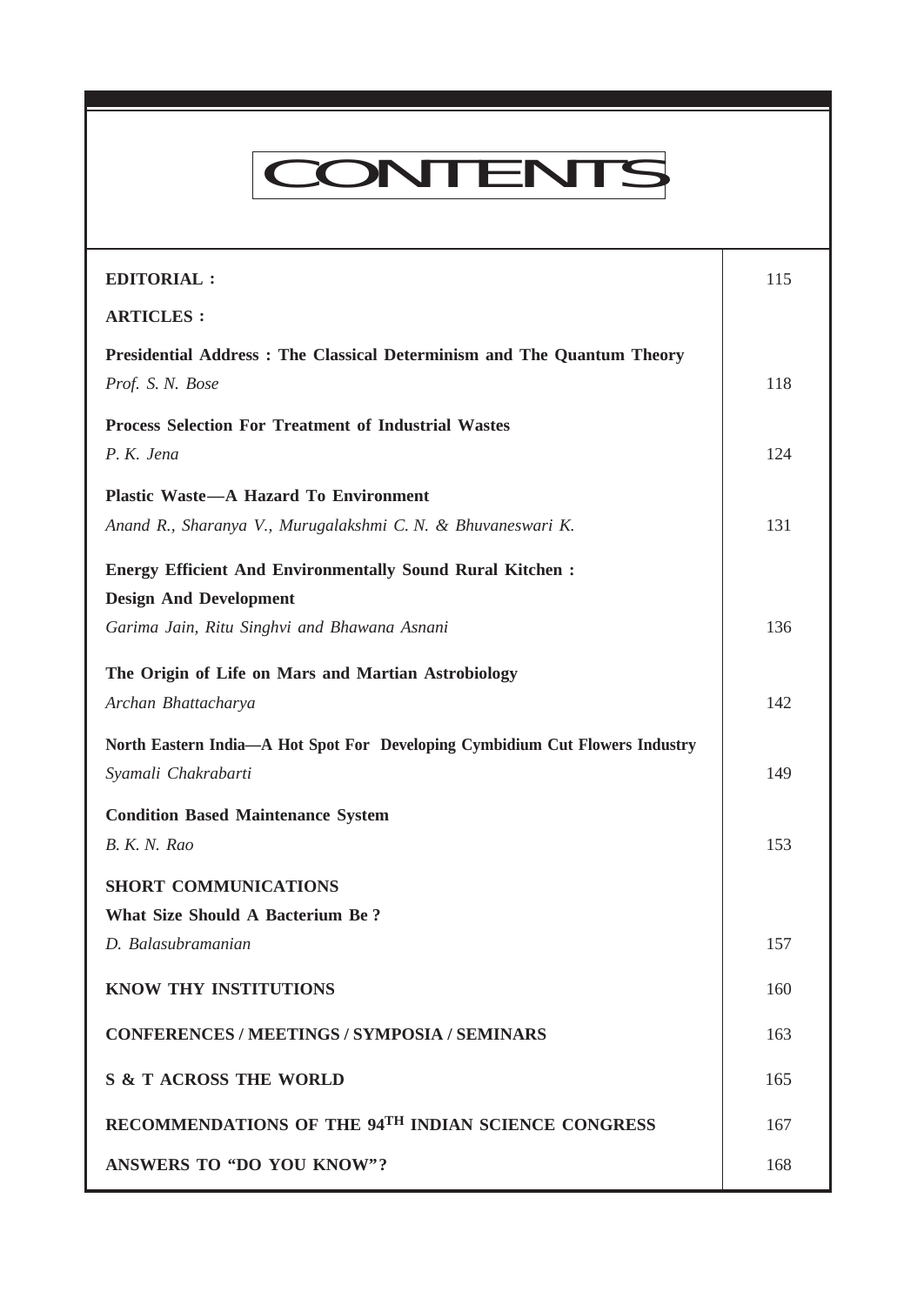## EDITORIAL

#### COME WITH THE WIND

If India is to become a developed nation by 2020 then it is necessary to sustain the present growth rate of 9-10 percent in the GDP. This will require increasing amounts of energy. The major sources of energy are coal, oil and natural gas which must undergo combustion for releasing energy and this produces Green House Gases (GHG). On the other hand, India is a signatory to Kyoto protocol of UNFCC that requires the country to reduce overall GHG emission by at least 5.2 percent below 1990 levels by 2008-2012. There is a dilemma here.

How will the country meet the energy demand and, at the same time, reduce GHG emission? The answer is blowing in the wind ; some part of energy will come from wind energy.

Ten years ago the annual commercial energy consumption was 190 million tons oil equivalent (mtoe) of which nearly 65 percent came from coal, 20 percent from oil and natural gas and the rest from sources such as hydel projects, nuclear plants and some renewable sources. Wind energy was negligible. Today the scene is changing.

#### WIND ENERGY

Wind power is conversion of wind energy into more useful form, usually electricity, using wind turbines. At the end of 2006, worldwide capacity of wind powered generators was about 74000 mega watts (MW) which met roughly only 1 percent of the world energy consumption. However, it already accounts for 20 percent in Spain. Denmark has plans to raise the figure to 50 percent soon. Wind power generation has quadrupled in the period 2000-2006, world-wide and India has become a leader in Asia producing in 2006, 6270 MW to rank fourth behind Germany (20,622 MW), Spain (11,615 MW) and the U.S.A. (11,603 MW) in a

world total of 74330 MW. Behind India are Denmark (3146 MW) and China (2604 MW).

For centuries European countries used the older technologies of wind mills to convert wind energy into mechanical energy to crush grain or pump water. From time immemorial ships have crossed oceans exploiting wind blowing against bulging sails. However, use of large scale wind farms for national electrical grids is of recent origin. So is use of small individual turbines for rural electrification in isolated locations. Wind power provides an answer to growing demands of clean renewable energy.

India, the 6th largest energy consumer in the world accounts for only 3.5 percent of world's annual consumption at present. In terms of energy production it ranks lower down in the 11th position, accounting for only 2.5 percent of world's total. The imbalance is due to the fact that 2/3rd of petroleum consumption is met by imports. Much of this is for the transport and aviation industry as well as for defence. As regards electricity generation of the total  $118 \times 10$  MW produced in 2005, 70 percent came from coal, slightly over 20 percent from hydel projects and the rest from other sources. Nuclear power plants and wind power each generated 3-4 percent.

The installed capacity of wind power in India is expected to be around 8300 MW by 2009 which will still be less than 10 percent of the total capacity.

#### SOME MAJOR ISSUES

All electricity generation facilities are capital intensive and wind power is no exception. However, wind energy costs less than 1/5th of what it did 25 years ago and the downward trend continues. In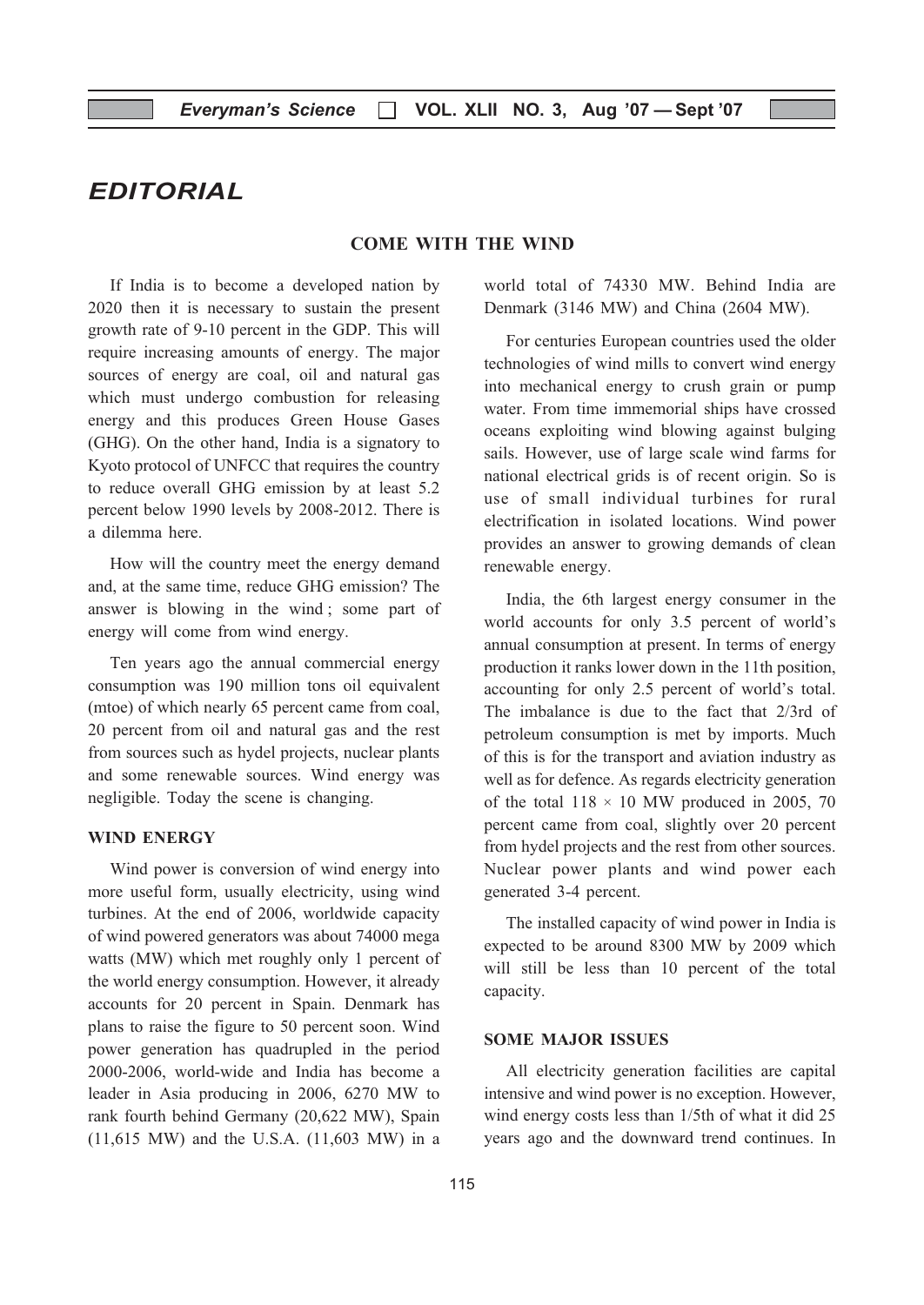#### Everyman's Science  $\Box$  VOL. XLII NO. 3, Aug '07 - Sept '07

wind power and hydel power, the 'fuel' costs are close to zero, maintenance cost is low and project life is long, over 20 years for wind power. Operational and manpower costs are also low and, hence, the payback period is comparatively less. The mapped potential of wind power at 50m height is 45000 MW and, therefore, a substantial part of our energy demand can, at least in theory, be met by wind power.

Some facts about wind power are astonishing. An estimated 1-3 percent of the energy from the Sun that hits earth is converted into wind energy and this is 50-100 times more energy than what is converted into biomass by all the plants on earth through photosynthesis. The potential wind power available on land and near shores alone is over 5 times the world's current energy use and 40 times the world's electricity consumption. However, most of the wind energy can be found only at higher altitudes to continuous wind speeds of over 160 km per hour.

The wind power avaliable is proportional to the cube of the wind velocity and almost 50 percent of the energy of the wind passing through can be extracted, provided the towers are set apart sufficiently to eliminate interference. Typically turbine blades will be located at a height of 50-60m and power generation requires a minimum blade speed of 10-12 rotations per minute. Because so much power is generated by higher wind speeds, much of the average power comes in short bursts, typically 50-60 percent in 15 percent time.

#### LIMITATIONS OF WIND POWER

There are, of course some limitations. Wind energy is not dispatchable as for fuel fired plants and additional output cannot be supplied in response to load demand. For any wind farm, the ratio of actual productivity against installed capacity will be about 30-35 percent, compared to approximately 90 percent for nuclear plants, 70 percent for coal based plants and 30 percent for oil plants. Great attention needs to be paid about location ; a 30 m difference can double or halve the output. On shore the location should be on hills or ridges where the wind accelerates. Sea shores are preferable because they are often windy because of differential cooling of land and the sea. However, this may not be desirable from the point of view of aesthetics and/or safety of bird life. Ideally plants should be located off shore but these will cost more. There are also plans for airborne wind turbines at high altitudes, the aerial turbines being tethered to the ground and suspended using helium balloons.

In every plant, energy generation will vary from hour to hour, daily and seasonally and, therefore, it can only be used as a supplementary source unless energy can be stored. For storage one can employ rechargeable flow batteries and flywheel storage devices, but the problem has not yet been solved satisfactorily. As is obvious, wind energy is not evenly distributed and generation source may be far from demand centers and national grid subsidies. Maintenance may be a problem as is evidenced by nonfunctional turbines in some locations. There are, however, solutions for most such problems.

#### SMALL PLANTS

Wind turbines can be used for household electricity generation in conjunction with battery storage and plants with capacity of 1 KW or more are now functioning in several countries. These are light weight units  $($  - 16kg) with 2m dia fans that respond rapidly to wind gusts typical of urban settings. Easy mounting is like that of TV antenna. If the wind velocity is too high then rotor speed can be regulated by dumping excess energy as heat. The brakes if installed indoors will provide internal heating, so valued in cold climates. Apparently in China alone some 300,000 small wind turbines are already generating electricity.

Initiatives, some commendable, have been taken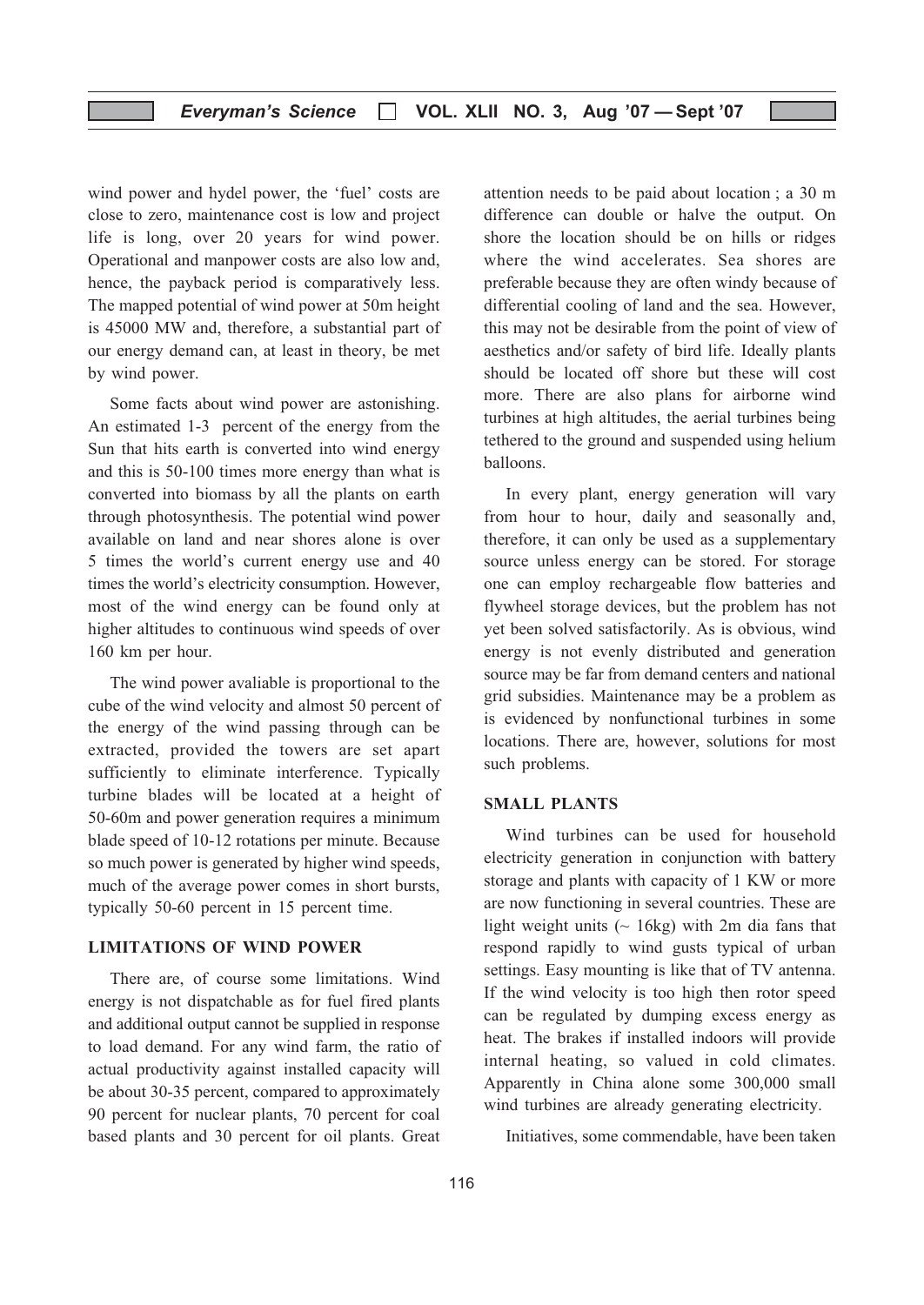in India also. Manganese Ore (India) Ltd., Nagpur has set up a 5 MW plant in Nagda hills near Dewas in Madhya Pradesh. It was commissioned in mid 2006 at a cost of 22 crores. It generates 9.4 m units/year and generates nearly 5 crores in revenue. Taking into account tax savings (the Government gives tax exemption for 10 years) and depreciation, the estimated pay back period is 5.5 year only. The company is now planning 100 crore investment in setting up 2 wind firms of total capacity of 23 MW.

Wind power leads to a special advantage. Since

it reduces GHG, it accrues certified emission reduction credits (CER) expressed in equivalence of 1 tonne  $CO<sub>2</sub>$  reduction. The credits can be used to contribute to the emission reduction commitment of the nation. A 5 MW plant accrues a carbon credit of 9600 CER/year and for this the benefit revenue is over 3 crores in 10 years, 100 percent of which qualifies for tax rebate.

The wind has been blowing for ages and it will continue to blow inviting mankind to exploit its energy.

Hem Shanker Ray

A closed mind is a dying mind.

— Edna Ferber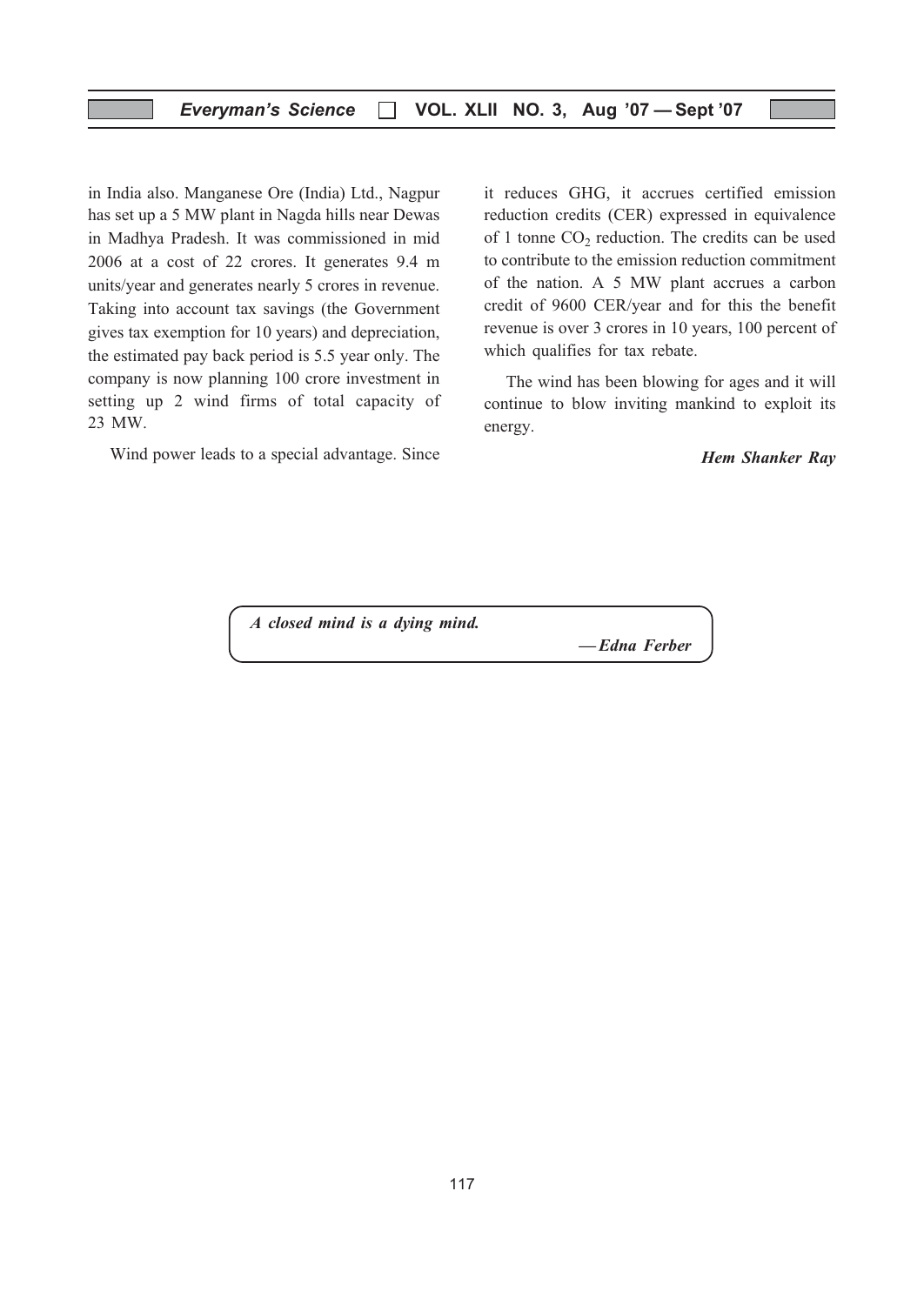## PRESIDENTIAL ADDRESS

## THE CLASSICAL DETERMINISM AND THE QUANTUM **THEORY**

PROF. S. N. BOSE

I wish to express sincere thanks for the great honour you have done me. The Presidentship of the Science Congress is a great distinction, and I confess, I have my own misgivings about the wisdom of your choice. Your first decision had raised high hopes. Many of us expected that a deliberate programme of the future scientific activities of the country would probably be a feature of the opening speech of this Congress. Pandit Jawaharlal had studied the needs of the country. Many of our front-rank scientists and industrialists had met under his leadership, not long ago, and given to questions of future reconstruction much time and anxious thought. The results of this deliberation would have been invaluable at the present moment. My regret is keen that chance has deprived us of the benefits of a sustained and careful study of the problems of the day. I would have liked to present here the results, if they were available. Unfortunately they are not, as most of the reports are inaccessible to me.

One of your former Presidents had remarked that "a scientist is apt to become a man that knows more and more about less and less, so that his opinion upon subjects outside his field of special study is not necessarily of special value". I realise the wisdom of this warning and hope to have your indulgence, if I seem to be more at home with doubts and criticisms than with useful knowledge.

I would like to present before you certain aspects of Modern Physics and draw your attention to the profound changes in the principle of scientific explanation of natural phenomena brought about by the quantum theory. The last fifty years record remarkable discoveries. I need only mention the electron and the neutron, X-rays and radioactivity to remind you of the increase of our knowledge. Our equipment has gained in power range and accuracy. We possess powerful telescopes to scan the farthest corners of the universe, also precise and delicate instruments to probe into the interior of the atoms and molecules. The alchemists' dream of transmutation has become a reality. Atoms are now disintegrated and synthesised. X-ray reveals invisible worlds and wireless links up the farthest ends of the earth with possibility of immediate inter-communication. These discoveries have their repercussions in the relam of ideas. Fifty years ago the belief in causality and determination was absolute. Today physicists have gained knowledge but lost their faith. To understand properly the significance of such a profound change it will be necessary to discuss briefly how it all came about. Classical Physics had begun with the study of Astronomy. With his laws of gravitation and his dynamics, Newton had explained planetary motion. Subsequent study has shown astronomical prediction to be possible and sure. Physicists had taken the equations of celestial mechanics as their model of a universal law. The atomic theory had in the mean time gained universal acceptance ; since matter had resolved into a conglomeration of

<sup>\*</sup> General President, 30th Indian Science Congress held during 31st January to 5th February, 1944 at Delhi.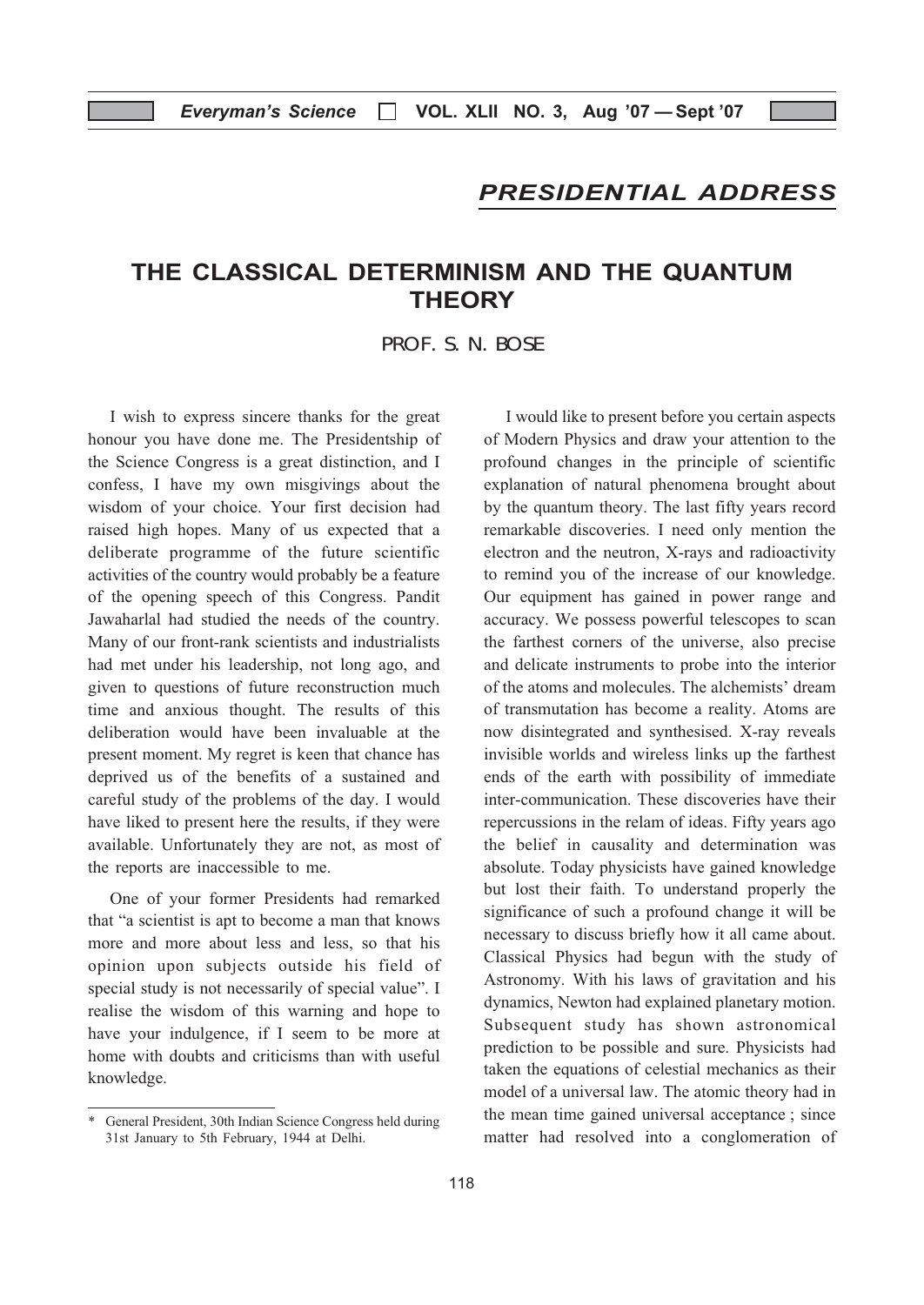particles, the ideal scheme was to explain all phenomena in terms of their motions and interactions. It was only necessary to set up a proper set of equations, and to take account of all possible mutual interactions. If the mass, position, and velocity of all the particles were known at any instant, these equations would theoretically enable the physicist to predict the position and motion of every particle at any other subsequent moment.

The phenomena of light did not at first fit into this simple scheme. To regard it as a stream of particles was impossible due to the discovery of interference. Accordingly the wave theory of light was originated by Huyghens and perfected by Maxwell. With the discovery of the electron as a universal constituent of matter, the electromagnetic theory of Maxwell was converted into an electronic theory by Lorentz. To the dynamical laws were added the electromagnetic equations and the two together apparently gave an exact and ideal formulation of the laws of causality. In the forces of interaction henceforth, were to be included not only the gravitational forces but also those interactions which depended on the charge and the motion of the particles. These interactions were brought about by influences which spread out as waves with the velocity of light. They superimposed, interfered and constituted the field of force in the neighbourhood of the particles, modified their motion and were in turn modified by them. The motions of all particles throughout the universe were thus interlocked. These outgoing influences also constituted light, invisible radiation, X-rays and wireless waves. Thus a set of universal laws was supposed to have been discovered and we had only to apply them sutiably to find explanations of all conceivable natural phenomena. In Physical Science we do not however always proceed in the above way and turn, to the "microscopic" equations whenever we have to explain events. We often study materials en masse, consisting of an enormous number of corpuscles, and we use either the principle of the conservation

of energy or the laws of thermodynamics to explain their behaviour. These laws were however regarded either as simple consequences of the fundamental equations or as statistical laws derivable from them by a suitable averaging. Though in the latter cases we talk about probabilities and fluctuations, it was more or less a matter of faith to maintain that if it were possible for us to obtain all the necessary data by delicate observations, universal laws would enable us to follow each individual molecule in this intricate labyrinth and we should find in each case an exact fulfilment of the laws and agreement with observation. The above in brief forms an expression of faith of a classical physicist. We see that it involves as necessary consequences, belief in continuity, in the possibility of space-time description of all changes and in the existence of universal laws independent of observers which inexorably determine the course of future events and the fate of the material world for all times.

A few remarks about the general equations will perhaps enable us to follow better the criticisms that have been levelled against the system. The structure of the mechanical equations of particles is different from the field-equations of Maxwell and Lorentz. The principles of conservation of energy and momentum were first discovered as consequences of the mechanical equations. Mass and velocity of the corpuscle furnish means to measure its momentum, and its energy, if we leave aside the potential energy which resides in the field. To maintain the integrity of the principle of conservation, the field must also be considered capable of possessing energy and momentum, which however, being associated with wave-motion, must spread out in all directions with the waves. The transfer of energy from the field to the particles must thus be a continuous process, whereby, a finite change should come about only in a finite interval and the process should theoretically be capable of an exact description in space and time.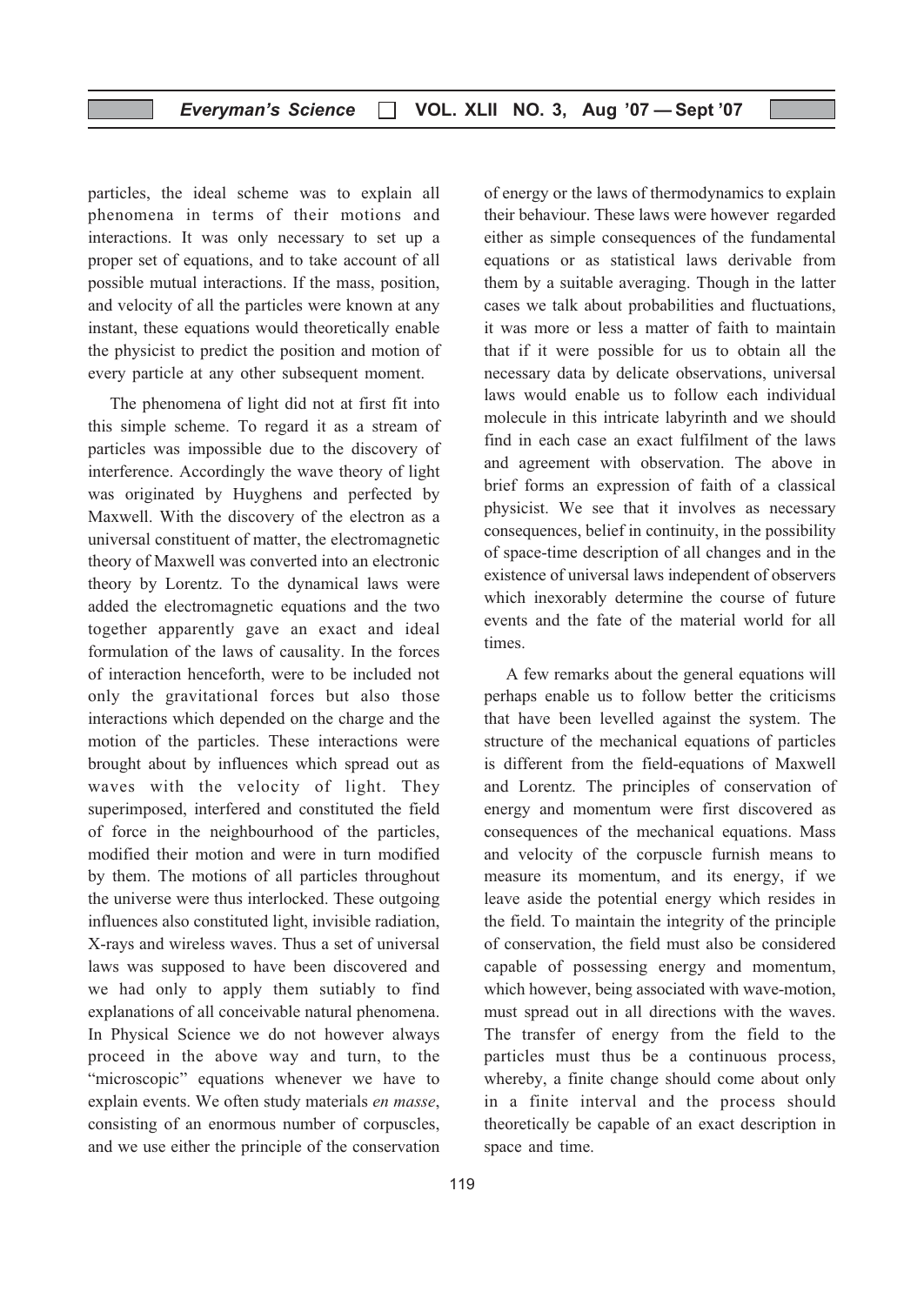Physics being essentially concerned with relations between quantities, these should all be capable of exact measurement. We measure always intervals of time or inter-distance between points, hence the specification of the reference frame is just as important as the units of measure. Newton had not analysed closely the conception of mass and time. This vagueness persisted in the dynamical equations for the particles. The field-equations which form the basis of the wave-theory of light have a different origin. With the discovery of the principle of the least action, a common derivation of both has been attempted. But a difference in the choice of reference frame in the two apparently subsisted. The wave-equations assumed a fixed ether whereas the material laws contemplated a Galilean inertial-frame. An immediate deduction from this distinction was the possibility of measuring the relative velocity of the observer with reference to ether. The experiment of Michelson and Morley showed it to be unrealisable in practice and formed the starting point of the celebrated Relativity Theory. Einstein had subjected the conception of time-measurement to a searching examination and showed the impossibility of conceiving a time independent of an observer, or an absolute simultaneity of events happening at two different places. The same space-time reference should be chosen for the dynamical equations as well as the equations of the field, this being supplied by the observer. In spite of this apparent limitation Einstein demonstrated the possibility of formulation of natural laws independent of all axes of reference and pointed out that the necessary auxiliaries existed already in the invariant theory and the tensor Calculus of mathematicians. In spite of its apparently revolutionary character, the theory of relativity upheld the ideal of causality and determinism. Einstein himself has continued to seek with great earnestness a unifyig field theory which will combine gravitation and electromagnetism and render unnecessary a separate formulation of the dynamical equations. No such theory as yet exists.

The development of the quantum theory has raised fundamental issues. Facts have been discovered which demonstrate the breakdown of the fundamental equations which justified our belief in determinism. A critical examination of the way in which physical measurements are made has shown the impossibility of measuring accurately all the quantities necessary for a space-time description of the motion of the corpuscles.

Experiments reveal either the corpuscular or the wave nature for the photon or the electron according to the circumstances of the case, and present us with an apparently impossible task of fusing two contradictory characters into one sensible image. The only solution suggested has been a renunciation of space-time representation of atomic phenomena and with it our belief in causality and determinism.

Let me briefly recapitulate the facts. In 1990 Planck discovered the quantum of action while studying the conditions of equilibrium between matter and the radiation field. Apparently interchange of energy took place in discrete units whose magnitude depended on  $h$  and the frequency of the radiation emitted or absorbed by matter. Photo-electric emission had similar disquieting features. Einstein therefore suggested a discrete structure of the radiation field in which energy existed in quanta instead of being continuously distributed in space as required by the wave theory. This light-quantum however is not the old lightcorpuscle of Newton. The rich experimental materials supporting the wave theory preclude that possibility altogether. Moreover the fundamental relation,  $E = hv$ , and  $p = hk$ , connecting energy and momentum of the photon with the frequency  $\nu$ and the vector wave number  $k$ , makes a direct reference to idealised plane wave so foreign to the old idea of a corpuscle. Soon afterwards Bohr postulated the existence of radiationless stationary states of atoms and showed how it led to a simple explanation of the atomic spectra. The extreme simplicity of the proposed structure and its striking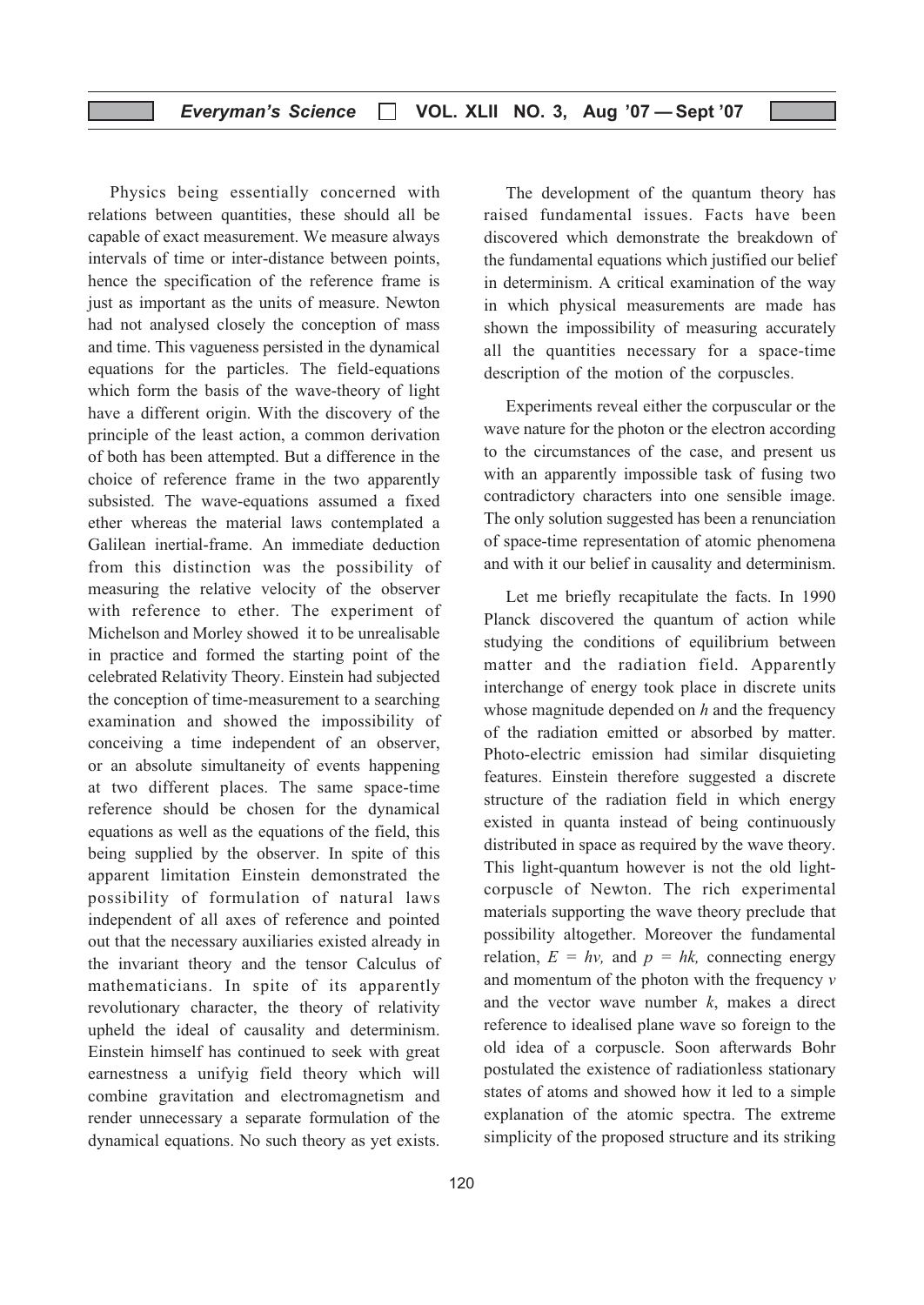success in correlating a multitude of experimental facts at once revealed the inadequacy of the ordinary laws of mechanics and electro-dynamics in explaining the remarkable stability of the atoms.

The new ideas found application in different branches of Physics. Discontinuous quantum processes furnished solutions to many puzzles. Suitably modified, the theory furnished a reasonable explanation of the periodic classification of elements and thermal behaviour of substances at low temperature. There was however one striking feature. It was apparently impossible to characterise the details of the actual transition processes from one stationary state to another, that is, to visualise it as a continuous sequence of changes determined by any law as yet undiscovered. It became clear that the dynamical laws as well as the laws of electromagnetism failed to account for atomic processes. New laws had to be sought out compatible with the quantum theory capable at the same time of explaining the rich experimental materials of Classical Physics. Bohr and his pupils utilised for a time a correspondence principle, guessing correct laws for atomic processes from analogy with the results of the classical theory. In every case these appeared as statistical laws concerned with the probabilities of transition between the various atomic states. Einsein tackled the problem of the equilibrium of matter and radiation on the basis of certain hypotheses regarding the probabilities of transition between the various states by absorption and emission. A derivation of the Planck Law was obtained by Bose by a suitable modification of the methods of classical statistics. Heisenberg finally arrived at a satisfactory solution and discovered his matrix mechanics and a general method for all atomic problems. Dirac and Schrödinger also published simultaneously their independent solutions. Though clothed in apparently dissimilar mathematical symbols, the three theories gave identical results and have now come to be looked upon as different formalisms expressing the same statistical laws.

121

I have mentioned that the photon gave a simple explanation of many of the properties of radiation and thereby presented its corpuscular aspect while the well-known properties of interference and superpossibility brought out its wave character. That the same dual nature may exist in all material corpuscles was first imagined by De Broglie. His phase waves found quick experimental verification, and raised a similar problem of the real nature of the corpuscle. The formulation of wave mechanics by Schrödinger, once raised a hope that by a radical modification of our usual ideas about the corpuscle it might be possible to re-establish the law of causality and classical determinism. Subsequent developments have shown such hopes to be illusory. His waves are mathematical fictions utilising the multi-dimensional representation of a phase space and are just as incapable of explaining the individuality of the electron, as the photon is incapable of explaining the superpossibility of the field. The true meaning of his equations appear in their statistical interpretation.

The adherents of the quantum theory interpret the equations in a peculiar way. They maintain that these equations make statements about the behaviour of a simple atom and nothing more than a calculation of the probabilities of transition between its different states is ever possible. There is nothing incomprehensible about such a statistical law even if it relates to the behaviour of a single particle. But a follower of determinism will interpret such statements as betraying imperfect knowledge, either of the attendant circumstances or of the elementary laws. We may record the throws when a certain die is cast a large number of times and arrive at a statistical law which will tell us how many times out of a thousand it will fall on a certain side. But if we can take into account the exact location of its centre of gravity, all the circumstances of the throw, the initial velocity, the resistance of the table and the air and every other peculiarity that may affect it, there can be no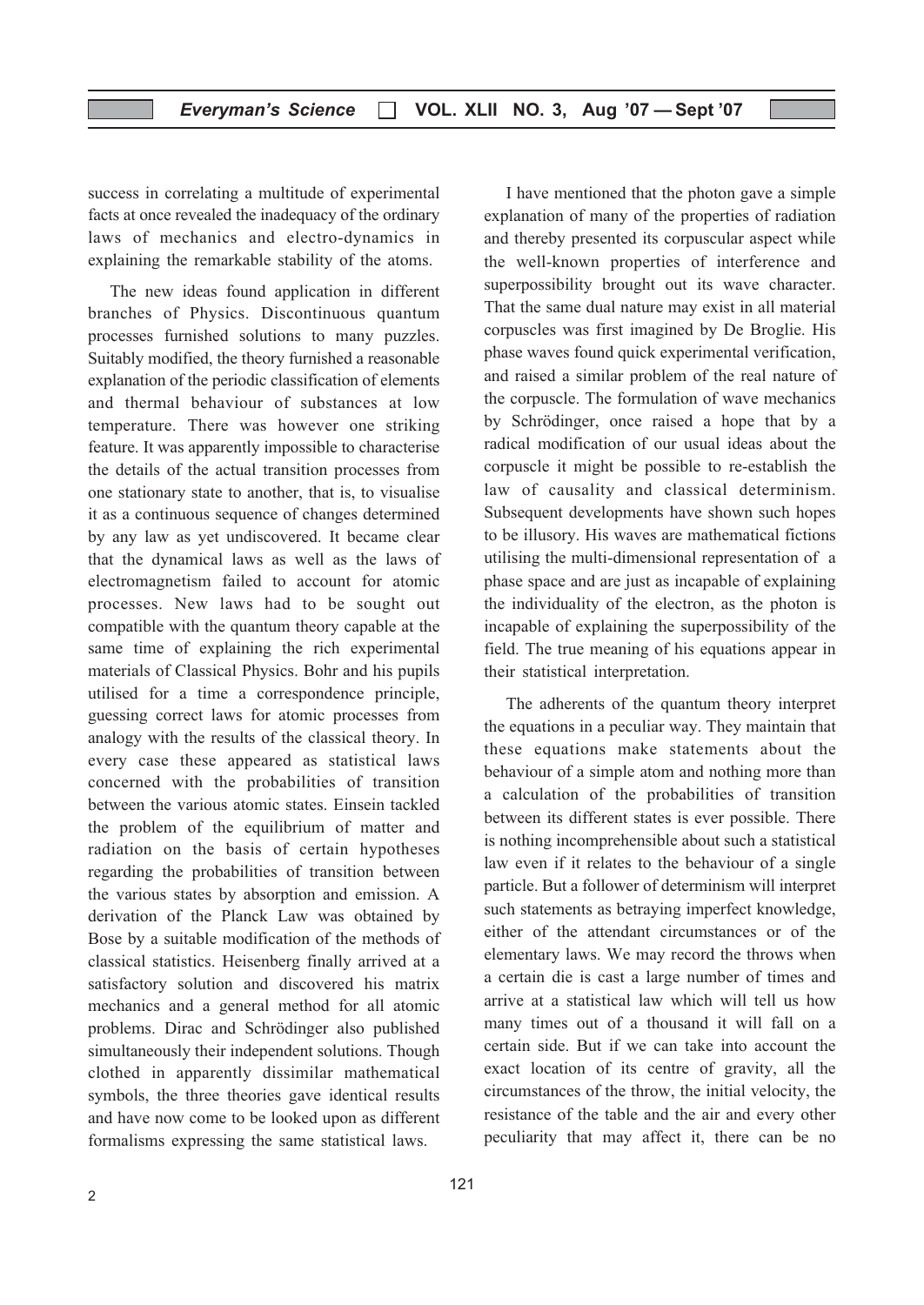question of chance, because each time we can reckon where the die will stop and know in what position it will rest. It is the assertion of the impossibility of even conceiving such elementary determining laws for the atomic system that is disconcerting to the classical physicist.

Von Neumann has analysed the statistical interpretation of quantum mechanical laws and claims to have demonstrated that the results of the quantum theory cannot be regarded as obtainable from exact causal laws by a process of averaging. He asserts definitely that a causal explanation of quantum mechanics is not possible without an essential modification or sacrifice of some parts of the existing theory.

Bohr has recently analysed the situation and asserted that we cannot hope any future development of the theory will ever allow a return to a description of the atomic phenomena more conformable to the ideal of causality. He points out the importance of the searching analysis of the theory of observation made by Heisenberg, whereby he has arrived at his famous principle of indeterminacy. According to it, it is never possible for us to determine the simultaneous values of momentum, and positional coordinates of any system with an accuracy greater than what is compatible with the inequality  $\overline{\Delta} p \overline{\Delta} q > \frac{h}{4\pi}$ .

This natural limitation does not affect the physics of bodies of finite size but makes space-time descriptions of corpuscles and photons impossible. When we proceed to study the behaviour of the elementary particles, our instruments of measurement have an essential influence on the final results. We have also to concede that the contributions of the instrument and the object, are not separately computable from the results as they are interpreted in a classical way with the usual ideas of coordinates and momentum accepting thereby a lack of control of all action and reaction of object and instrument due to quantum effects.

It is in this imperative necessity of describing all our knowledge with the usual classical ideas, that Bohr seeks an explanation of the apparently irreconcilable behaviour of corpuscles and radiation in different experiments. For example, if we set our experiments in such a fashion as to deterimne accurately the space-time coordinates, the same arrangement cannot be simultaneously used to calculate the energy momentum relations accurately ; when our arrangements have pushed the accuracy of determining the positional coordinates to its utmost limit, the results evidently will be capable only of a corpuscular representation. If, on the other hand, our aim is to determine momentum and energy with the utmost accuracy, the necessary apparatus will not allow us any determination of positional coordinates and the results we obtain can be understood only in terms of the imagery of wave-motion. The apparently contradictory nature of our conclusions is to be explained by the fact, that every measurement has an individual character of its own. The quantum theory does not allow us to separate rigorously the contribution of the object and the instrument and as such the sum total of our knowledge gained in individual cases cannot be synthesised to give a consistent picture of the object of our study which enables us to predict with certainty its behaviour in any particular situation. We are thus doomed to have only statistical laws for these elementary particles and any further development is not likely to affect these general conclusions.

It is clear that a complete acceptance of all the above conclusions would mean a complete break with the ancient accepted principles of scientific explanation. Causality and the universal laws are to be thrown simultaneously overboard. These assertions are so revolutionary that, no wonder, they have forced physicists to opposing camps. There are some who look upon causality as an indispensable postulate for all scientific activities. The inability to apply it consistently because of the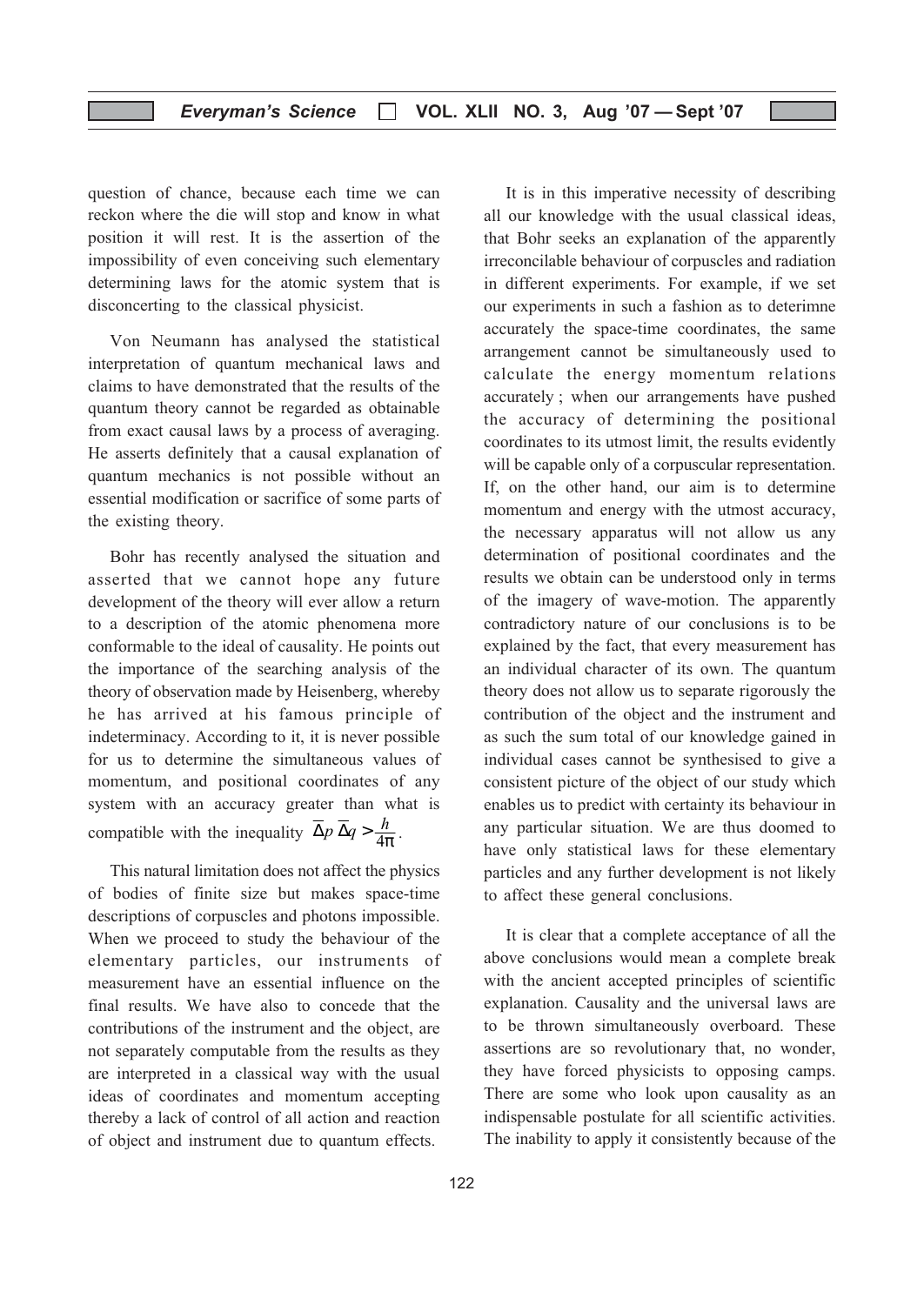limitations of the present state of human knowledge would not justify a total denial of its existence. Granted that Physics has outgrown the stage of a mechanistic formulation of the principle, they assert that it is now the task of the scientists to seek for a better formulation. Others of the opposing camp look upon old determinism as an inhuman conception, not only because it sets up an impossible ideal, but also as it forces man to a fatalistic attitude which regards humanity as inanimate automata in the hands of an iron law of causation. For them the new theory has humanised Physics. The quantum statistical conception of determinism nestles closer to reality and substitutes a graspable truth for an inaccessible ideal. The theory has brought hope and inspired activity. It constitutes a tremendous step towards the understanding of nature. The features of the present theory may not all be familiar but use will remove the initial prejudice. We are not to impose our reason and philosophy on nature. Our philosophy and our logic evolve and adjust themselves more and more to reality.

In spite of the striking success of the new theory, its provisional character is often frankly admitted. The field theory is as yet in an unsatisfactory state. In spite of strong optimism, difficulties do not gradually dissolve and disappear. They are relegated to a lumber room, whence the menace of an ultimate divergence of all solutions neutralises much of the convincing force of imposing mathematical symbols. Nor is the problem of matter and radiation solved by the theory of complementary characters. Also we hear already of the limitations of the new theory encountered in its application to nuclear problems.

The quantum theory is frankly utilitarian in its outlook ; but is the ideal of a universal theory completely overthrown by the penetrating criticism of the nature of physical measurements?

Bohr has stressed the unique character of all physical measurements. We try to synthesise their results and we get probabilities to reckon with instead of certainties. But how does the formalism  $\frac{h}{2\pi i} \frac{\partial \psi}{\partial t} = H \psi$  emerge as a certain law ? The wider the generalisation, the less becomes the content. A universal law would be totally devoid of it. It may nevertheless unfold unsuspected harmonies in the realm of concept. More than ever now, Physics does need such a generalisation to bring order in its domain of ideas.

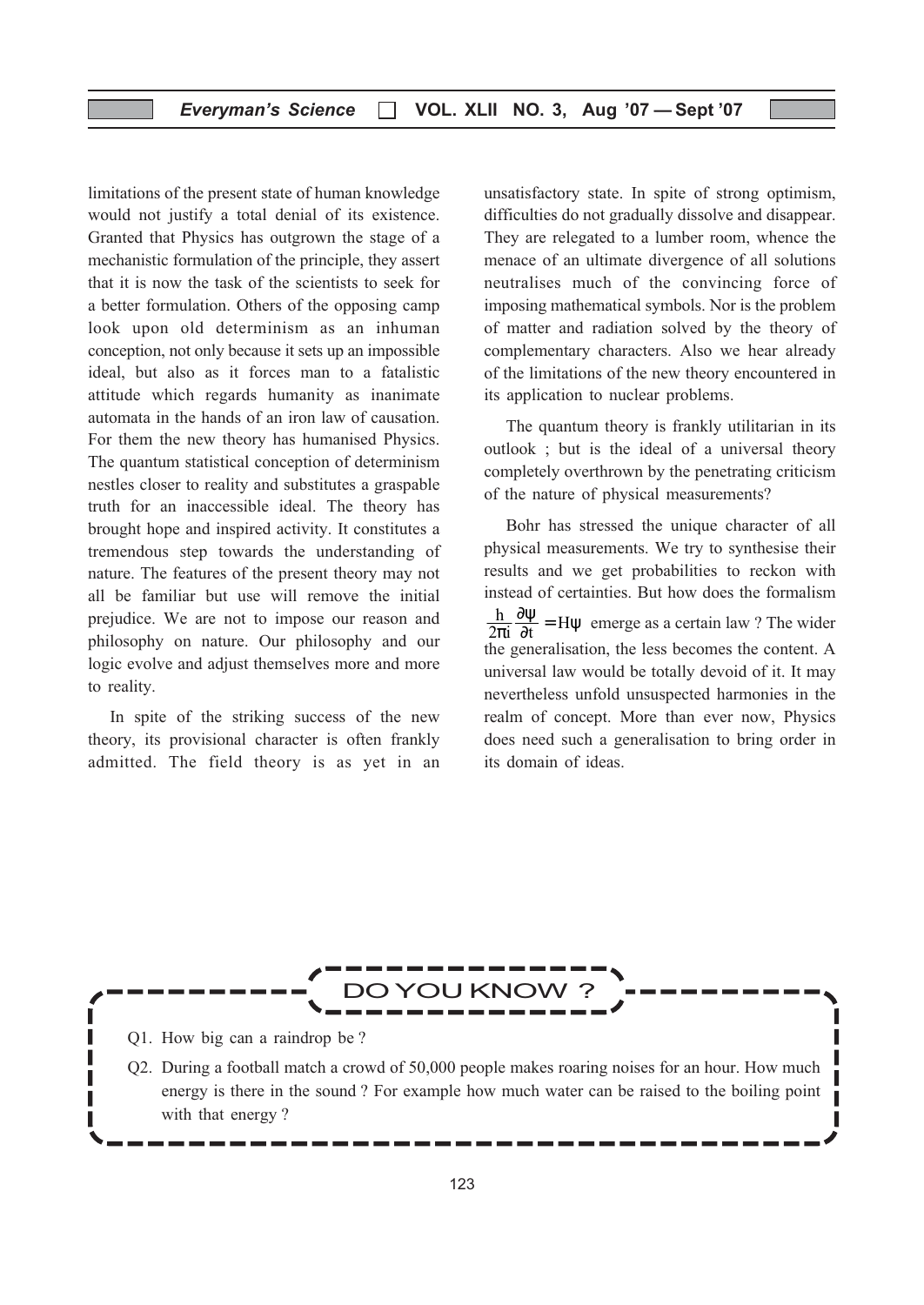## PROCESS SELECTION FOR TREATMENT OF INDUSTRIAL WASTES

P. K. Jena\*

Industrial wastes, particularly those from mineral, chemical and metallurgical industries, are generating a lot of polluting materials in our environment. Most of these wastes are hazardous in nature and, at the same time, contain a lot of valuable materials. In order to protect our environment, it has been essential to properly treat these wastes for their safe disposal. In this process, toxic and valuable byproducts can be recovered and utilized in various ways. In this paper, an account of different types of wastes generated in chemical and metallurgical industries and the criteria for selection of processes to treat these have been discussed with typical examples. The steps to be taken regarding selection of a waste treatment process, as well as minimizing the generation of the wastes, have been outlined.

#### INTRODUCTION

S ince the Second World War, with rapid industrialization and better socio-economic conditions, there has been a sharp rise in human population in different parts of the world. Naturally, there has been large increase in consumption of different types of materials in our day to-day life. As a result, there has been a significant increase in generation of various types of industrial wastes, particularly in chemical, mineral and metallurgical sectors. At present there are many types of wastes generated in these industries and their quantities are huge. Most of these wastes are hazardous in nature. The wastes which are corrosive, easily ignited or highly reactive, explosive in nature or toxic, when thrown on ground or in water or exposed to the atmosphere, become hazardous to human beings, plants and other animals. The inorganic aqueous wastes like spent sulphuric acid from galvanizing plants, organic aqueous wastes like the washings of chemical reactors and

formulation tanks, organic liquids such as distillation residues from production of chemical intermediates, used cutting oils from machinery manufacture, metallurgical industry sludges and solid wastes like flue dusts, sludges of electro winning and plating industries, and flue gases of acid plants like the oxides of sulphur and nitrogen are some typical examples of industrial hazardous wastes.

Due to ignorance and sometimes carelessness, when these wastes are dumped into water and land or let out to the atmosphere, they cause a lot of harm to plants and trees, water systems, human beings and also other animals. Around 1953, hundreds of cases of paralysis and sensory loss were reported amongst people consuming contaminated fishes obtained along Minamata Bay in Japan due to the discharge of methyl mercury waste sludge into the sea. Some years back, the "Love Canal" incident in the state of New York, USA, resulted in serious intoxication of hundreds of children and adults in a residential cum school area, which was once a dumping yard of the wastes of organic chemical industries. During the same

<sup>\*</sup> Human Resource Development Foundation (HRDF), 80A-81A, Lewis Road, Bhubaneswar–751002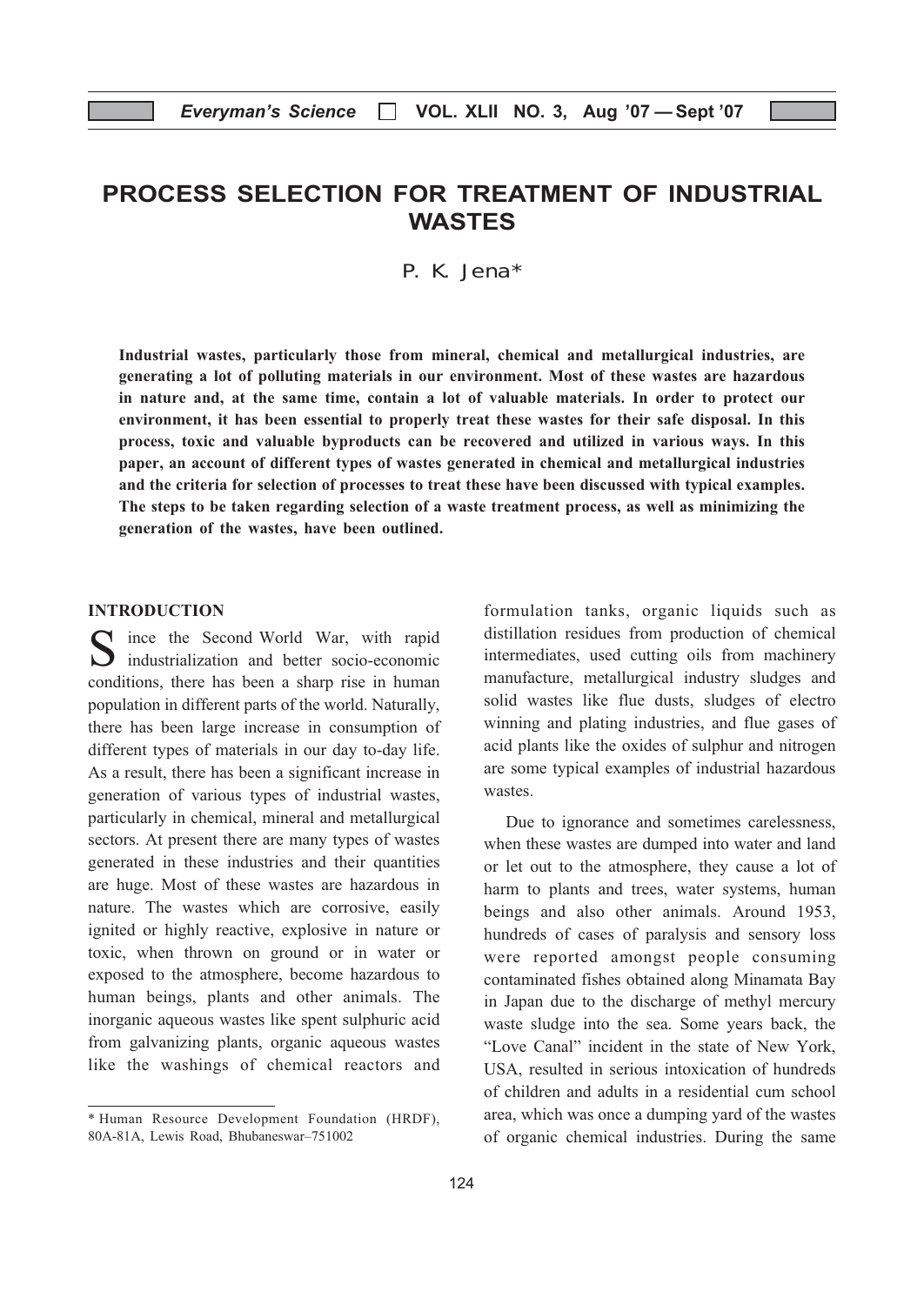period, a beach in Missouri, USA, became highly contaminated with Dioxine wastes of a chemical industry and caused serious health problems to a large number of people in that locality. In recent past, the big nuclear accident at Chernobyl in the former USSR, resulted in spreading of intense radioactivity to a very large area and brought fatal injuries to thousands of people in the area. One of the biggest environmental tragedies, which took place in India about three decades back was due to the escape of highly poisonous methyl isocyanate from an Union Carbide plant in Bhopal. This killed thousands of people while they were in sleep. A huge number of inhabitants of that region were made permanently invalid. These and many other such incidents have brought alarming signals to mankind, with the choice for taking immediate steps for living in a clean environment with prosperity, or to perish with miseries and sufferings.

There is no doubt that, after the industrial revolution, particularly during the second half of the twentieth century, science and technology have brought a lot of prosperity to mankind including increased life expectancy and a higher living standard for more people in the world than ever known before. But industrialization and modern living style have also brought the risk of global calamity and impairment of human health. The environment pollution problems and the destruction of the echo system that we are facing today, are an accumulation of the effects of improper mangement of our industrial, commercial as well as domestic wastes. The cost of restoring these is beyond our reach. However, at least from now onwards, we should make sincere efforts for avoiding any further destruction of our environment. This can be achieved through proper mangement of the wastes in general and the industrial wastes in particular.

In view of these, during the last three decades, the national governments all over the world, are imposing various rules and regulations to treat the industrial wastes for their safe disposal to the

surroundings or to use those for some other purposes as far as possible.

#### TYPES OF WASTES

Invariably, all the chemical and metallurgical industries produce some wastes in some form or other out of the total materials used. This is so because no production process can transfer all input materials into products or services. The wastes are generated in the form of solid, liquid and gas. Most of the chemical industries generate a considerable amount of aqueous and organic liquid wastes, sludges and also gases most of which are toxic in nature. Similarly, the mineral processing and metallurgical industries generate a lot of tailings, slimes and sludges, leached residues, slags, smelter and converter dusts, drosses etc. These, in most cases, contain heavy metals and toxic compounds. For example, the paint manufacturing industries generate 4 to 6% of hazardous wastes, the electric arc furnace for steel making produces 1 to 2% flue dusts containing heavy metals like Zn, Pb and Cd, the printing ink production industry liberates about 1% of toxic waste out of their total products.

The Industrial wastes are generated at various stages of production process through different sources. The input materials, which have been used for a number of times and no longer serve the purpose without reprocessing, is a type of waste and this is called "Spent Material". In a particular industry, besides the desired product, the other products are generally called "By-products" when they can be used as such, otherwise these are considered as wastes. Another type of waste is generated during industrial operation like cleaning of equipments, accidental spills or leakage, failure to meet the manufactured specifications, as residues from containers of raw materials or products or outdated shelf life etc. Some major categories of such wastes with examples are given in Table. 1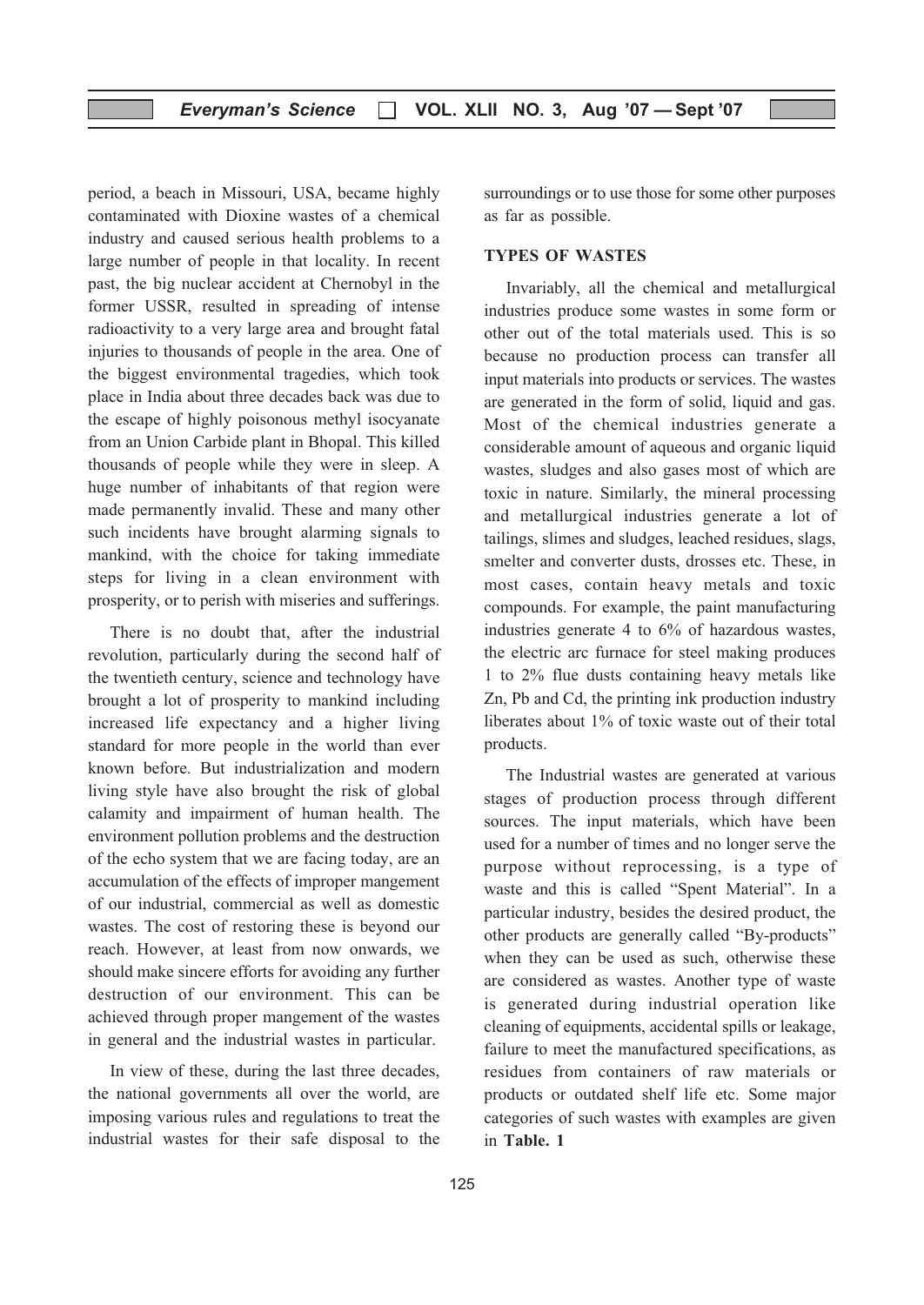## Everyman's Science □ VOL. XLII NO. 3, Aug '07 - Sept '07

| <b>Major Category</b>        | <b>Characteristics</b>                                                                                                                                                              | <b>Examples</b>                                                                                                                                                                                                                                                                                               |
|------------------------------|-------------------------------------------------------------------------------------------------------------------------------------------------------------------------------------|---------------------------------------------------------------------------------------------------------------------------------------------------------------------------------------------------------------------------------------------------------------------------------------------------------------|
| Inorganic aqueous<br>wastes  | Liquid waste composed primarily<br>of water but containing acids/<br>alkalis and/or concentrated<br>solutions of inorganic hazardous<br>substances (e.g., heavy metals,<br>cyanide) | - Spent sulphuric acid from galvanizing<br>- Spent caustic baths from metal finishing<br>- Spent ammoniacal etchants<br>from<br>manufacturing electronic components<br>- Rinse water from electroplating<br>- Spent concentrates from hydrometallurgy                                                         |
| Organic aqueous<br>wastes    | Liquid waste composed primarily<br>of water but containing<br>dilute<br>admixtures<br>or<br>concentrations of organic<br>hazardous substances (e.g.,<br>pesticides)                 | - Rinse water from pesticide containers<br>- Washing of chemical reactors and<br>formulation tanks.                                                                                                                                                                                                           |
| Organic liquids              | Liquid<br>waste<br>containing<br>admixture<br>or concentrated<br>solutions of organic hazardous<br>substances.                                                                      | - Spent halogenated solvents from mental<br>degreasing and dry cleaning<br>- Distillation residues from production of<br>chemical intermediates.                                                                                                                                                              |
| Oils                         | Liquid wastes comprised<br>primarily of petroleum-derived<br>oils.                                                                                                                  | - Used lubricating oils from internal<br>combustion engines.<br>- Used hydraulic and turbine oils from heavy<br>equipment operations<br>- Used cutting oils from machinery<br>manufacture<br>-Contaminated fuel oils.                                                                                         |
| Inorganic Sludges/<br>Solids | Sludges, dusts, solids and other<br>non-liquid waste containing<br>inorganic hazardous substances.                                                                                  | - Wastewater treatment sludge from mercury<br>cell process of chlorine production<br>Emission control dust from steel manufacture<br>and smelters<br>- Waste sand from coking operations.<br>- Lime sludge from coking operations.<br>- Dust from debarring of chromium parts in<br>fabricated metal industry |
| Organic Sludges/<br>Solids   | Tars, sludges, solids and other<br>non-liquid wastes containing<br>organic hazardous substances.                                                                                    | - Sludges from painting operations.<br>- Tar residues from production of dyestuff<br>intermediates.<br>- Spent filter cake from production of<br>pharmaceuticals.<br>Distillation bottom tars from production of<br>phenols.<br>- Soil contaminated with spilled solvents.<br>Oil emulsion solids.            |

## Table 1 : Engineering Classification System for Hazardous Wastes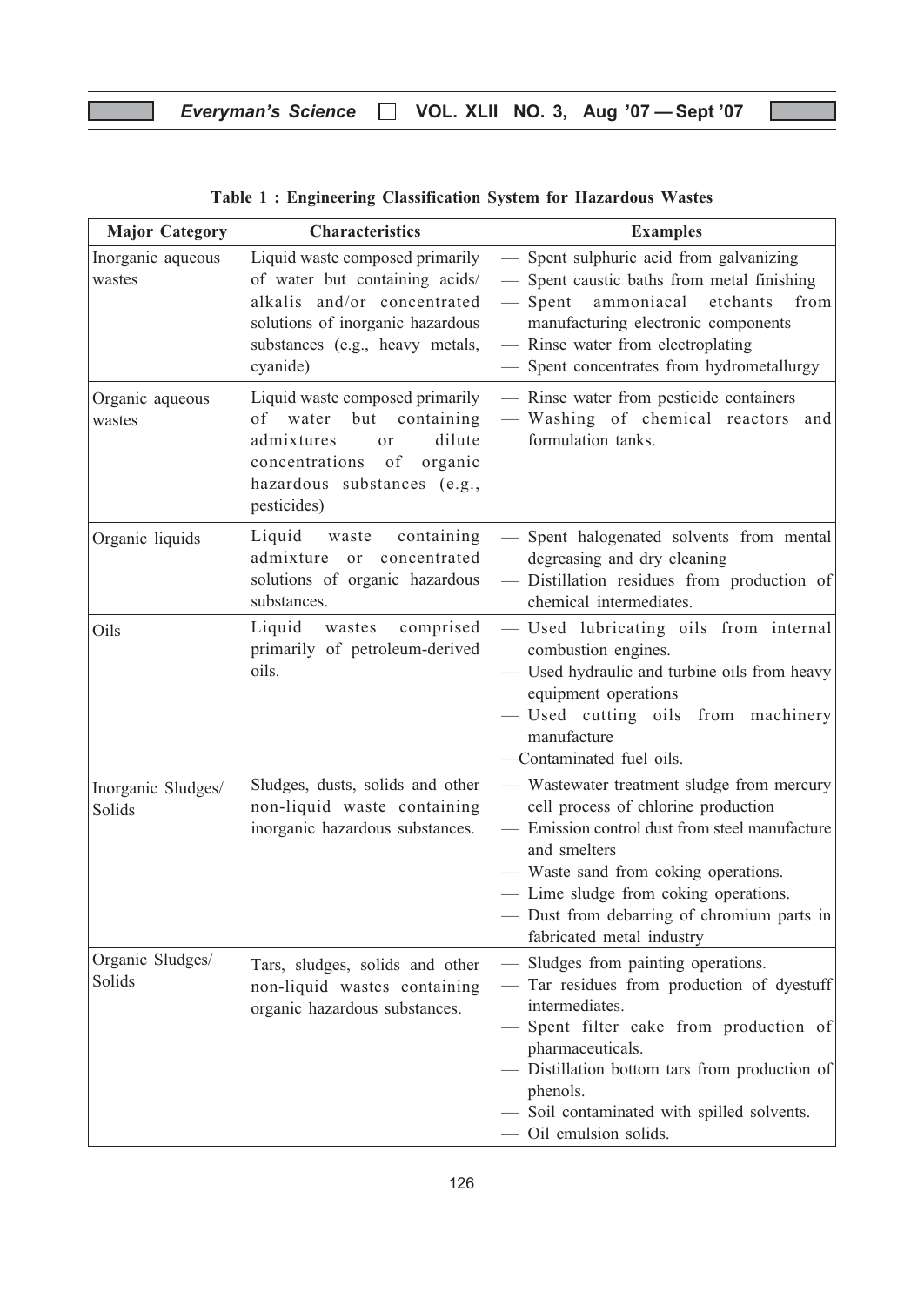#### CRITERIA FOR SELECTION OF WASTE TREATMENT PROCESS

The management of various types of wastes of chemical and metallurgical industries is certainly a complex process. However, the imposition of strict environmental regulations has compelled these industries to find out some suitable methods to treat the wastes to remove the toxic materials and then dispose the resultant harmless wastes safely. It is always desirable to examine various possibilities to convert these wastes to by-products through recovery of values. For example, Electric Arc Furnace (EAF) dusts can be recycled after recovering the heavy metals like Zn, Cd and Pb. The heavy metals are even better value added products. Thus, the waste EAF dusts when properly processed can be considered as a value added byproduct.

In addition to environmental protection, other benefits are also derived through treatment of industrial wastes. The recovered metals and chemicals certainly add to the economy of the concerned industry and in many cases, substantial conservation of the resource is achieved. The environment friendly residues, particularly in case of mineral and metal-based industries, can be utillized for preparing road and building construction materals, as well as for land reclamation and development of wasteland.

In order to find out a suitable process to treat the hazardous industrial wastes, a number of relevant aspects have to be considered. Some of these are as follows.

- (a) Time to time systematic analysis of the wastes.
- (b) Examination of Physical and Chemical properties of the wastes.
- (c) Estimation of the cost of the treatment process.
- (d) Possibility of treating similar types of wastes together.
- (e) Possible utillization of the avaliable infrastructure for treating the wastes.
- (f) Recycling the recovered materials in the industry of origin.
- (g) Energy consumption of the proposed process and
- (h) Possible market for the recovered materials.

(a) The waste to be treated has to be properly analyzed at first in order to find out the types of toxic materials and other valuable compounds present in it and their respective quantitites. This will assist in selection of the recovery process and the values which are worth recovering. For example, at Smederevo Metallurgical Comany2 (Yogoslavia), a typical flue dust contains 22 pct. Fe, 17 per cent Zn and 0.2 per cent Pb. This waste is treated with 30 per cent NaOH solution at 40°C, with solid liquid ratio of 1:5, to leach out preferentially most of the zinc. The leached solution is electrolysed, to recover 90 per cent zinc of high purity. As in this case, the EAF dust contains a very small quantity of lead; the process did not aim at recovering it. But another type of EAF dust where the Pb and Cd percentages are higher, a process like the Flame Reactor Process<sup>3</sup> of the Horsehead Industries, seems to be the more suitable one. In this process, the EAF dusts are fed into a coke fired reducing flame reactor in presence of oxygen-enriched air. The metals are oxidized and collected in a dust catcher. The recovery of Zn, Pb and Cd are found to be 90, 97 and 99 percent respectively.

(b) Sometimes, it is convenient to select the recovery process, after analyzing the physical and chemical properties of the constituents present in the waste. These properties will indicate the use of right type of reagents in order to separate preferentially the desired constituents either by a physical or a chemical process from the rest of the wastes. For example, a typical copper converter dust contains toxic metals like Pb, Bi, Sb, As, Zn, Cd along with some copper. This type of waste has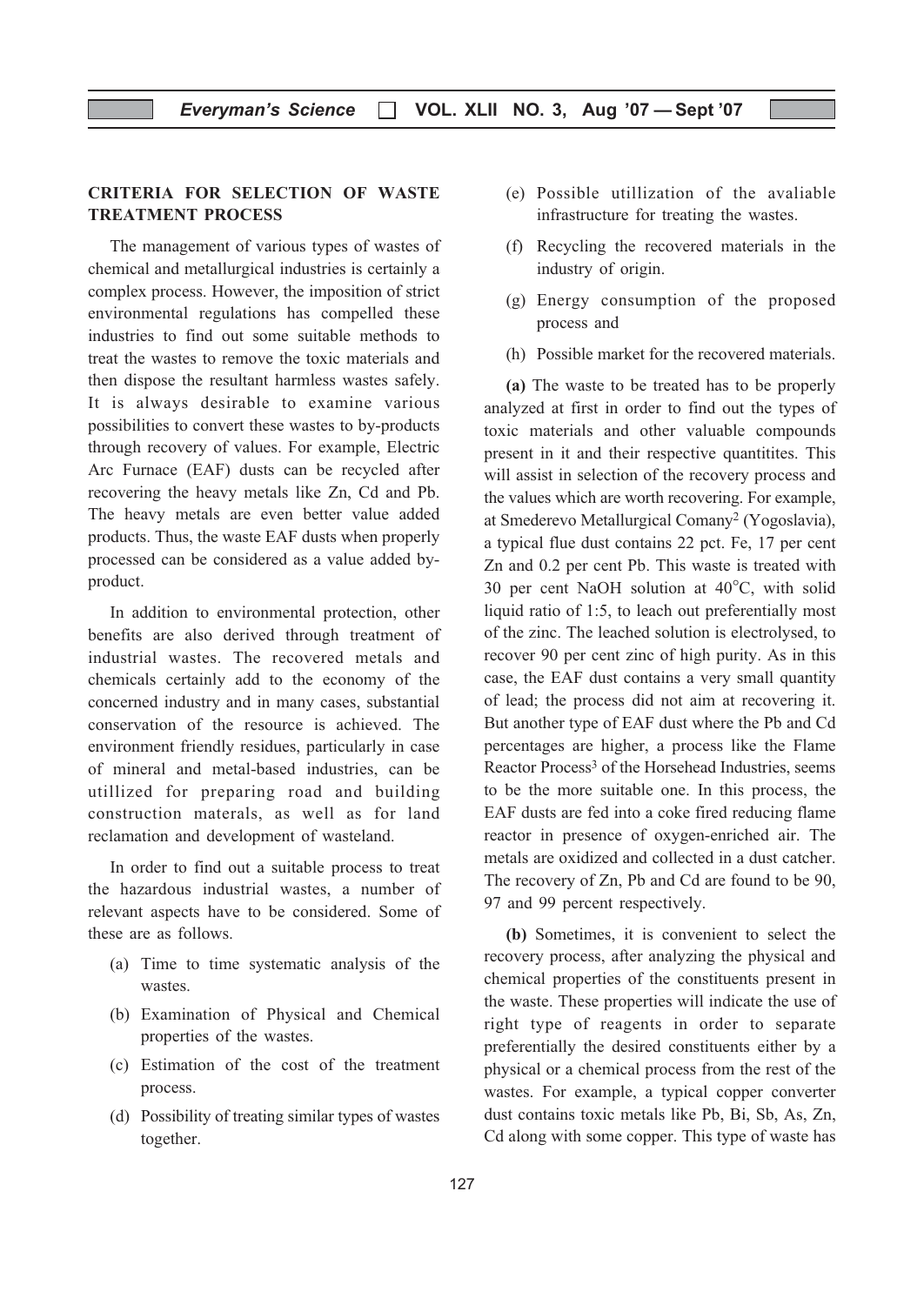been successfully treated on a commercial scale for recovering the metal values<sup>4</sup>. In this process, the dust is leached with  $H_2SO_4$ , leaving the insoluble sulphates of Pb, Bi and Sb in the residue and dissolving As, Cu, Zn and Cd in to the leached solution as sulphates. The residue is processed in the lead smelting furnace. Arsenic in the solution is preferentially precipitated as iron arsenic compound by addition of Polly ferric sulphate with aerial oxidation. This precipitate is then leached with  $H_2SO_4$  and the As present in the solution is precipitated as sulphide by addition of NaHS. The rest of the solution is neutralized with NaOH to precipitate the hydroxides of Zn, Cu and Cd, which are processed in the zinc smelter.

An example of the application of a simple physical process to recover the values from the wastes is the treatment of aluminium alloys. The Al alloy dross, which is produced during casting process, contains the alloyed aluminium along with the oxides of Al and other metals. The alloy is completely separated from the oxides in melts of  $BaCl<sub>2</sub> - NaCl - NaF$  (with  $> 33.3$  mole per cent of  $BaCl<sub>2</sub>$ ), in which the liquid alloy floats up and the oxides sink down. From the oxides dissolved in the melt, the Al is produced by electrolysis in a subsequent stage by the conventional process.

(c) One of the major criteria for treating industrial waste is to estimate the cost involved in treating it and the market price of the recovered materials.

If the amount and price of the materials to be recovered, are very low and at the same time it is necessary to be treated from environmental point of view, it would be better to convert the material in to an inert compound. For example, the arsenic present in copper refining sludge is quite low in quantity. Economically it is not worthwhile to recover it. In such a case, the arsenic can be made inert by hydrothermal precipitation at a temperature in the range of  $170^{\circ} - 200^{\circ}$ C. In this process, the presence of Fe (III) is necessary for combination with As (V) to form the crystalline hydrated ferric arsenate (Scorodite, FeAsO<sub>4</sub>, 2 H<sub>2</sub>O), in which the As is effectively immobilized. This inert material can be safely disposed in the land.

On the other hand, if the waste contains sufficient amounts of valuable constituents, it would be better to recover those in order to economise the treatment process. For example, the catalysts used in chemical and metallurgical industries, are quite expensive and at the same time, spent catalysts considered as toxic wastes. Therefore, these need to be treated to recover the metal values while making the treated wastes free of toxicity. The metal values such as Ni, Co, V, W, Ti, Cr, Cu etc. present in various types of spent catalysts, can be recovered by prior thermal treatment at 600°C followed by selective chlorination of the samples, using different gaseous mixture, at a temperature between  $300^{\circ}$  –  $600^{\circ}$  C. From the chlorination residues and volatile metal chlorides, it has been possible to recover up to 98 pct. each of Ni, Co, Mo, Ti, and W and 80 pct. of V compounds, contained in the condensation products.

(d) The most important criteria for selection of a process to treat the waste, is economic viability. It is very often necessary to examine the economics of the process involved. Further, it is also desirable to explore the possibility for treating similar types of wastes collectively, to further reduce the cost particularly when the individual wastes are small in quantity. For example, Copper smelter dust from copper producing plant and copper dross obtained from a lead smelter, are both hazardous materials. These can be suitably treated together and the recovered metal values can be used by concerned industries. The Cu dross and more easily the Cu dust can be leached in sulphuric acid. At the Naoshima Smelter and Refinary in Japan, the combined treatment of the dust and dross has been possible by charging the dust to the dross-leaching tank near the end of dross leaching. The leached residue is recycled to the lead operation. Cu and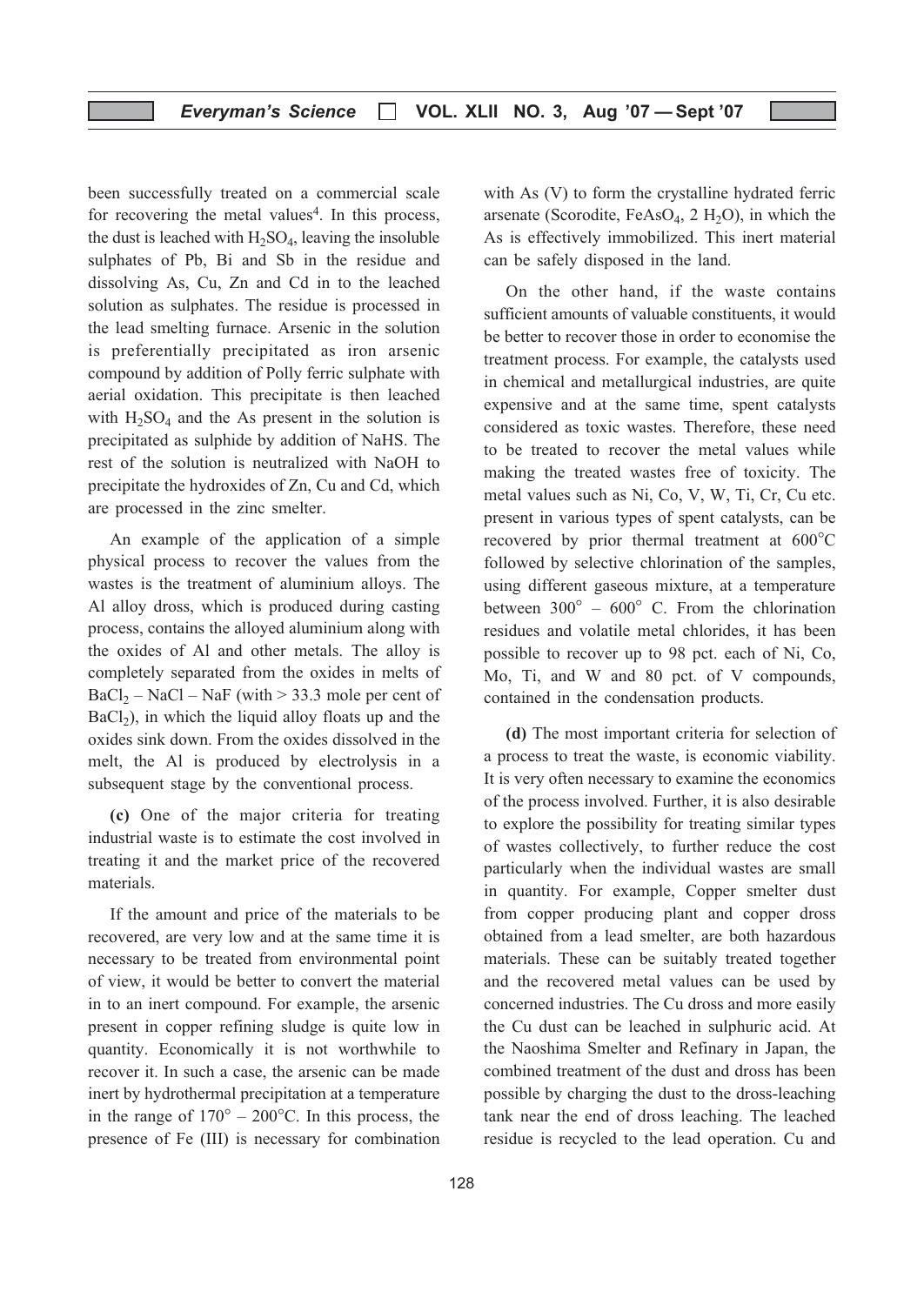Cd are recovered from the solution by neutralization and cementation respectively. The remaining solution is sent to the wastewater treatment plant<sup>7</sup>. The combined treatment has resulted in avoiding duplications of infrastructures and also achieving significant reduction in the operating cost. It is reported that, a plant with a capacity to treat 300t / month of copper dust and 200t / month of the dross, has been operating successfully and economically.

(e) Another important factor in connection with minimizing the cost of waste treatment operation is maximum utilization of the existing infrastructures in the concerned idustry. In this case, while appreciably decreasing the processing cost, the operation becomes easier with the available personnel and equipments.

Some years back, the Hitachi Refinery of Nippon Mining and Metals Co. Limited, has installed a reverberatory type-recycling furnace to treat indsutrial wastes such as copper smelting dust, galvanizing sludges and hydroxide slimes<sup>8</sup>. These are smelted with pyrite, where sulphidized Cu, Fe and precious metals are transformed into matte and the rest of the metal values are oxidized and retained in the slag. The matte is transported to their Saganoseki smelter, where copper and precious metals are recovered by the conventional process steps.

(f) The possibilities of using the recovered constituents in the industry of their origin or sister concern should be taken into consideration while selecting the waste treatment process. This avoids the process of finding external market. It rather helps in supplementing the raw materials used in the concerned industry.

The carbon steel EAF dust contains considerable amounts of a number of heavy metal like Zn, Pb, Cu, and Cd along with Fe. A process has been developed to leach this waste with acetic acid to dissolve most of the heavy metals and calcium.

The residual iron oxide is recycled in the steelproducing furnace. Hydrogen sulphide is used to precipitate the heavy metals, potentially salable to a zinc plant. Calcium is precipitated as gypsum from the rest of the solution, which has a possible market. The impurities present in regenerated acetic acid are removed by ion exchange process. The pure acetic acid is brought to desired concentration by distillation and then recycled.

(g) While selecting a waste treatment process, due importance should be given to the energy consumption in the concerned process, as the price of fuel in general, is going up very fast. For example, Elgersma and Zegers $10$  have made a detailed analysis of five different process designs for integrated jarosite treatment in a typical hydro metallurgical zinc plant. Jarosite is the main residue obtained during the leaching of the oxidized zinc ore in sulphuric acid. The objective is to recover completely the desired metal values from the jarosite, with consumption of comparatively minimum amount of energy and also producing an inert residue for its disposal. The processes are designed to treat jarosite, generated during the production of 200,000 tons of Zn per year and also for treating extra 80,000 tons per year of 'historical' jarosite. After detailed analysis, they have suggested an integrated pyro-hydro process, which would need comparatively less energy and generate a hazard free residue.

(h) The treated waste or the values recovered from waste, should have a ready market. This would help in immediately getting some return without storing at the treatment site for long period, particularly when the regenerated compounds are toxic in nature.

For example, the tin producing plants in some countries, generate slags containing appreciable amounts of refractory metals like Nb, Ta, Zr, Hf etc. along with some tin. But, as some countries like Brazil, have primary source of sufficient quantities of these metals, generally they ignore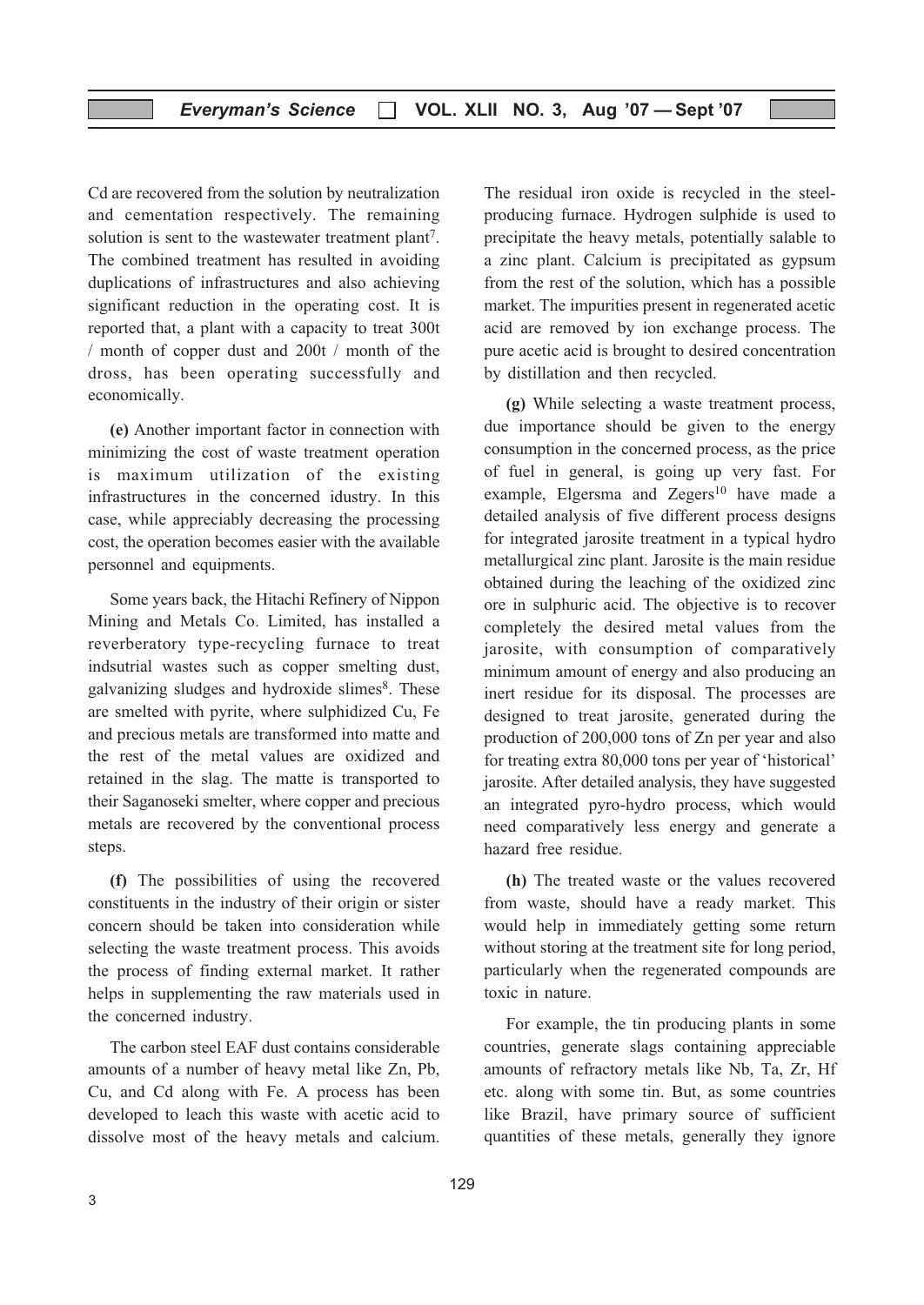processing of their tin slag to recover these metals. However, from environmental consideration and resource conservation points of view, some suitable processes should be developed to upgrade the slag with respect of its refractory metal contents. This would help them to export the upgraded products to countries who have little resource of these metals. Jena et al, have developed recently a low temperature carbon tetrachloride process, to recover most of the refractory metals, along with tin, from the  $slag<sup>11</sup>$ .

#### CONCLUDING REMARKS

Chemical and metallurgical industries produce a variety of wastes, which are considerably harmful for the environment. The toxic wastes are not only harmful to the workers of the industry but also to men, animal and plants of the region. Now-a-days, it is mandatory to process these wastes to separate out the toxic materials before their disposal. In view of this, serious efforts should be made to develop economic processes to treat these wastes for recovering the values and making the remaining inert wastes useful for some other purposes.

Selection of waste treatment processes should be done very carefully, keeping in view various factors, like complete recovery of toxic and high valued metals, reuse of recovered materials in the concerned industry, utilization of existing infrastructures for processing the waste, minimization of energy consumption in processing, the economics of the treatment process etc. The final objective of the concerned industries should be to generate minimum amount of non hazardous wastes.

#### **REFERENCES**

1. M D. La Grega et. al, The Environment Resources Management Group; Hazardous Waste Management, McGraw Hill International Editions, (Civil Engineering Series), New York, p. 15, 1994.

- 2. Milan Lj Stamatovic and N. J. Thermelis; Proc. Intl. Symp. on Extraction and Processing for the Treatment and Minimization of Wastes; TMS, San Francisco, Calf. USA, pp. 533-542 Feb, 27 – March 3, 1994.
- 3. J. F. Pusateri, C. O. Bounds and L. W. Lherbier; J. of Metals, pp. 31–35 Aug. 1998.
- 4. M. Tomita, M. Higashi, S. Oto and H. Okamoto; Proc. Symp. On Residues and Effluents Processing and Environmental considerations; Edtd. By R. G. Reddy et. al.; TMS, San Diego Calf. USA, pp. 282-293 March 1-5, 1992.
- 5. M. Ueda, M. Amamiya, T. Ishikawa, T. Ohtsuka; J. Jpn. Inst. Met., 63, 3, 279-283, 1999.
- 6. I. Gaballah, S. Frreia, F. Garcia–Garcedo, D. Siguin and M. Djona; Rev. Metal. 31, 4, 215- 221, 1995.
- 7. T. Shibasaki and N. Hasegaw, Hydrometallurgy, 30, 45-57, 1992.
- 8. K. Assai, J. Hino and Y. Kawasaki; EPD Congress 1997 (Proc. Conf.) Orlando, Florida. USA. pp. 523-532, 9-13 Feb, 1997.
- 9. E. C. Harrett. E. H. Nenniger and J. Dzie Winski; Hydrometallurgy, 30, 59-68, 1992.
- 10. F. Elegersma and T. W. Zeegers, Proc. Symp. On Residues and Effluent Processing and Environmental Consideration; Edtd. By R. G. Reddy et. al., TMS, San Diego, Calf. USA, pp. 413-448, March 1-5, 1992.
- 11. P. K. Jena, E. A. Brocchi and M. P. A. Carvalo; Trans–Indian Inst. Metals, 2000.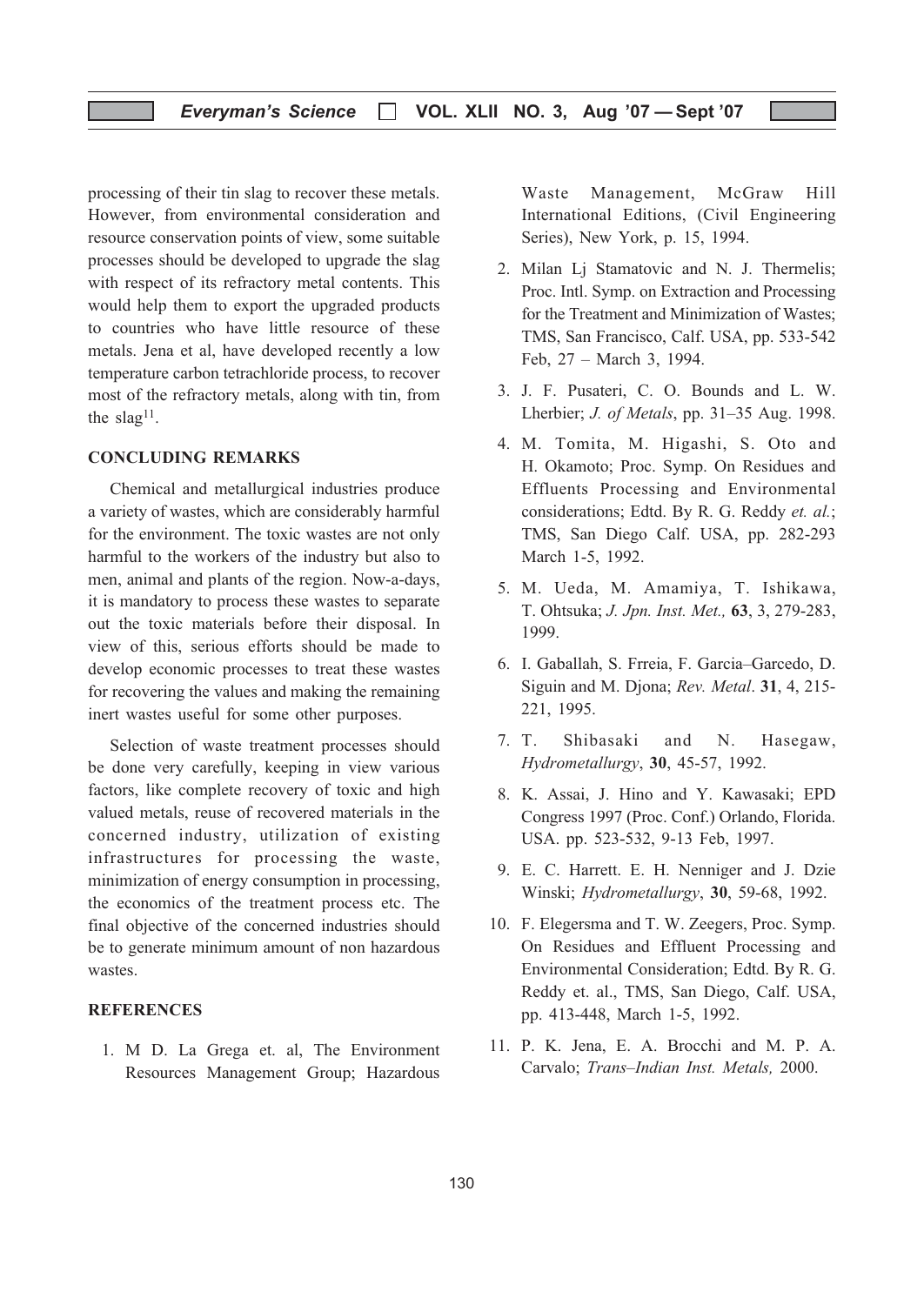## PLASTIC WASTE – A HAZARD TO ENVIRONMENT

Anand R.\*, Sharanya V.\* Murugalakshmi C. N.\* & Bhuvaneswari K.\*\*

Plastics are low molecular weight organic materials, that are non-degradable in natural environment. Generation of plastic waste which constitutes a major part of Municipal Solid Waste, creates a lot of environment pollution, which in turn affects ecosystem and human health. The solution to tackle this dreadful situation lies in following the 3 R's–namely Reduce, Reuse and Recycle. Waste plastics can be recycled and used in several ways including construction of roads. This article discusses the current scenario focuses much on degradable biopolymers, an ecofriendly concept to protect the environment.

#### INTRODUCTION

lastics are a subspecies of a class of materials known as polymers. These are composed of large molecules, formed by joining many, often thousands, of smaller molecules (monomers) together. Other kinds of polymers are fibers, films, elastomers (rubbers), and biopolymers (i.e., cellulose, proteins, and nucleic acids). Plastics are made from low-molecular-weight monomer precursors, organic materials, which are mostly derived from petroleum, that are joined together by a process called "polymerization<sup>1</sup>."

Plastics owe their name to their most important property, the ability to be shaped to almost any form to produce articles of practical value. Plastics can be stiff and hard or flexible and soft. Because of their lightweight, low cost, and desirable properties, their use has rapidly increased and they have replaced other materials such as metals and glass. They are used in millions of items, including cars, bulletproof vests, toys, hospital equipment and food containers.

It is estimated that approximately 4-5% postconsumer plastics waste by weight of Municipal Solid Waste (MSW) is generated in India2. The plastics waste constitutes two major categories of plastics; (1) Thermoplastics and (2) Thermoset plastics. Thermoplastics constitute 80% and Thermoset constitutes approximately 20% of total post-consumer plastics waste. The Thermoplastics are recyclable plastics which include; PET, LDPE, PVC, HDPE, PP, PS etc., however, Thermoset plastics contains Alkyd, Epoxy, Ester, Melamine Formaldehyde, Phenolic Formaldehyde, Silicon, Urea Formaldehyde, Polyurethane, Metalised and Multilayer Plastics etc. and 'these can not be recycled. The packaging industry contributes a good deal of plastic waste.

Packaging is defined as any material, which is used to contain, protect, handle, deliver and present goods. Items like glass bottles, plastic containers, aluminium cans, food wrappers, timber pallets and drums are all used as packaging materials. Among these packaging materials, plastic containers form a major source of pollution owing to its over

<sup>\*</sup> Postgraduate and Research Department of Microbiology, Dr. N. G. P. Arts And Science College, Tamilnadu, Coimbatore-35. E-mail address : anand\_ramus@rediffmail.com

<sup>\*\*</sup> Postgraduate and Research Department of Chemistry, Avinashilingam University, Tamilnadu, Coimbatore-43.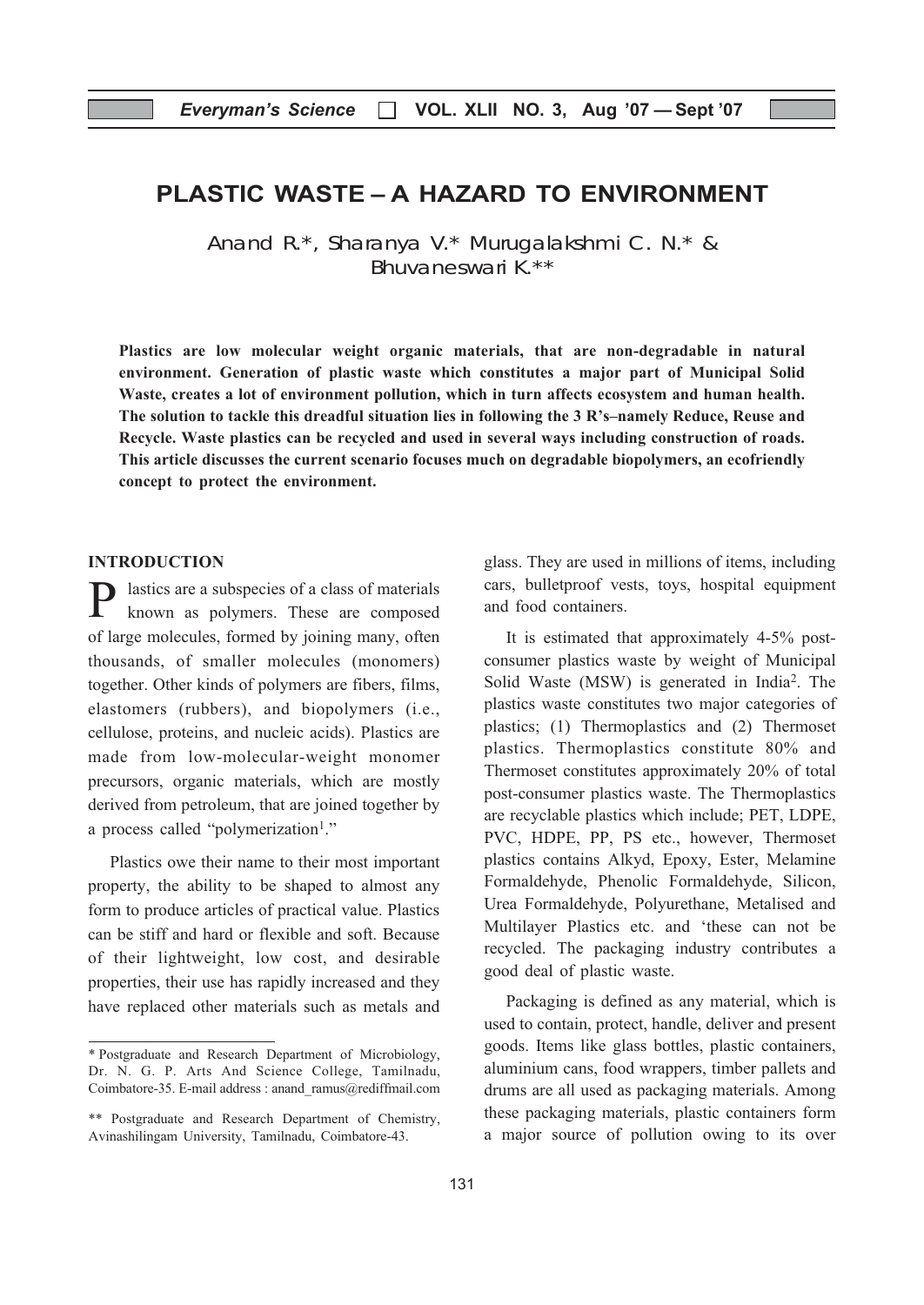utilization in wide variety of sectors. Packaging waste can arise from a wide range of sources including supermarkets, retail outlets, manufacturing industries, households, hotels, hospitals, restaurants and transport companies.

#### POLLUTION PROBLEMS

The basic reasons that make plastics a source of pollution are the following.

- 1. Plastics are non-degradable.
- 2. Plastics prevent or reduce the seepage of water into the soil.
- 3. These clog / block the domestic pipelines and sewage lines.
- 4. Direct burning of plastics lead to the emission of toxic fumes and gases, which in turn affects human health.
- 5. Emission of carbon dioxide during burning of waste plastics adds to the causes which raise earth's temperature (Global warming).
- 6. Incorporation of synthetic coloring dyes (Azo dyes) to manufacture plastics pose a threatening health hazard to workers and consumers.
- 7. Continuous accumulation and dumping of plastics, in due course of time reduces cultivable land. Accumulated plastics invite additional wastes and these dumps are aesthetically disturbing and potential health hazards.

Industrial practices in plastic manufacture can lead to polluting effluents and the use of toxic intermediates, the exposure to which can be hazardous, for example, there have been problems in the past resulting from workers being exposed to toxic vinyl chloride vapour during the production of polyvinyl chloride.

Much progress has been made in developing "green processes" that avoid the use of detrimental

substances. For example, phosgene, a toxic "war gas", was formerly used in the manufacture of polycarbontes. Above all many chemical ingredients of plastics were highly carcinogenic. Problems with their use largely result from the presence of trace amounts of non-plastic components such as monomers and plasticizers. For example, the use of polyacrylonitrile for beverage bottles was banned at one time because the traces of its monomer, acrylonitrile, were a possible carcinogen. There has been concern about endocrine disruption from phthalate-containing plasticizers used for plastics such as polyvinyl chloride (PVC)<sup>3</sup>.

#### REMEDIES TO MINIMISE POLLUTION

The popular 3 R slogans, which means Reduce, Reuse and Recycle can be adapted to tackle this problem.

Reduce : Over utilization of plastics and its derivatives can be minimized or reduced by using plant based biodegradable materials for packaging and as containers. For example jute bags can be a very good alternative instead of polythene bags.

Reuse : Once used materials should not be thrown as waste, in contrast it can be reused to an optimal level. For example it can be used as containers for nurseries, for making artificial ponds, bunds so as to retain water for various agro based works, as roof materials etc.

Recycle : Recycling of plastics is desirable because it avoids their accumulation in landfills. While plastics constitute only about 8 percent by weight or 20 percent by volume of municipal solid waste, their low density and slowness to decompose makes them a visible pollutant of public concern.

Over 1.5 million pounds of plastic bottles were recycled in 2000, representing a four-fold increase in the amount of plastic recycled in the previous decade. Nonetheless, the capacity to recycle bottles appreciably exceeds their supply by about 40 percent, so local governments and environmental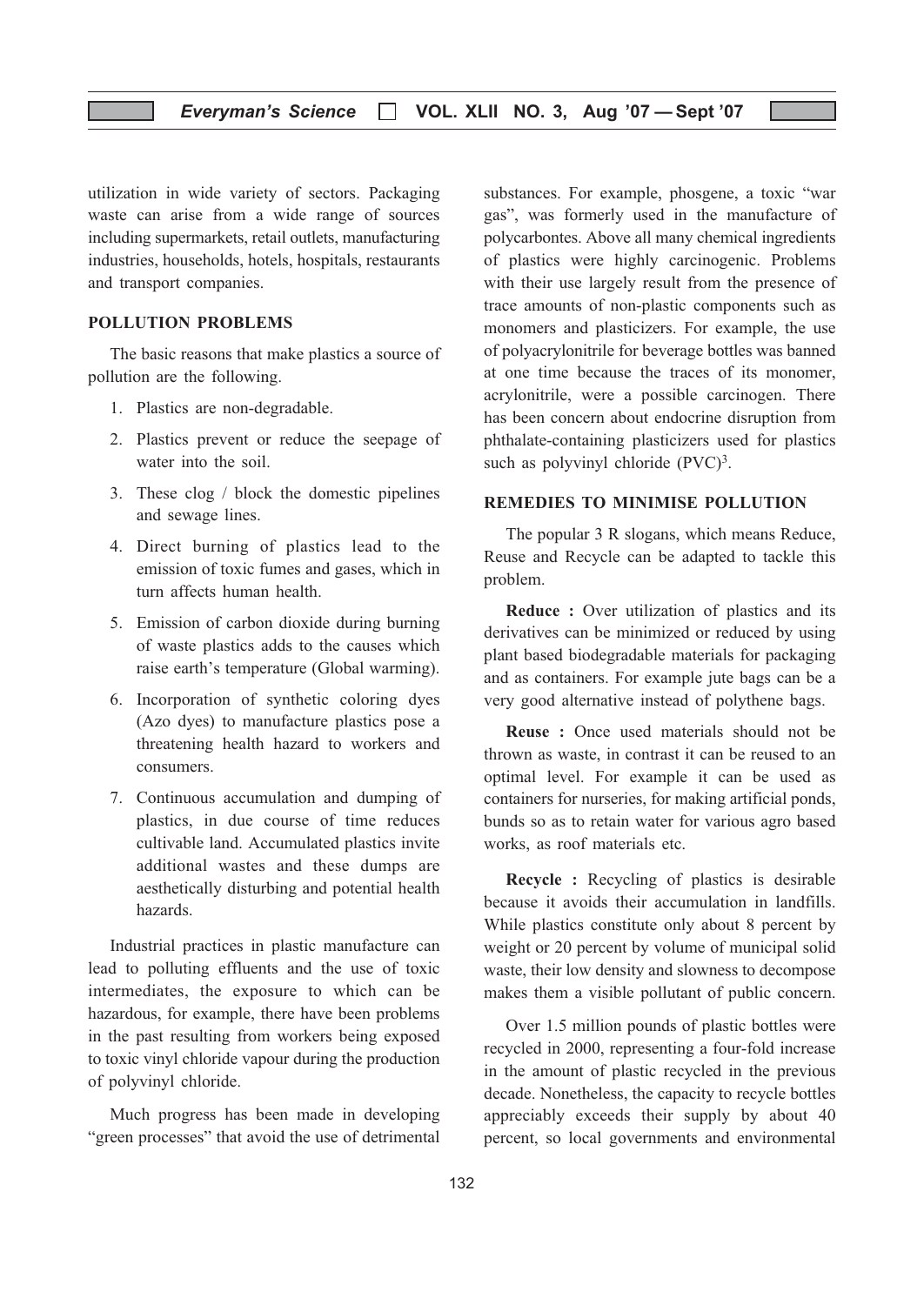groups need to encourage greater participation in this practice among consumers. Profitable operations are currently in place for recycling polyethylene terephthalate (PET) from bottle sources and converting it into products such as fibers. Polystyrene (PS) is another potentially recyclable polymer.

The initiative to popularise a simple technology using waste plastic to lay roads has received a shot in the arm with the Central Pollution Control Board (CPCB) approving it for wider application. In Tamil Nadu, the District Rural Development Agency (DRDA) had laid 1,200 km of plastic roads in 28 districts.

#### POLYMER WASTE-BITUMEN MIX FOR ROADMAKING

Main types of resins used to make plastic products in the US are :

- 1. PET, polyethylene terphthalate, from 2-1 soda bottles.
- 2. HDPE, high-density polyethylene, natural, from 1 gallon milk jugs, grocery bag.
- 3. HDPE, high-density polyethylene, colored, from bottles.
- 4. PVC, polyvinyl chloride, various bottle, pipes, flooring.
- 5. LDPE, low density polyethylene, from film and trash bags, rigid containers.
- 6. PP, polypropylene, from some food containers, battery cases, medical containers.
- 7. PS, polystyrene, from carryout containers, some food containers, vitamin bottles.

It will be ideal for roads that have to bear the brunt of continuous rainfall, like those in Mumbai. According to officials, though the technology has proved to be beneficial, it can be adopted nationwide only with the approval of the Central Road Research Institute (CRRI).

The plastic waste (bags, cups, Thermocole) made out of PE, PP, and PS are separated, cleaned and shredded to small pieces (passing through 4.35 mm sieve) The granite aggregate is heated to 170°C and the shredded plastic waste is added, which softens and coat the aggregate. Immediately the hot Bitumen (160°C) is added and mixed well. As the polymer and the bitumen are in the third state, they get mixed and the blend is formed at surface of the aggregate. The road is laid using this mixture. This new material has the following salient features.

- Road strength is nearly doubled.
- There is improved resistance towards water stagnation i.e. no potholes are formed;
- There is less bleeding during summer;
- Plastics waste need not be burned.
- No extra machinery is involved;
- Cost of road construction is not increased.
- It helps to reduce the consumption of bituminous mix reduce and thus cost.
- It is a low-cost, simple technology for spot utilization of waste plastic.

Several communities and states have examined and utilized plastics for other uses related to highway and road construction, including fences or sign posts, sign blanks, barricades, delineators or cones, and plastic timbers, tables, and benches.

Among plastic ingredients utilized in 2002, PET comprised the largest amount with 42 percent, HDPE a slightly lesser amount with 33 percent, and other plastics with 25 percent. Generation rates provide data on the actual amount of waste that is generated by households and commercial properties. A national study by the American Plastics Council estimates that 200 pounds of glass and 35 pound of plastics are generated per household per year.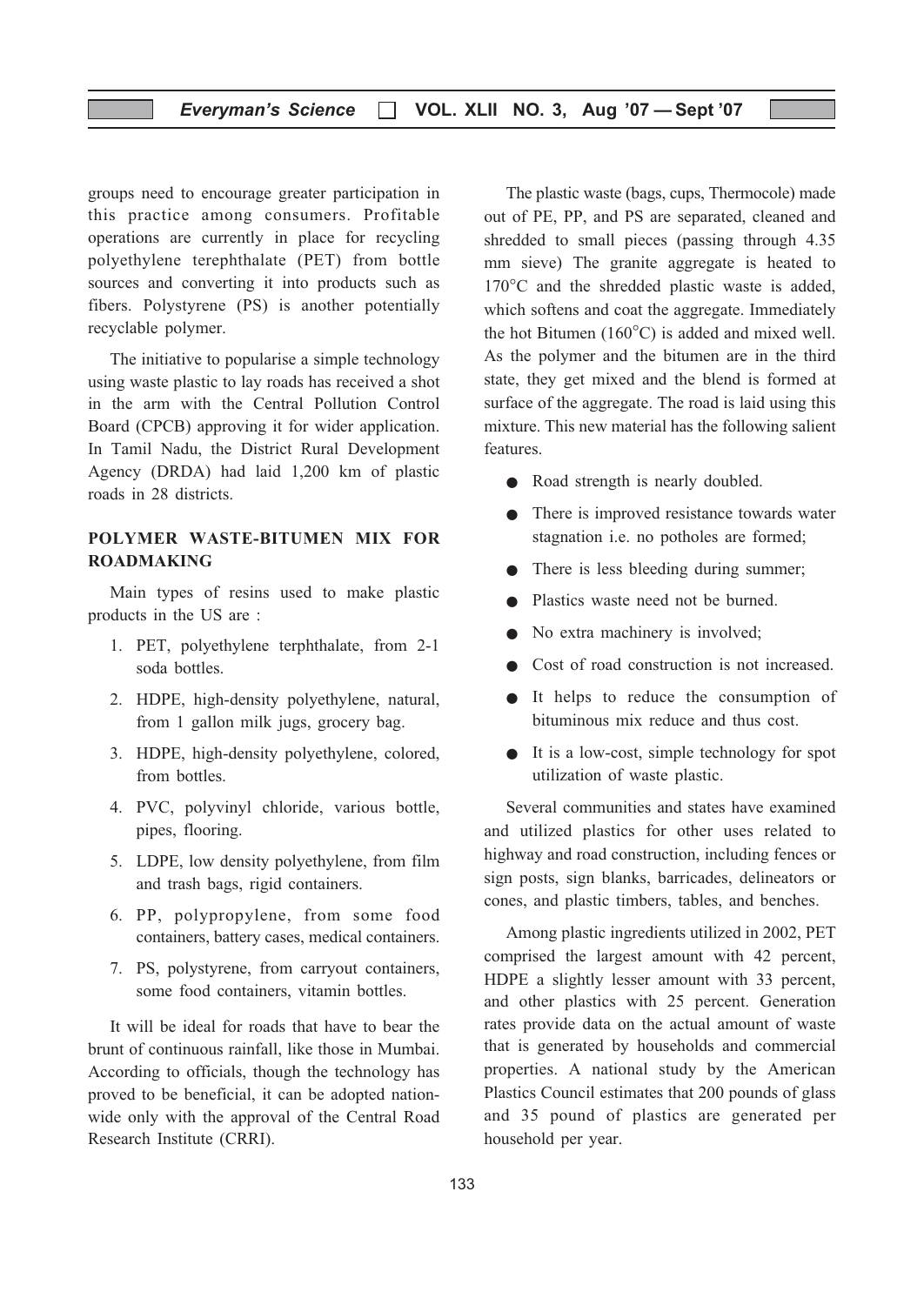#### TRASH TO ENERGY

Degradable polymers may have limited use in the reduction of litter and production of flushable plastics. Degradation leads to the loss of most of the potential energy content of plastics that might be recovered by trash-to-energy procedures.

A method of plastic disposal with more positive environmental implications is burning and recovering the energy for power generation or heating. However, it is possible to construct a "high-tech" incinerator designed to operate at appropriate temperatures and with sufficient air supply that these problems are minimized. Remaining toxic substances in fumes may be removed by scrubbing, and studies have shown that no significant air pollution results.

#### BIOPOLYMERS AND PLASTICS

Biopolymers are present in, or created by, living organisms. These include polymers from renewable resources that can be polymerized to create bioplastics. Bioplastics are plastics manufactured using biopolymers, and are biodegradable. Biopolymers and bioplastics are not new products. Henry Ford developed a method of manufacturing plastic car parts from soybeans in the mid-1900s. However, World War II sidetracked the production of bioplastic cars. Today, bioplastics are gaining popularity once again as new manufacturing techniques developed through biotechnology are being applied to their production.

The main work in this field at present is on the polysaccharide alginate, which has several commercial applications. Due to its gelling, waterbinding and viscosity-enhancing properties alginate is widely used in foods, and has other industrial applications as different as in textile printing and welding rods. It is also used for medical purposes, such as encapsulation of cells<sup>4</sup>.

Alginate over-producing mutants of Pseudomonas fluorescens and their genes involved

in the production of the polymer were extensively studied. In addition to Pseudomonas fluorescens, Azotobacter vinelandii is also employed for mass production of alginate, the degradable polymer<sup>5</sup>.

Condensation polymers like cellulose, produced by bacteria have properties similar to polyethene. Polyhydroxybutyrate (poly-3-hydroxybutanoate) and Polyhydroxyvalerate (poly-3-hydroxypentanoate) (PHV) are polyesters produced by a number of different bacteria (Allcaligenes spp., Pseudomonas spp.) are used as food storage material, an effective alternative plastic packaging material.

Microbial Cellulose : Cellulose is the earth's major biopolymer and is of tremendous economic importance globally. Among the bacteria, one of the most advanced types of purple bacteria is the common vinegar bacterium, Acetobacter. This nonphotosynthetic organism can procure glucose, sugar, glycerol, or other organic substrates and convert them into pure cellulose<sup>6</sup>. Acetobacter xylinum is Nature's most prolific cellulose-producing bacterium.

Microbial cellulose finds its use in the following :

- The unique gel-like property of microbial cellulose makes this an attractive food base.
- Used in audio speaker diaphragms.
- As a liquid loaded pad for wound care
- As binding material in papers, it adds great strengths and durability to pulp, which in turn integrate into paper.
- Mass-produced in bioreactors by fermentation method, the brand name is Cellulon.

#### POLYHYDROXYBUTYRATE

The microbial polymer poly-3-hydroxybutrate (PHB) and related poly-hydroxyalkanoates, such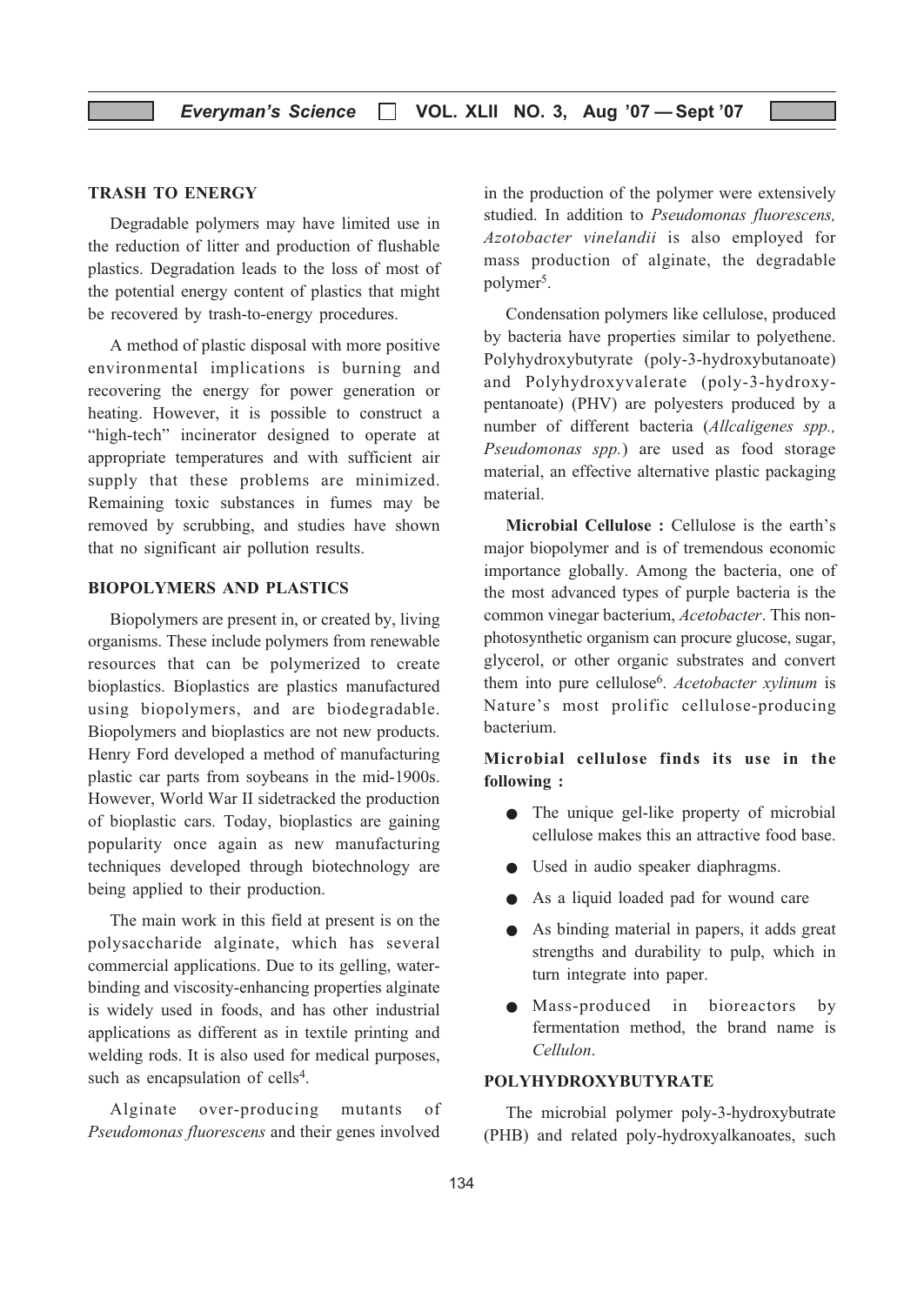#### Everyman's Science  $\Box$  VOL. XLII NO. 3, Aug '07 - Sept '07

as poly-3-hydroxyvalerate and poly-3 hydroxyoctanoate, are unique biodegradable thermoplastics of considerable commercial importance<sup>7</sup>.

#### SPECIALTY POLYMERS

Natural polyesters are "biocompatible" and can be used to make surgical thread and for other medical applications; if left behind in the body, they will easily be degraded with no harmful effects. The properties of PHB-PHV blends are such that they could replace polypropene for many applications.

#### **REFERENCES**

1. The College Street Journal, Mount Holyoke College, January 24, 1997.

- 2. Central Pollution Control Board Report September 2006.
- 3. T. U. Gerngross, S. C. Slater, Scientific American August. (2000).
- 4. M. Gimmestad, H. Sletta, S. Valla J. Bacteriol. 185, 12, 3515-3523, 2003.
- 5. M. Ertesvag, F. Erlien, G. Skjak-Braek, B. H. Rehm, S. Valla, J. Bacteriol. 180, 15, 3779- 3784, 1998.
- 6. R. M. Brown, J. H. M. Willison, C. L. Richardson, Proc. Nat. Acad. Sci. (U.S.A.) 73, 12, 4565-4569, 1976.
- 7. A. Edwin Daves, Biosci. Rep. 8, 537-547, 1988.

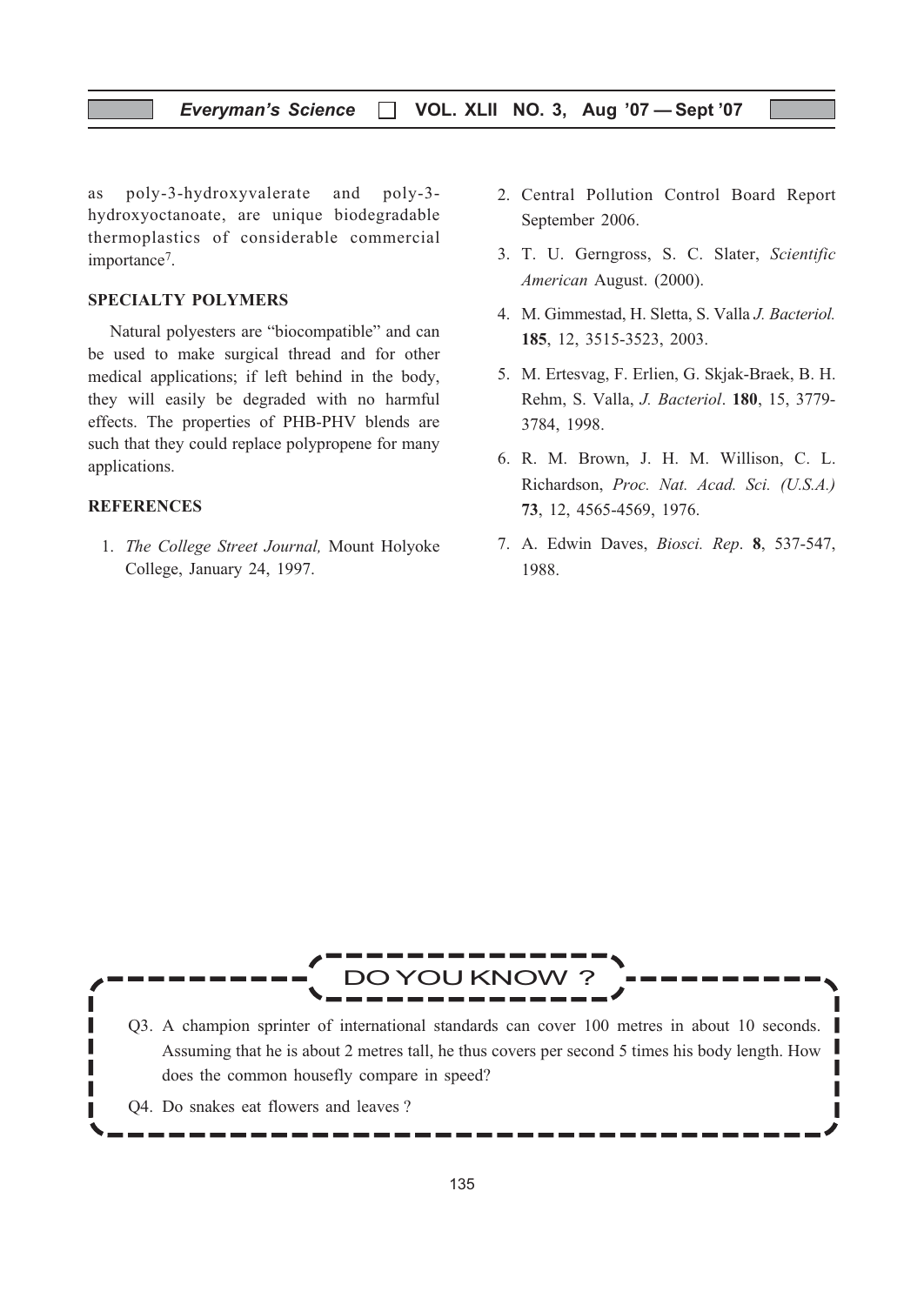## ENERGY EFFICIENT AND ENVIRONMENTALLY SOUND RURAL KITCHEN : DESIGN AND DEVELOPMENT

Garima Jain\*, Ritu Singhvi\*, and Bhawana Asnani\*

Kitchen is the most important work zone where homemakers spend maximum time and energy. A housewife spends approximately one third of her life span in the kitchen.1 Rural kitchens are the most neglected area of rural houses as they are usually dark, polluted, ill ventilated and ill lighted. The tools and equipment are also outdated. The need to renovate for kitchens convenience is often neglected and not appreciated in development planning. The overall goal of this study was to design convenient and environmentally healthy rural kitchens.

#### INTRODUCTION

Rural kitchens are generally dark, dingy, ill ventilated, poorly planned with improper storage areas. The sizes are also too small. The major problem of these types of kitchens is air pollution. It is therefore, needless to emphasize that well designed, well planned, well ventilated, well lit and pollution free work area, will not only increase the total work output, but also definitely reduce time and energy demands and improve the health of the worker.<sup>2</sup> The long term consequence to a women's life of adaptation to stressful environmental conditions may deteriorate their physical and mental health and sense of well being which in turn may cause greater damage to environment<sup>3</sup>

Heaven is where home is. But not when homes are heavily polluted with smoke that threatens life.4 This problem becomes worse when solid biomass such as cow dung cake and agricultural residues are used in chimney-less stoves in poorly ventilated kitchens. Thus, women and

children are exposed directly to the pollutants of large accumulated poisons and harmful gases.

In general, kitchen pollution is far worse than the allowed standards. Windows are to small for air ventilation and fuels are so wet. In some locations many families still cook with old types of stoves that produce a lot of smoke and dust. In order to reduce smoke, dust, toxic gases, kitchen air pollution and save fuels and time for cooking, it is essential to introduce improved cook stoves, ergonomical principles that should improve environmental conditions better equipment design and workplace lay out on the same floor in these kitchens. The study was undertaken with the following objectives :

- 1. To design and develop some selected rural kitchens into energy efficient and environment friendly enclosures through : (a) commissioning devices and (b) organizing work centers.
- 2. To judge the technical feasibility of the rennovated kitchens.

<sup>\*</sup> Deptt. of Family Resource Management, College of Home Science, MPUAT, Udaipur-313001, Rajasthan.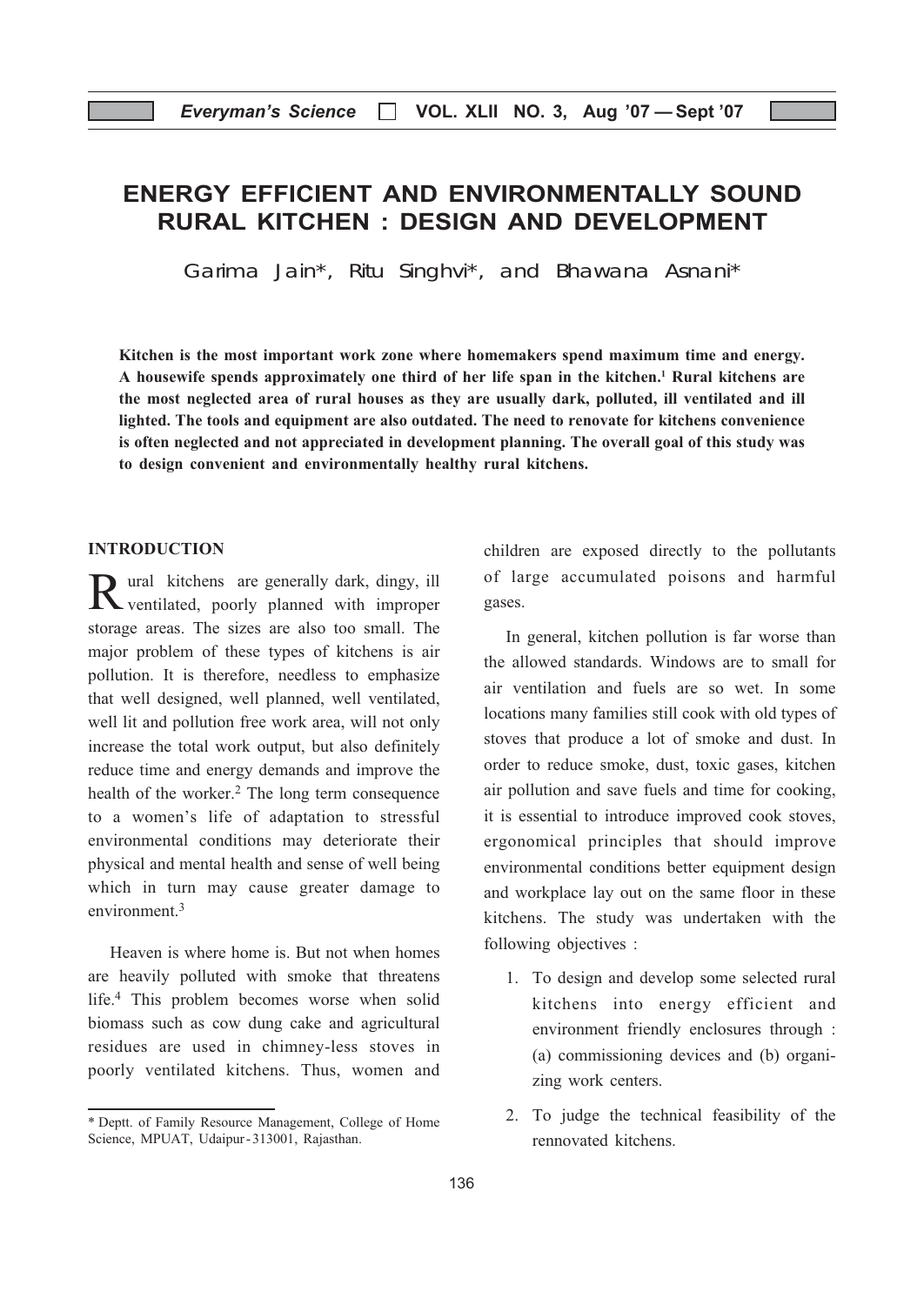#### MATERIALS AND METHODS

The work was done in the following phases to collect the required information.

Phase I : Household observation to judge the existing rural kitchen.

Phase II : Household experiments for pre-testing the energy efficiency and environmental conditions of rural kitchen.

Experiments were conducted to measure the existing status of the following parameters :

| <b>SI. No.</b> | <b>Parameters</b>                                                                                                                               | Name of the<br>equipment used      |
|----------------|-------------------------------------------------------------------------------------------------------------------------------------------------|------------------------------------|
| 1.             | Amount of fuel used and time<br>consumed in selected activity<br>while using traditional and<br>improved chulhas.                               | Physical balance and<br>stop watch |
| 2.             | Thermal efficiency of both the<br>chulhas in performance.                                                                                       | Temperature<br>recorder            |
| 3.             | Physical cost of work by<br>measuring energy consumed<br>in performing selected standard<br>activity (through heart rate of<br>the home maker). | Heart rate monitor                 |
| 4.             | Time consumed in the selected<br>standard activity                                                                                              | Stop watch                         |

A. Energy Efficiency

| <b>B. Environmental Conditions</b> |  |
|------------------------------------|--|
|------------------------------------|--|

| <b>Sl. No.</b>   | <b>Parameters</b>                                                                             | Name of the<br>equipment used            |
|------------------|-----------------------------------------------------------------------------------------------|------------------------------------------|
| 1.               | Indoor air pollution to gaseous<br>Analysis                                                   | MX 21 gas detector                       |
| 2.               | Measurement of ventilation<br>through<br>• Air movement<br>• Humidity temperature<br>and time | Anemometer<br>Hygro-thermometer<br>clock |
| 3.               | Light intensity                                                                               | Lux meter                                |
| $\overline{4}$ . | Odour                                                                                         | Odour intensity<br>scale                 |

Note : Standard activity in this study is considered as preparing one full meal for a family of 4-6 members.

Phase III : Commissioning of devices and reorganizing work places for design and development of energy efficient and environment friendly kitchens.

It was done by the following measures :

- 1. Reorganization of work centres
- 2. Installation of improved cook stoves (Udairaj model : developed and tested by Department of Renewable Energy Sources, College of Technology and Engineering, MPUAT, Udaipur.)
- 3. Installation of appropriate cleaning corners
- 4. Installation of windows and sky lights.

Phase IV : Assessment after taking measures for improvement.

This study was conducted in one village of Udaipur district using a sample size of 30 rural households. From among these 30 households, 6 kitchens (3 each of kuchcha and semi pucca categories) were selected for the purpose of commissioning of various devices and reorganization of work centers. All the informations/ data collected in each phase of the study were converted into comprehensive tables and percentages were calculated. Mean scores of the experimental readings were calculated. To measure the significant difference between the results of pre and post tests, paired t-test was applied on the collected information at a suitable level of significance.

#### RESULTS

The major findings were as follows.

53.33% of total selected households had 6-10 persons per family and 46.67% had 1-5 members in each family. 50% families were of low income group (LIG) whereas 26.67 were under the category high income group (HIG). Pucca house had larger plot area than semi pucca and kuchcha houses. 50 per cent houses had an area of 101-200 sq. ft. as the size of their rooms, whereas 33.33% had room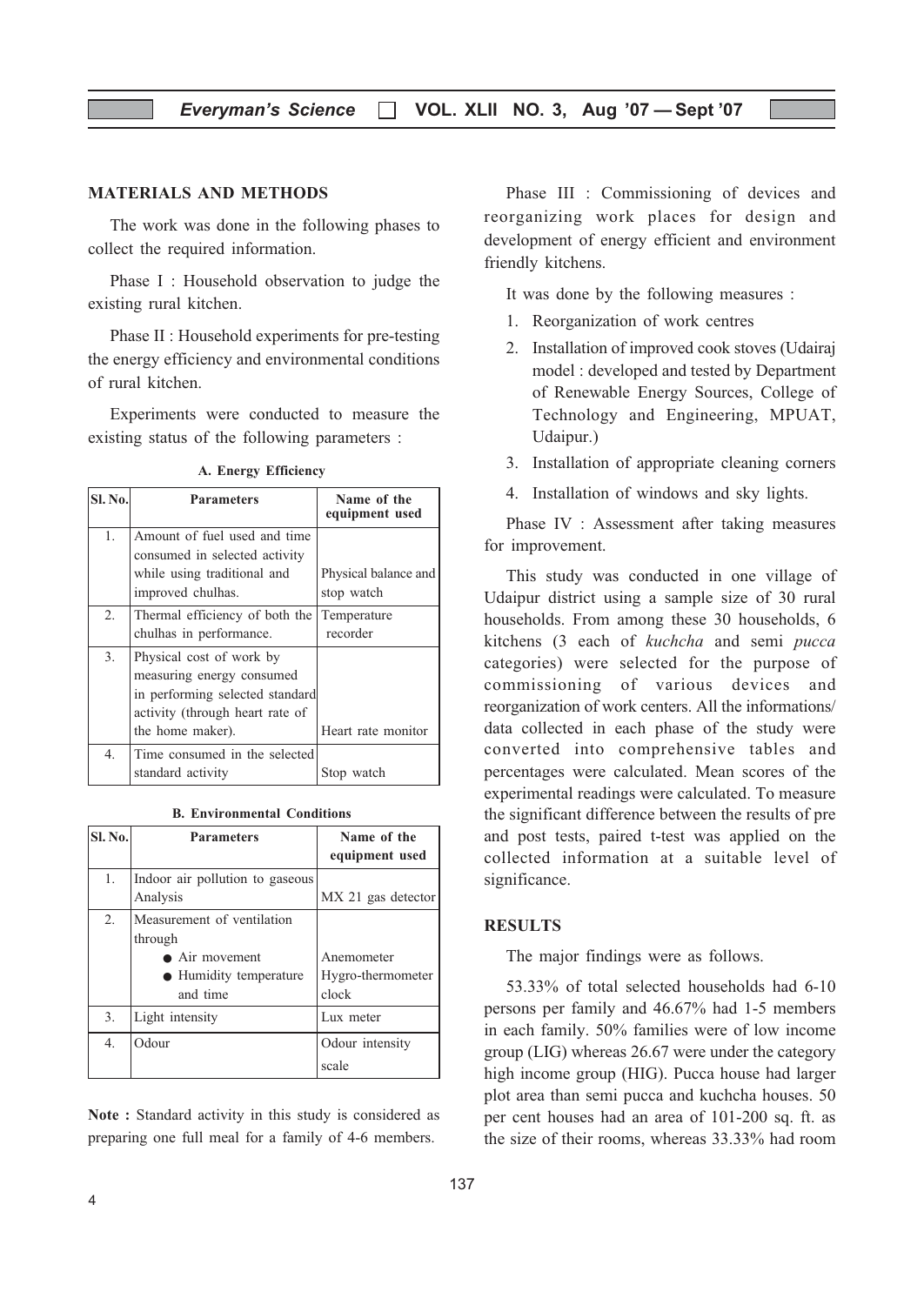size of 201 sq. ft. and above. Majority of the kitchens (66.67%) had only one door of below 6 ft height and 23.33% kitchens had single door of 6 ft. height. 36.67% houses had no window in their kitchens. Mostly kuchcha kitchens had no window. 66.67% households did not provide any ventilator in their kitchens. 76.67% kitchen had only storage space but unorganized. All kuchcha and most of semi pucca kitchens were without of a cleaning center. 53.33% houses had poor lighting conditions. About 40% of households were using wood, coal and dung cakes as their fuel. There were mainly kuchcha kichen. Among all the selected kitchens not a single kitchen had improved chulhas 53.33% kitchens had no problem of stagnation of water whereas 46.67% had this problem. In 66.67% kitchens, odour of different intensities was present, especially in kuchcha and semi pucca kitchens. Out of total selected kitchens about 50% were poorly maintained.

The thermal efficiency of the improved chulha was found to be 21.45% as against 10% for traditional chulhas. This clearly indicates that the improved chulha was 11.45% more efficient. Similarly, the consumption of fuel in improved chulha for preparing one time meal was 3.60 Kg. firewood, which is almost 2 Kg. less than the traditional chulha. Further, the time consumed in cooking was 2.65 hours in traditional chulha whereas it was only 1 hour in the case of improved chulha (Table 1).

Table 1 : Comparative Scores for Thermal Efficiency, Fuel and Time Consumption.

|    | Sl. No. Type of<br>chulha | <b>Thermal</b><br>efficiency | Fuel<br>consumption | <b>Time</b><br>consumed |
|----|---------------------------|------------------------------|---------------------|-------------------------|
|    |                           | $\frac{6}{2}$                |                     |                         |
| 1. | Traditional               | 10.00                        | $3.50$ Kg           | $2.65$ hours            |
| 2. | Improved                  | 21.45                        | $1.60$ Kg           | 1 hour                  |

Tables 2 and 3 show that the reorganization of work centers in all the selected kitchens reduced energy expenditure of the homemaker. The highly significant difference of 12.22 Kj/min and 6.219 Kj/min both 1% and 5% level of significance was found in energy expenditures and time consumed of the home makers of both kuchcha and semi pucca kitchens, respectively. After reorganization, energy consumption cooking was reduced in each kitchen but in kuchcha kitchens this reduction in mean scores was found to be more significant, whereas time consumption in semi pucca kitchens showed significant difference at 5% level of significance.

The highly significant difference in t-value was found in four selected gases i.e. CO,  $NH_3$ ,  $NO_2$ ,

| Sl. No. | <b>Total energy</b><br>expenditure | <b>Means</b> pre-scores<br>for energy<br>expenditure in<br>existing kitchens<br>(KJ/min) | <b>Mean post-scores</b><br>for energy<br>expenditure<br>in renovated<br>kitchens<br>(KJ/min) | Mean difference<br>(KJ/min) | 't' value |
|---------|------------------------------------|------------------------------------------------------------------------------------------|----------------------------------------------------------------------------------------------|-----------------------------|-----------|
|         | Energy expenditure                 | 11.84                                                                                    | 6.54                                                                                         | 5.30                        | $12.22**$ |
|         | in kuchcha kitchens                |                                                                                          |                                                                                              | (44.76)                     |           |
| 2.      | Energy expenditure                 | 11.53                                                                                    | 5.96                                                                                         | 5.57                        | $6.29*$   |
|         | in semi <i>pucca</i> kitchens      |                                                                                          |                                                                                              | (48.30)                     |           |

Table 2 : Comparative Mean Scores for Energy Expenditure in Selected Kitchens

• In parenthesis, percentage is given

\* Significant at 5% level

\*\* Significant both at 1% and 5% levels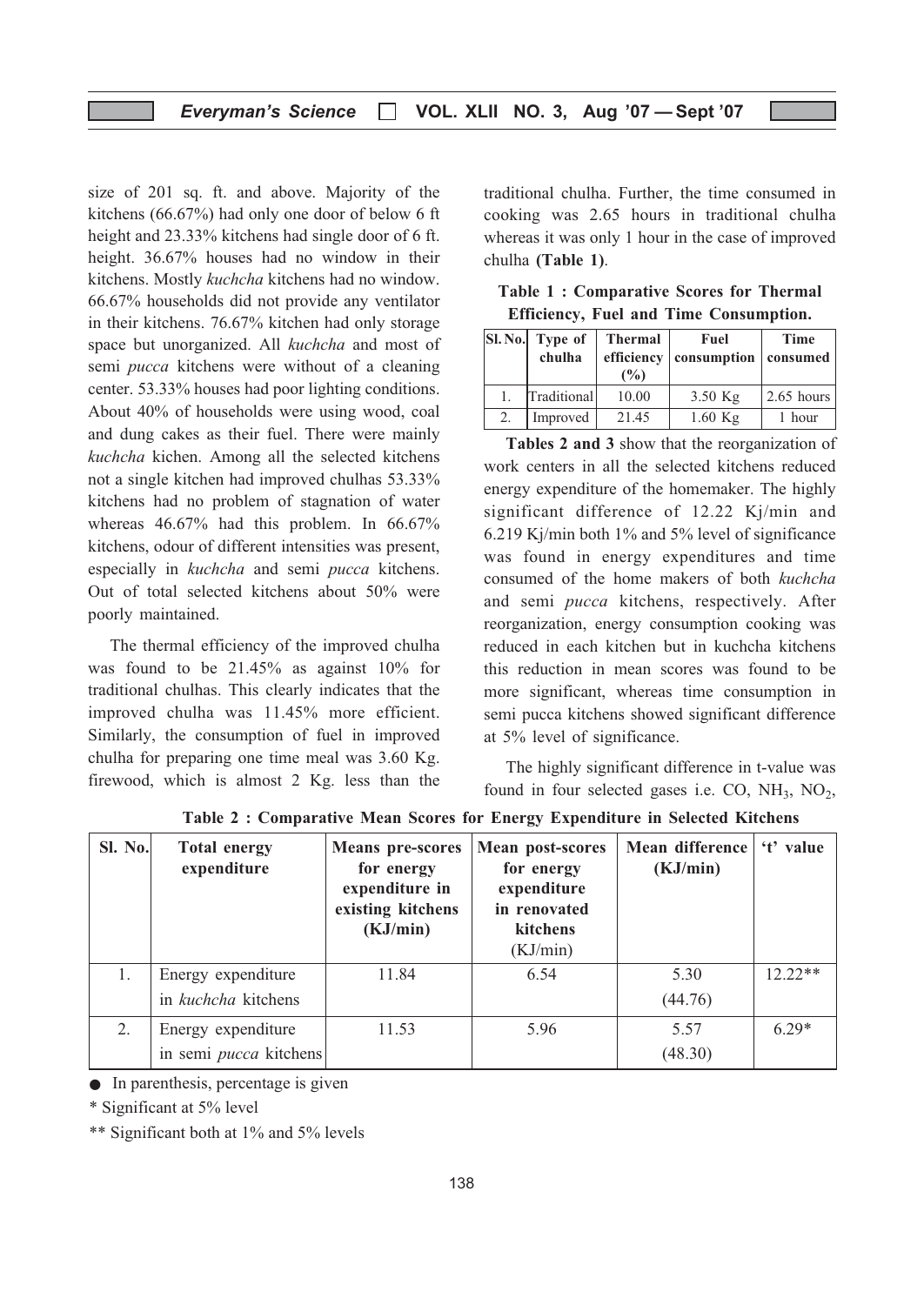| Table 3: Comparative Mean Scores for Time Consumption in Performing the Selected |  |                                               |  |  |
|----------------------------------------------------------------------------------|--|-----------------------------------------------|--|--|
|                                                                                  |  | <b>Standard Activity in Selected Kitchens</b> |  |  |

| Sl. No. | <b>Total time</b><br>consumed | <b>Mean pre-scores</b><br>for time<br>consumption in<br>existing kitchens | Mean post-scores<br>for time<br>consuption in<br>renovated<br>kitchens | Mean difference   't' value |         |
|---------|-------------------------------|---------------------------------------------------------------------------|------------------------------------------------------------------------|-----------------------------|---------|
| 1.      | Time consumption              | 150.00 min                                                                | 105.00 min.                                                            | 45.00 min.                  | 2.95    |
|         | in kuchcha kitchens           |                                                                           |                                                                        | (30)                        |         |
| 2.      | Time expenditure              | 128.33 min                                                                | 63.33 min.                                                             | 65.00 min.                  | $4.33*$ |
|         | in semi <i>pucca</i> kitchens |                                                                           |                                                                        | (50.65)                     |         |

● In parentheses, percentages are given

\* Significant at 5% level.

Table 4 : Comparative Mean Scores for Smoke Content in Selected Chulhas

| <b>Sl. No.</b> | <b>Smoke</b>    | <b>Prefect burning</b>         |                                        |                                                 |             | <b>Imperfect burning</b>              |                                        |                                                 |            |
|----------------|-----------------|--------------------------------|----------------------------------------|-------------------------------------------------|-------------|---------------------------------------|----------------------------------------|-------------------------------------------------|------------|
|                | content         | Pre<br>mean<br>scores<br>(ppm) | <b>Post</b><br>mean<br>scores<br>(ppm) | <b>Difference</b><br>in mean<br>scores<br>(ppm) | t-value     | <b>Pre</b><br>mean<br>scores<br>(ppm) | <b>Post</b><br>mean<br>scores<br>(ppm) | <b>Difference</b><br>in mean<br>scores<br>(ppm) | t-value    |
| 1.             | CO              | 25.86                          | 1.23                                   | 24.63<br>(95.24)                                | $174.443**$ | 31.73                                 | 1.73                                   | 30<br>(94.54)                                   | 180.624**  |
| 2.             | NH <sub>3</sub> | 2.78                           | 1.16                                   | 1.62<br>(58.27)                                 | $13.307**$  | 3.83                                  | 1.48                                   | 2.35<br>(61.35)                                 | $21.315**$ |
| 3.             | NO <sub>2</sub> | 2.60                           | 1.62                                   | 0.97<br>(37.30)                                 | $6.500**$   | 3.73                                  | 2.14                                   | 1.61<br>(43.16)                                 | $13.307**$ |
| 4.             | CH <sub>4</sub> | 2.76                           | 1.33                                   | 1.43<br>(51.81)                                 | $13.814**$  | 3.93                                  | 2.62                                   | 1.25<br>(31.80)                                 | 23.924**   |

● In parentheses, percentages are given

\* Significant at 1% level

Note : Pre-mean scores are for traditional chulha and post-mean scores are for improved chulha.

 $CH<sub>4</sub>$  in pre and post study which was more in the smoke of traditional chulha specially during imperfect burning (Table 4). Likewise, bad odour was reduced after installation of cleaning centre with proper drainage facility, windows and improved cook stove (ICS). All selected kitchens showed increase in air flow rate after installation of windows which meant that the ratio of air exchange between fresh air from outside and polluted air inside was very high resulting into good indoor air quality in rural kitchens (Table 5).

Table 6 reveals that natural light intensity was increased after installation of sky light and window. It is evident that mean differences are highly significant at 1% and 5% level of significance for both kuchcha and semi pucca kitchens.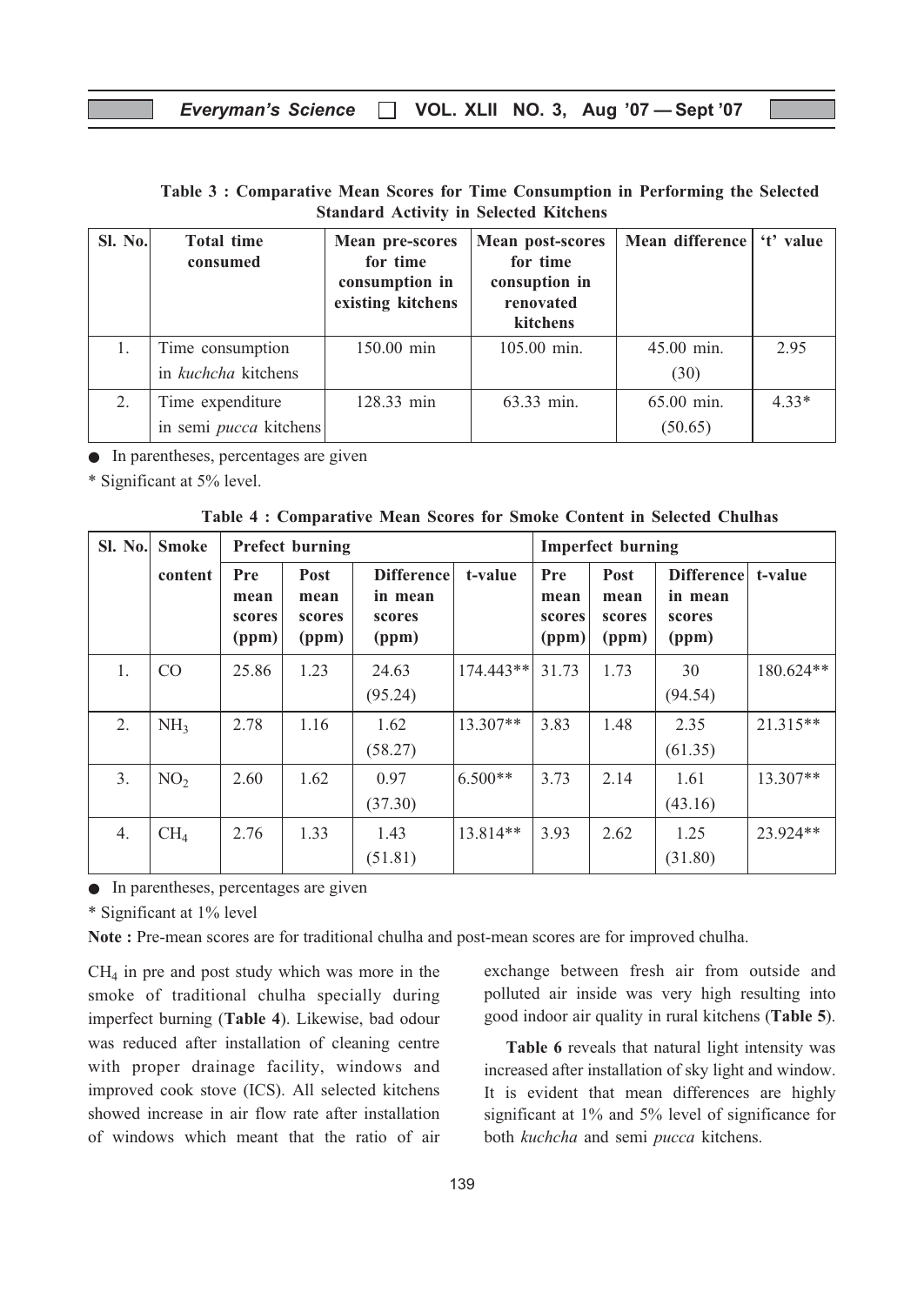| Sl. No. | Air flow rate                            | <b>Mean pre-scores</b><br>for air flow rate<br>in existing kitchens<br>(meter/sec.) | <b>Mean post-scores</b><br>for air flow rate<br>odour in<br>renovated<br>kitchens<br>(meter/sec.) | Mean difference<br>(meter/sec.) | 't' value |
|---------|------------------------------------------|-------------------------------------------------------------------------------------|---------------------------------------------------------------------------------------------------|---------------------------------|-----------|
|         | Air flow rates in<br>kuchcha kitchens    | 0.06                                                                                | 0.15                                                                                              | 0.09                            | $26.00**$ |
| 2.      | Air flow rates in semi<br>pucca kitchens | 0.06                                                                                | 0.17                                                                                              | 0.11                            | $11.00*$  |

Table 5 : Comparative Mean Scores for Air Flow Rate

\*\*Significant both at 1% and 5% levels.

Table 6 : Comparative Mean Scores for Intensity of Natural Light

|    | Sl. No. Intensity of natural<br>light                   | <b>Mean pre-scores</b><br>for natural light<br>intensity in<br>existing kitchens<br>(Lux) | Mean post-scores<br>for natural light<br>intensity in<br>renovated<br>kitchens<br>(Lux) | Mean difference<br>(Lux) | 't' value |
|----|---------------------------------------------------------|-------------------------------------------------------------------------------------------|-----------------------------------------------------------------------------------------|--------------------------|-----------|
| 1. | Intensity of natural<br>light in kuchcha<br>kitchens    | 247.33                                                                                    | 345.33                                                                                  | 98.00                    | $917**$   |
| 2. | Intensity of natural<br>light in semi pucca<br>kitchens | 295.67                                                                                    | 403.00                                                                                  | 107.00                   | $18.11**$ |

\*\*Significant both at 1% and 5% levels.

All selected kitchens were showing reduction in temperature after installation of window. It was found that there was a great reduction in humidity of selected kitchens after installation of window and proper drainage facility. Significant difference at 5% level of significance between pre and post mean scores of humidity was found in kuchcha kitchens, whereas semi pucca kitchens showing highly significant difference at 1% level of significance (Fig. 1).



Fig. 1 : Comparative Mean Scores for Humidity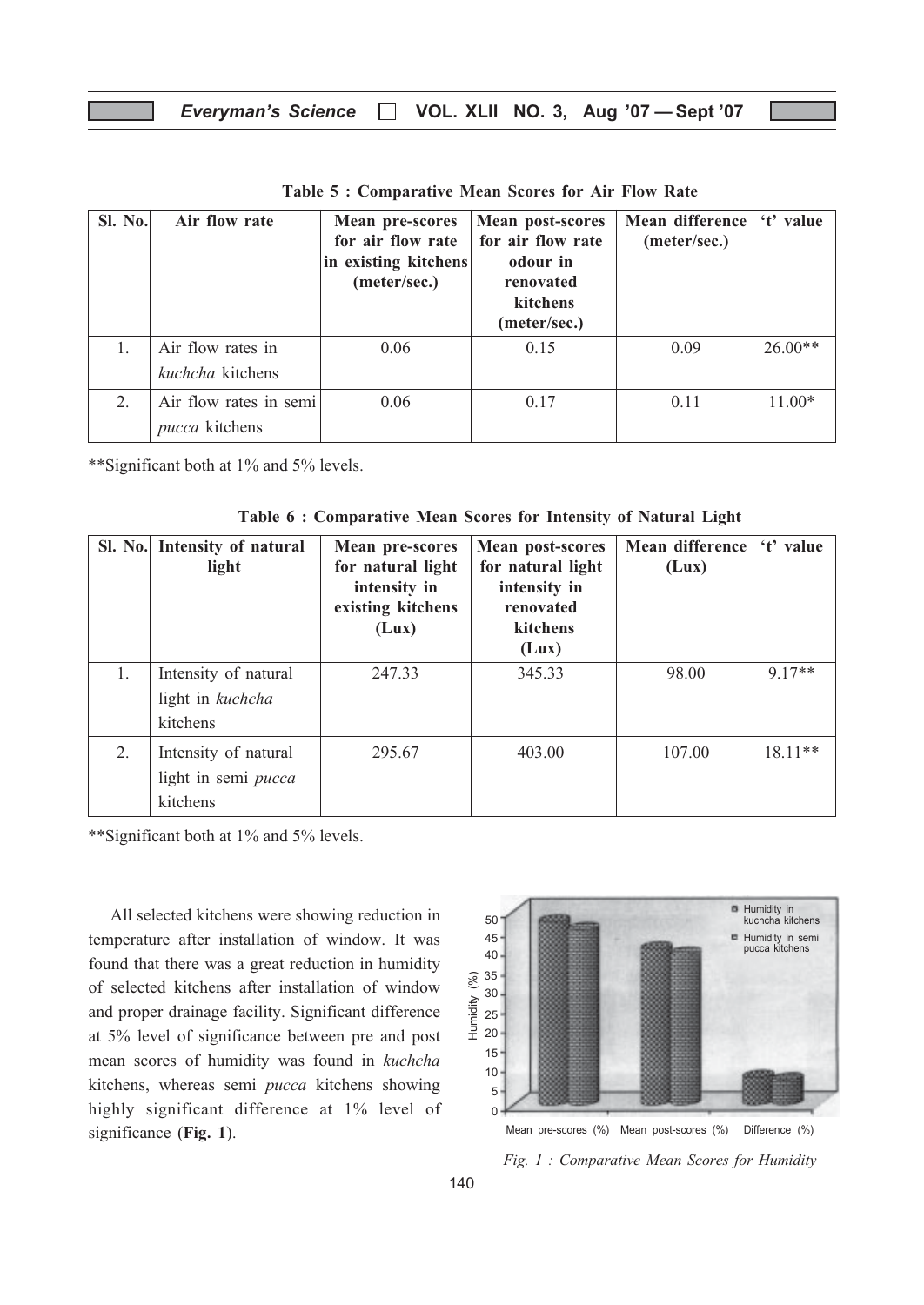#### CONCLUSION AND RECOMMENDATIONS

It can be concluded that temperature, air, humidity, ventilation, lighting, noise not only inproves environment but also affect the cost of work. This means that proper design of the kitchen and work place is very important to improve the work output and make the person comfortable and healthy. Besides these advantages, it will also improve the attitude of housewife towards work and make her happier.

Commissioning of energy efficient devices such as improved cook stove, cleaning centers with proper drainage facility, window and skylight for adequate ventilation and natural light and reorganization of work centers can effectively convert a dark, dingy, ill ventilated, ill lit, humid and extremely polluted rural kitchen into an energy efficient and environment friendly rural kitchen.

#### ACKNOWLEDGEMENT

The design of energy efficient and environmentally sound kitchen was approved by the Architects and house planners at Udaipur and many house owners in the nearby villages got their kitchens renovated. The finanical assistance for the renovated work of these kitchens was given by

agencies like Department of Science and Technology, Indian Council of Agricultural Research, New Delhi and District Rural Development Agency, Udaipur. The authors are grateful to all these agencies, College of Technology and Engineering and College of Home Science, Udaipur. The feed back received from the owners show that they are very happy with their working conditions at home. Many more rural kitchens are being renovated.

#### **REFERENCES**

- 1. S. A. R. Borse, Women Empowerment in health through ergonomically designed kitchen, National seminar on empowerment of women for better health and family life, Sardar Patel University, Gujarat, 2002.
- 2. K. Oberio and H. K. Gill, Rural India, 5 Jan-Feb 2003.
- 3. P. Rishi, Kurukshetra, 49, 2001.
- 4. World Bank Report, Draft, Energy and Poverty : Strategies for Assisting the Rural and Urban Poor, Joint UNDP/ World Bank Energy Sector Management. Assistance Programme, Washington DC : 86-97, 2000.

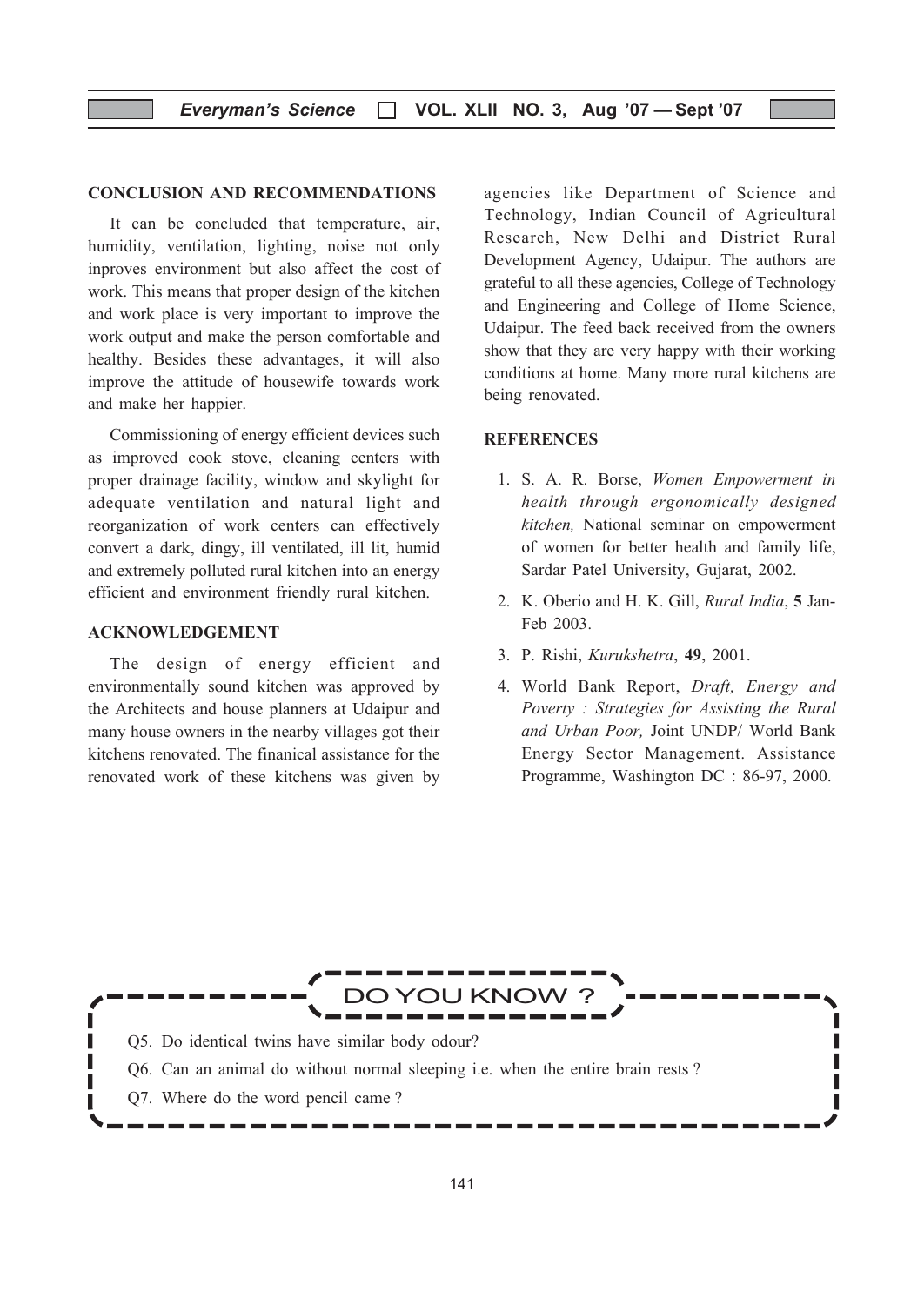## THE ORIGIN OF LIFE ON MARS AND MARTIAN ASTROBIOLOGY

Archan Bhattacharya\*

In the present article, the astrobiology (Greek *astro-related to star, bios-life and logos-knowledge*; branch of biology dealing with the search of extraterrestrial life) of Mars and the probability of past and present existence or future establishment of life on the planet, origin and nature of that life etc. will be discussed.

#### INTRODUCTION

ars is our sister planet. Her surface, due to presence of iron oxide or rust, appears blood red (the Red Planet) like the ground after war, so the planet is named 'Mars' after the God of war in Roman Mythology<sup>1</sup>. Her red surface reminds us of the iron-rich red soil of South India. May be that for this reason ancient Indians called the planet as 'Bhouma' or 'Kuja', both meaning the filial of Earth<sup>2</sup>. The planet has two moons–Phobos (meaning fear) and Deimos (terror).

From centuries, it was believed that there was life on Mars because of the appearance of branching channels on her surface, possibly formed due to past water flow. It has North and South Poles with ice-caps of frozen  $CO<sub>2</sub>$  and  $H<sub>2</sub>O$ . The caps grow in size during winter (down to 55°–60° latitudes) and shrink almost completely during summer. In July, 1997, the Path Finder reached the Martian surface and did not find any sign of life. But still the possibility of life there can't be denied due to some biocompatible properties of the planet. The planet is in the ecospheric belt of solar system, has some atmosphere (although very thin), plenty of  $H_2O$ ,  $CO<sub>2</sub>$  and  $H<sub>2</sub>$ , other gases and possible volatile inventories (Fig. 1), does not have great extremes of temperatures. (40 $\degree$ C to – 60 $\degree$ C) and has suitable astrophysical parameters like the specific rotation period (24 hr. 37 min., almost like the Earth), axial tilt (the angle between the equatorial plane and orbital plane of a planet) (25.2°, that of the Earth 23.5°), seasons (like the Earth), size (4224 miles, half of the Earth) and gravity. All show that the planet is still biocompatible (favourable to life) and in the past, the planet might be biogenerative (where life may originate spontaneously) like the Earth. Martian winter is longer and colder and summer is shorter in the Southern Hemisphere than her Northern Hemisphere, just like Earth. However, the Martian year contains 687 Earth days or  $670$  Martian days<sup>3</sup>. In the present article, the astrobiology (Greek astro-related to star, bioslife and logos-knowledge; branch of biology dealing with the search of extraterrestrial life) of Mars and the probability of past and present existence or future establishment of life on the planet, origin and nature of that life etc. will be discussed.



Fig. 1 : Present atmospheric composition of Mars

#### MARTIAN CLIMATE AND GOLDILOCKS PROBLEM4

In the children's fable, Goldilocks is the little girl finding the porridge of father bear too hot, that of mother bear too cold, but baby bear's is just

<sup>\*</sup> Department of Botany. Burdwan, 713104. W. B.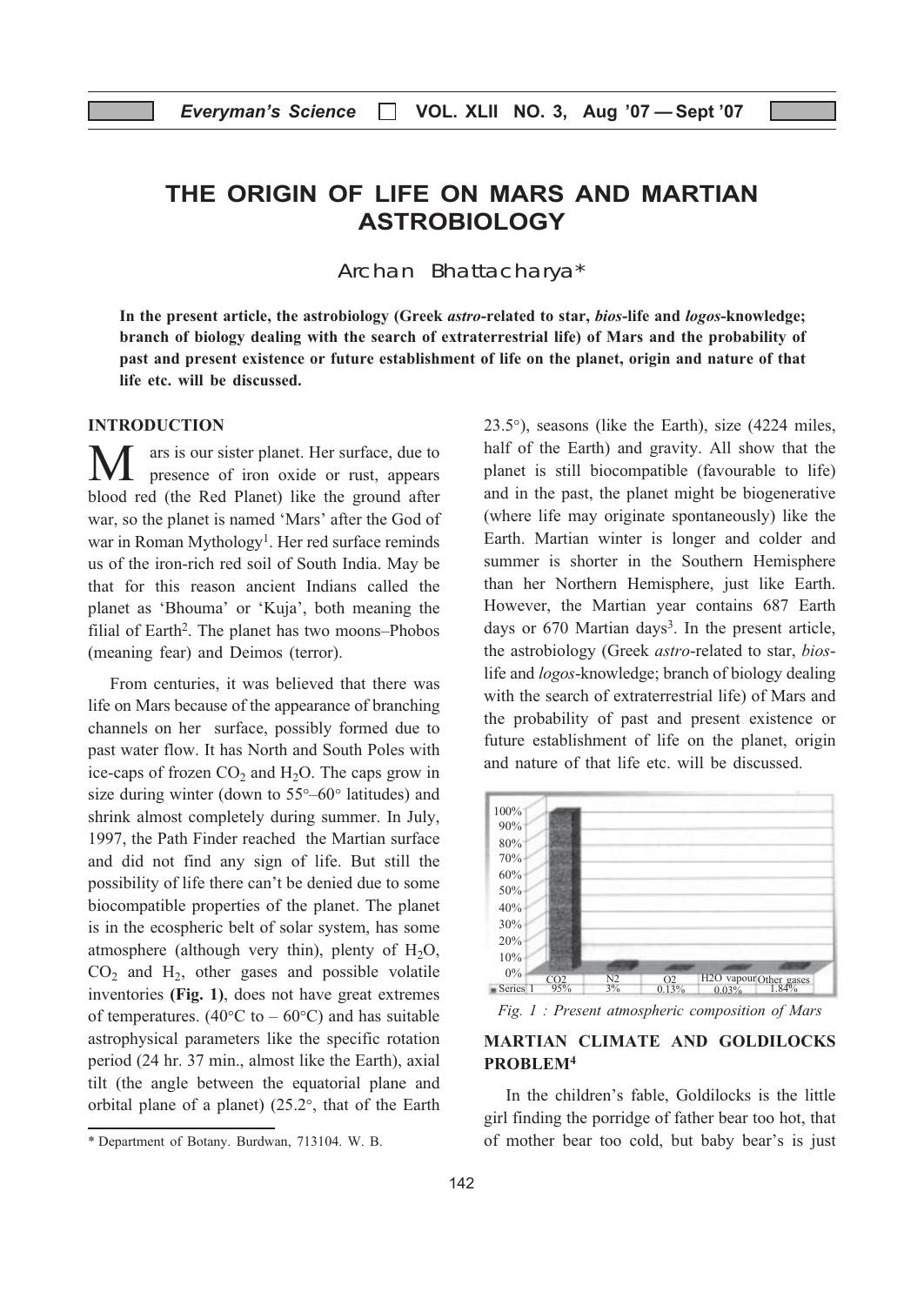right. In climatology, the Goldilock's problem is to understand why Venus has become too hot for life ( $\sim$  460°C), Mars has become too cold ( $\sim$  – 60°C) and Earth has remained just right  $($   $\sim$  15 $\degree$ C) while the starting points before 4.5 billions years were presumably the same. Possibly after an early warm period of one billion years after genesis, Mars cooled rapidly due to its high surface-to-volume ratio, lost initial internal heat and could no longer release interior  $CO<sub>2</sub>$  from carbonates due to lack of plate tectonics (the planet-wide movement of huge crustal plates together with the accompanying deformations and alteration of the crust, during the process the interior  $CO<sub>2</sub>$  from carbonates in the crust is released, as the Mars is a single plate planet). But her atmospheric  $CO<sub>2</sub>$  was being lost continuously as carbonic acid rainfall. Mars became cool and cooler due to decrease in green house effect. Perhaps, it became dry due to a change in its orbital characteristics<sup>5</sup>. On the other hand, on Venus the runaway green house effect has burnt the planet and on Earth the biota recycle carbon in such a way that green house effect always remains in a biofriendly mode.

#### LIFE ON MARS

Biologists know that life is indomitable. Extremophiles (mainly archaebacteria) such as acidophiles (liking acid), alkaliphiles (liking alkali), halophiles (liking salt), hyperthermophiles (liking high temperature), psychrophiles (liking very low temperature) etc. thrive under extreme conditions with the help of their hardy extremozymes [enzymes present in extremophiles—organisms whose optimal growth and reproductive factors are extreme in our view) that continue to function at high temperatures, salinities, acidities or alkalinities at which other enzymes would fail]. Pyrolobus fumarii (an archaebacterium) grows at temperatures up to 113°C. Some extremozymes work beyond 140°C. In the Himalayan ridges, certain bacteria live at – 18°C. Bacterium Deinococcus radiodurans can survive high radiation doses that are fatal to all

(ii) accumulation in some water body to form pre-biotic hot dilute soup,

those organomolecules on Mars,

(iii) polymerization with the help of cyanogens and cyanotetraacetylene and arrival of ribozyme (catalytic RNA molecule) and other bio-catalysts,

(i) safe voyage of organomolecules from intersellar cloud to the Mars-surface with meteorites and cometes or de nouveau (anew) synthesis of

(iv) biopoiesis (Greek bios-life, poiesis-a making; formation of membrane-enclosed, selfreplicating, information-storing and inheriting macromolecular organization through wedding of nucleic acid, protein and lipid-membrane in primordial cells).

eukaryotes and can withstand repeated vacuum drying and dehydration. Some archaebacteria thrive in the hypersaline Dead Sea. In Yellowstone's Norris Geyser Basin, bacteria (Mycobacterium and Cyanidium) grow in rock-pores with 95°C temperature, high concentrations of metals and silicates and a pH value of 1, which is enough to dissolve our nails! These examples provoke astrobiologists to think about the probability of life on Mars as now the Martian environment is very hostile to tellurian (of Earth) life.

The nature of the possible life-form on Mars at present or in the past is totally unknown. Although different Mars vehicles sent could not discover any sort of life, it may be that there are some undiscovered cryptic Martian communities or their remains well-hidden in some special niche<sup>6</sup> (a position or role to which one is suited; Italian-nichia : a recess in a wall) underground or elsewhere. Possibly they were / are mainly carbon, hydrogen and nitrogen compounds like us as the past Martian and Earthen environments were very similar. The orthodox Haldane-Oparin view would be applicable to the evolution of such 'Earth-like Martian life' (if it ever took pace) also :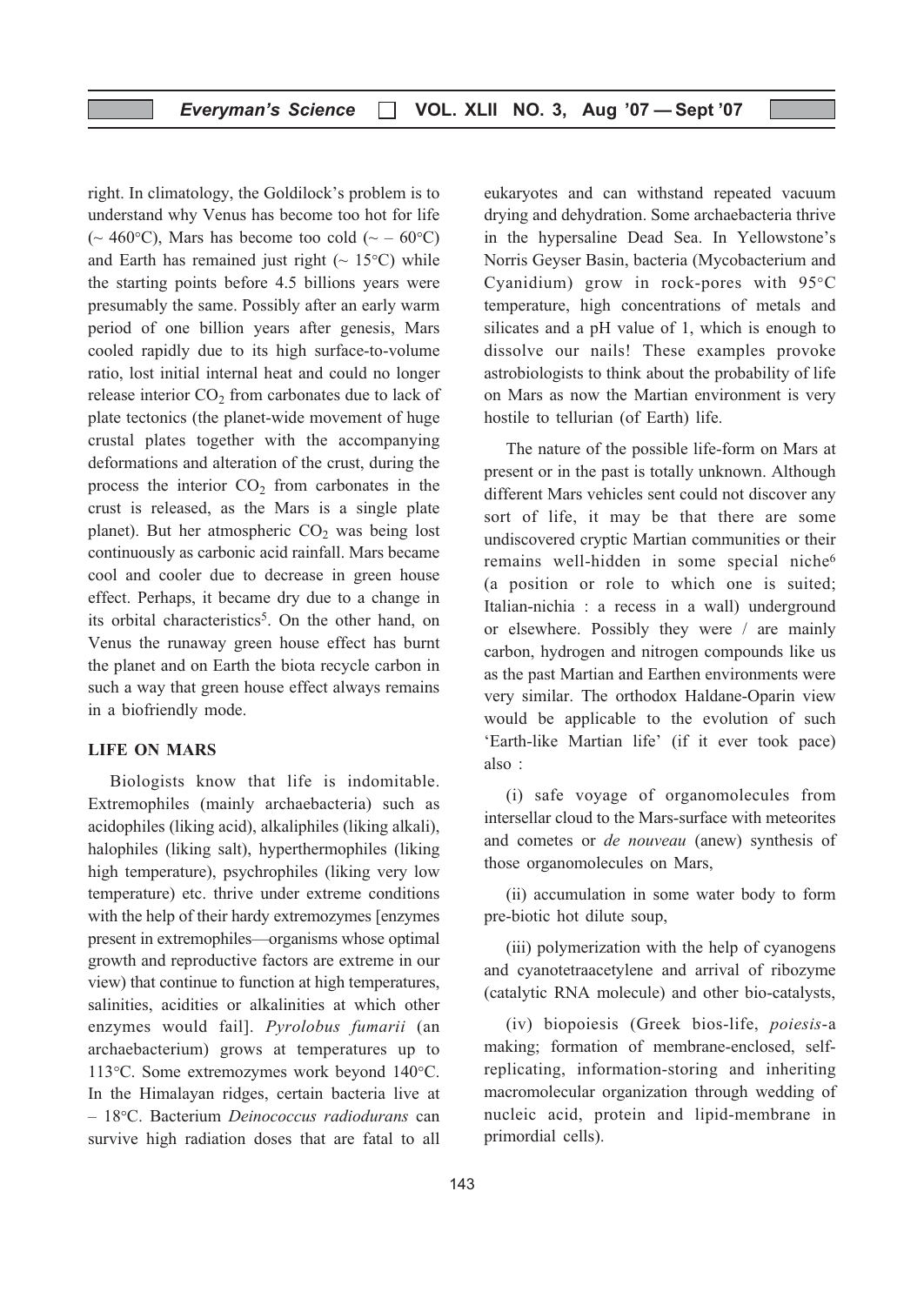(v) subsequent evolution and diversification of life.

The seed of life on Mars might reach through panspermia (migration from somewhere with some vector like meteorite or comete) also. For panspermia through space, there are two hurdleshigh radiation and extraordinarily long time requirement. It is only possible for some long living or dormant and radioduran forms. However, if some comet of meteorite acts as the carrier of seed of life, the matter becomes something easy. This kind of panspermia may be the interplanetary route which according to Meyer, is a reasonable idea. For example, Mars and Earth exchanged materials which might carry life from one planet to other. According to Stephen P. Broker<sup>7</sup>, the member of the emient Yale–New Haven Teachers Institute, borrowing analogy from the ecology of bees and flowering plants, asteriods and comets have acted, in effect, as flying penises.

The seven clues to the origin of life on Earth given by A. G. Cairns–Smith $8$  should be equally applicable to the origin of hypothetical Martian life :

First clue : *from biology*-Only genetic information can be evolved through variation and natural selection, so naked gene or something close to it were the first life.

Second clue : from biochemistry–Both chemically and biochemically DNA (and also RNA) is a difficult molecule to make, so it arrived later.

Third clue : from building trade–The earlier designer organisms with different genetic make up, like scaffolding structure of a building, might be subtracted in evolution.

Fourth clue : from nature of ropes-Earlier gene fibers have been replaced by newer ones just like no fiber in a rope stretches from one end to other.

Fifth clue : from history of technology–The

first unevolved, 'low–tech' ancestors have been replaced by 'high'–tech' newer ones like the replacement of primitive machinery by newer ones in technology.

Sixth clue : *from chemistry–Crystals* (e.g. kaolinite) helped in the formation of primitive, inorganic, 'low-tech' genes (primary organisms) which were replaced by advanced, organic 'hightech' genes (secondary organisms) through 'genetic takeover' during evolution.

Seventh clue : *from geology*-For primitive genes, 'low-tech' catalysts and membranes, the crystal minerals of clay seemed to be appropriate which were later replaced.

Now scientists from the U. S. Dept. of Energy's Idaho National Laboratory, University of Idaho, and University of Montana are writing a chemical guide book to aid a NASA rover that would search for life on Mars. The rover would contain precise chemical imagers and human-like reasoning ability. The Laser and Optical Chemical imager (LOCI) and Fourier-transform mass spectrometer will be used to complete the chemical guide book. A fuzzy logic computer programme, viz, the Spectral Identification Inference Engine (SIDE) using an open-ended reasoning approach mimicking human's decision-making abilities and learning, would provide the Mars rover with artificial intelligence.

There are three possibilities regarding the life on Mars :

(a) Once upon a time there was life on Mars and life is extinct now : Possibly the Mars once possessed a much thick atmostphere and plenty of surface water. This condition lasted for at least 500 million years but ended because Mars lacks plate tectonics and so a long term geological cycle. Biological evolution might take place during this period and remnants may be discovered in future<sup>9</sup>. Studies in 1994 revealed that the meteorite ALH 84001 in Antarctica, most likely to be from Mars in past, is about 4 billion years old. It showed the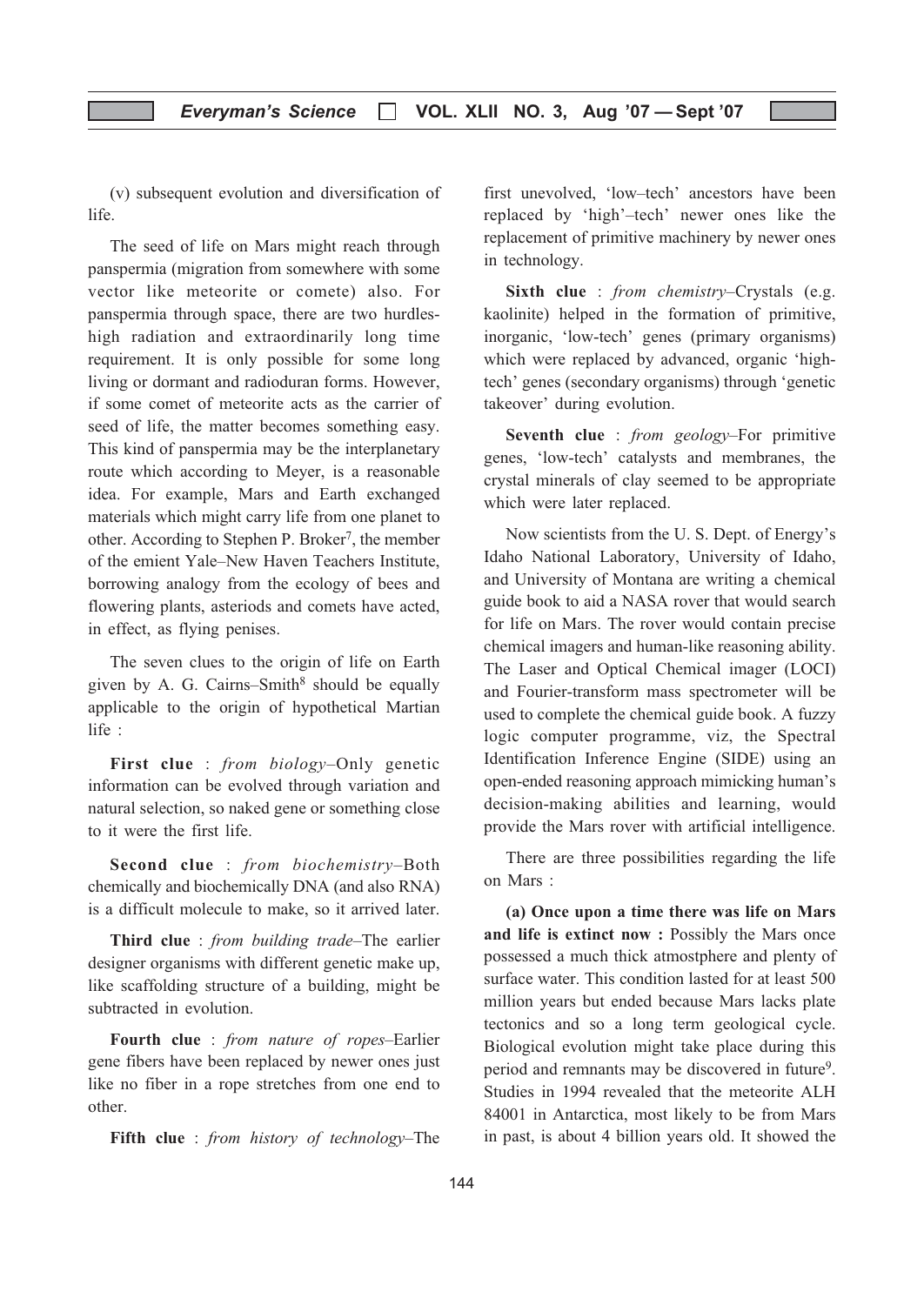tubular, bacteria-like forms and deposits of polycyclic aromatic hydrocarbons and  $CaCO<sub>3</sub>$  in and onto it. However, these may be the result of contamination from Earth<sup>7</sup>. When, and only when such a discovery would take place, the exploration of the origin of life would be meaningful.

(b) Life is still present there : Two NASA (National Aeronautics and Space Administration) scientists, Stocker and Lemake suspected the presence of subsurface life with unique metabolism on Mars from  $CH<sub>4</sub>$  signature and other signs of possible biological activity similar to those recently found in cave-ecosystems on Earth<sup>10</sup>. In the past, Martian surface oceans came and went, but underground ponds could have persisted long enough to give rise to extremophiles. Possible life on Mars, is bound to be microbial and could be very different from the Earth<sup>5</sup>. However, until the possible extant life-forms are discovered on Mars, it is not possible to explore how 'they' did originate there.

(c) Mars is waiting for the anthropogenic introduction of life : In a committee meeting of NASA in 1967, R. H. Haynes suggested that the feasibility of establishing life on Mars should be examined seriously. In 1998, an "organizational meeting " of scientists from universities and NASA staff was held to discuss about the terraformation on Mars.

#### PRESENT CONDITION OF MARS

Presently Martian surface is extremely hostile to carbon-based life due to its highly oxidizing nature. Neither her atmospheric composition, nor her surface conditions are either biogenerative or bioprotective. Substantial amount of water is tied up in geological sinks, the surface is devoid of soil and made of regolith (sand and stones) which is highly desicated due to low atmostpheric pressure and temperature. Due to lack of ozone layer, solar U. V. ray floods the surface. Nevertheless, in future, the planet with some biocompatible features,

may become an abode of life through planetary and biological engineering through the following steps.

#### A. Ecopoiesis

This means the process of establishing an ecosystem on a lifeless planet (Greek oikos-an abode and poiesis-a making, coined by Haynes, 19904). This can be achieved through following steps.

#### First Stage : Planetary Engineering

#### I. Warming of Mars by :

(i) focusing solar energy on the polar regions with giant space mirrors,

(ii) lowering the reflectivity of ice caps by spreading suitable absorbing material over them,

(iii) introduction of some highly efficient broadband infra red-active and photochemically stable green house gases into Martian environment.

#### II. Positive Feedback :

(i) after a small rise in temperature, the  $CO<sub>2</sub>$ absorbed in regolith would be released and would exert green house effect,

(ii) more increase in temperature would cause more release of  $CO<sub>2</sub>$ ,

(iii) start of positive feedback mechanism.

#### III. Release of Water :

(i) from ice caps and permafrost, water would be released and H<sub>2</sub>O vapour also would exert green house effect through positive feedback.

(ii) liquid  $H<sub>2</sub>O$  would run again through the dead and dried 'river beds',

(iii) rain water would once again fall on the Martian surface,

(iv) two scientists Sadoway and Debelak have described how respirable  $O_2$  can be produced from common iron ores in Martian soil with the help of electrochemical cell and how to extract drinking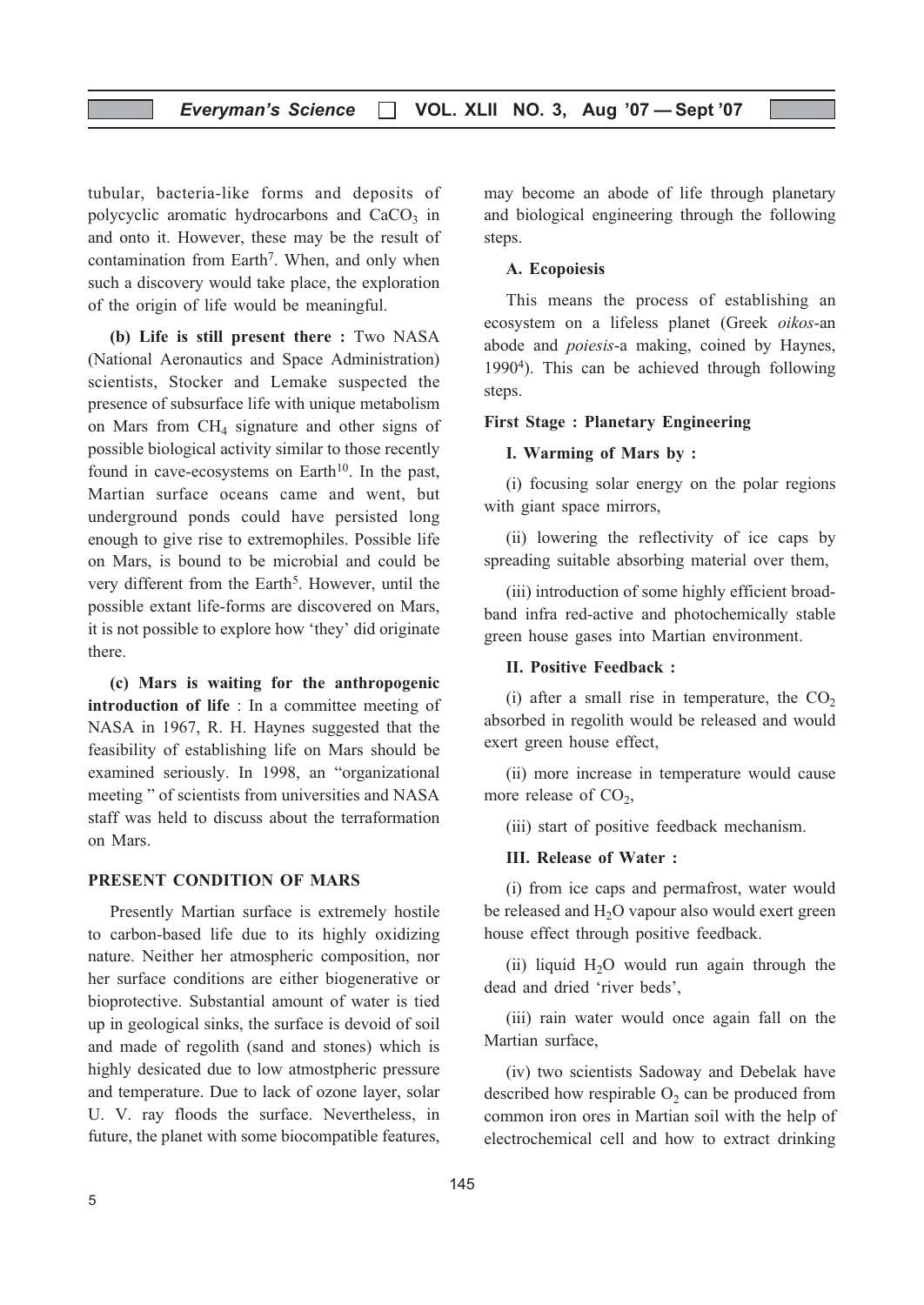water from Martian clays and minerals (probably Martian polar ice-caps would be salty) with the help of  $CO<sub>2</sub><sup>5</sup>$ .

#### IV. Formation of a thick Atmosphere :

Due to temperature increase, gases would be released from regolith and some compounds would be gasified. Thus, a thick atmosphere would be developed.

Possibly in the Martian world nutrients would not be a limiting factor. The fertility of meteorites on Earth from Mars has been examined. Water soluble salts from the Martian Dar al Gani 476 (DAG 476) and EETA 79001 yielded extractable nutrients on levels similar to terrestrial basalts but with higher levels of  $PO<sub>4</sub>$  and  $NO<sub>3</sub>$ . Tissue cultures of Asparagus officinalis in DAG 476 extracts yielded higher weight and greener colouration. The Murchison CM<sub>2</sub> meteorite showed the soil fertility parameters like that of the productive Earthen Earth. This meteorite also supports high levels of diverse algal populations, microbes like Flavobacterium oryzihabitans, Nocardia asteroides, Pseudomonas fluorescence, Thermotoga maritima, Thermus aquaticus etc. Recently, different Martian meteorites on Earth are found to contain diverse microbes from terrestrial contaminations. Martian minerals may have also supported indigenous microbes in the past $11$ .

#### Second Stage : Biological Engineering

After some degree of ecopoiesis, some kind of super hardy, extremophilic, acid-fast, anaerobic, chemolithotrophic, radioduran (withstanding very high radiation dosages) microbes might be introduced to Mars. We shall have to construct some special strains with broad range of atmospheric tolerance, versatility and phenotypic plasticity by gathering different novel genes and their combinations into some cosmid (plasmid attached with 'cos' site-a specific DNA sequence present in the genome of bacteriophage lambda) and bacterial artificial chromosome of large

molecular size through gene-cloning, site-directed mutagenesis, cassette mutagensis, polymerase chain reaction (PCR), inverse PCR, induced crossing over, exon shuffling, transgenesis etc. We might have to borrow different photosensitive membranetransporters like bacteriorhodopsin, halorhodopsin etc., supramolecules like thermosome (chaperonin folding partially heat denatured proteins in hyperthermophiles), extremozymes (enzymes capable of functioning under physical and chemical extremes) and organelles like peroxysome, hydrogenosome etc. from different microbes and the heat resistant lipid monolayer cell membrane from some hyperthermophilic archaea for the purpose. Possibly we have to make a suit of microbes forming consortia. Archaebacteria are the most potential candidate to be pioneer on Mars. Friedmann (NASA) believes that the designer organisms would be some genetically modified version of the present chroococcidiopsis (cyanophyceae) bacteria<sup>12</sup>.

#### B. Terraformation

After complete ecopoiesis, the Mars would gain an average temperature of  $\sim 15^{\circ}$ C, an anoxic wet environment, a thick  $CO<sub>2</sub>$  –atmosphere with a pressure of about 2 and a plenty of liquid water. The microbiota would cause pedogenesis from regolith through biological weathering, bioleching and addition of biomass. At this stage, the planet might be called vitanova (Latin vita–life, novanew; a new abode of life in the  $sky<sup>4</sup>$ ). Then the process by which the Martian surface and atmosphere might be transformed into an aerobic environment favourable to Homo sapiens sapiens is called terraformation (Latin terra-Earth). This may only be achieved with the help of microbiota whose excellencies have already been proved on earth before 2-1.5 billion years ago. After ecopoiesis, if we introduce some oxygen-generating phototrophs (photosynthesizing green agents),  $O_2$ will be liberated and may form ozone through natural Chapman cycle with the help of U. V. ray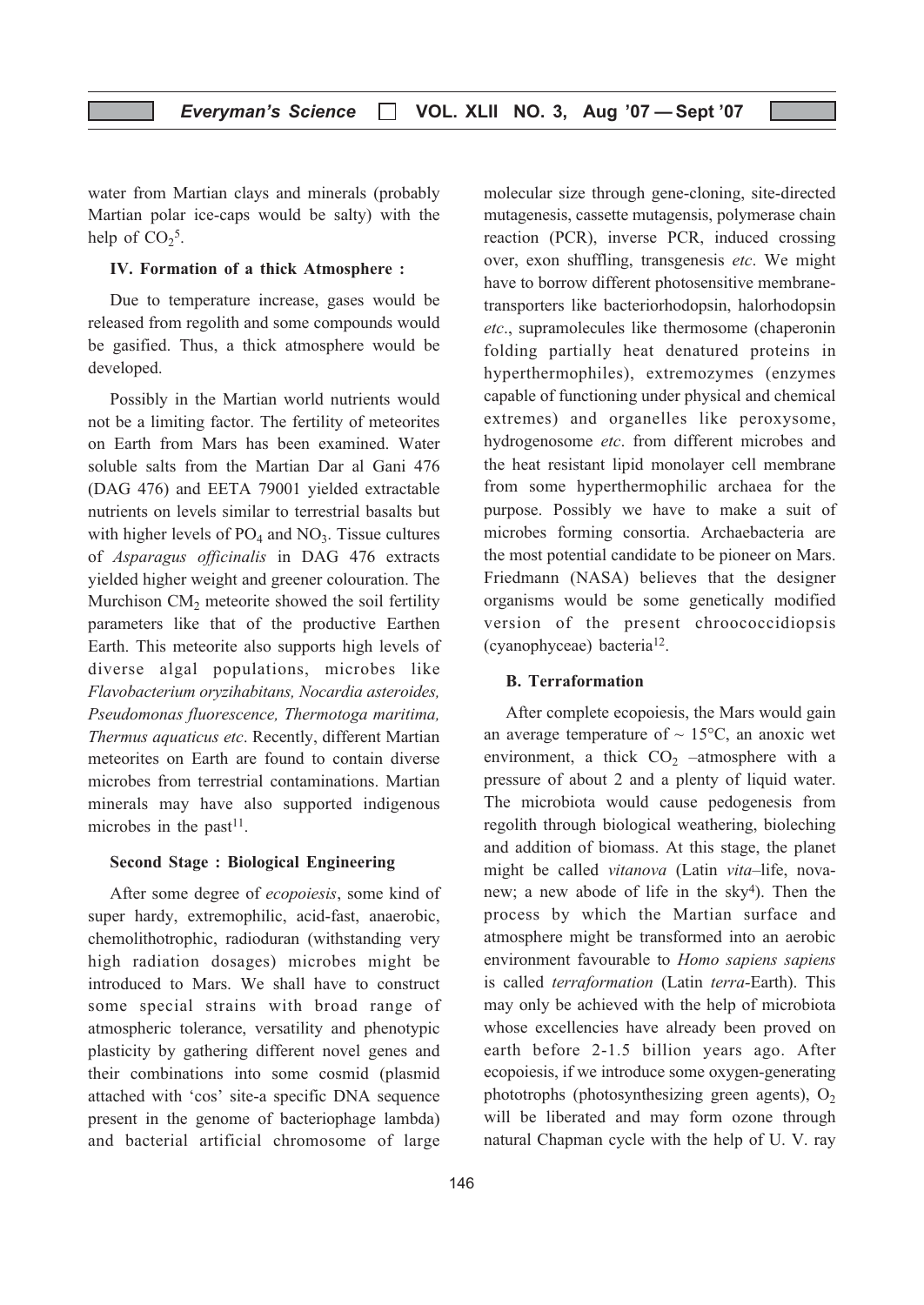and the  $O_3$  layer would shield Martian surface from deadly U. V. ray. If Mars would become suitable for man, this new land in the sky would be called terranova (Latin terra-Earth, nova-new<sup>4</sup>). Ultimately the terranovan biota might evolve in an independent way of tellurian (Earthen) evolution.

Now scientists from the US Department of Energy's Idaho National Laboratory, University of Idaho and University of Montana are writing a chemical guidebook to aid a NASA rover that would search for life on Mars. The rover would contain precise chemical imagers and human-like reasoning ability. The LASER (Light Amplification by Stimulated Emission of Radiation) and optical Chemical Imager (LOCI) and Fourier-transform mass spectrometer will be used to complete the chemical guidebook. A fuzzy logic computer programme (the Spectral Identification Inference Engine, SIDE) using an open-ended reasoning approach mimicking human's decision-making abilities and learning, would provide the Mars rover with artificial intelligence.

#### OBSTACLES TO TRANSFORM MARS

- (i) Extremely high expenditure and time efforts
- (ii) Problems related to global availability of  $N_2$
- (iii) Difficulty to release  $CO<sub>2</sub>$  from carbonates

(iv) Being a single-plate planet Mars lacks plate tectonics and so a long-term carbon cycle, so possibly it would not support a long-term stable environment

(v) Phobos will collide with Mars after about 50 million years from now1

(vi) On Earth, there are different environmental and ethical problems, starvation and other miseries of human which have to be solved just now.

#### ARE WE FROM MARS ?

It may be that originally life was created on Mars and then came to Earth. Through interplanetary panspermia Mars and Earth have been exchanging materials (meteorites). The higher Earth's gravity (three times to that of Mars) and the less escape velocity of Mars (less than  $\frac{1}{2}$  of that of Earth) make it more likely that past microbial life migrated from Mars to Earth with some meteorite<sup>5</sup> (however the opposite event also had some possibility; and Earth might have simply an indigenous biota also). If it indeed took place, ontogenically we are the Martians!!

#### AN UNSUCCESSFUL ATTEMPT TO CONSTRUCT AN ARTIFICIAL 'BIOSPHERE' ON EARTH : 'BIOSPHERE II'

In 1991, 'Biosphere II'<sup>13</sup> was constructed in the Arizona desert. The building has a volume of  $20 \times 10^4$  cubic meter and contained  $\sim 4000$  species and was designed to be a self-contained ecosystem except for sunlight to drive the biogeochemical cycles. Eight scientists entered it and it was sealed off with intention that for two years they would live there, grow their own food and be a part of the 'ecosystem'. But the Biosphere II faced various problems and in January 1993, the managers had to inject  $O<sub>2</sub>$  into the system. This failure on Earth questions our ability to construct a 'biosphere' on Mars.

#### ETHICAL GROUND OF VITALIZING MARS

Literature on ecosophy (ecological philosophy; Greek oikos : an abode and sophia : wisdom) and other on the rights of animals, plants and objects fail to provide specific guidelines when applied to the rationale of implantation of life on Mars. This is due to extremely complex nature of ecological ethics which is specific for the properties of Earthen life. According to Haynes and Mc Kay14, a 'green planet' has much intrinsic value than that of a 'red planet'. However, we must be aware of the moral consideration to possible indigenous Martian biota4. If they are there, we have no right to pose any threat or harm to them.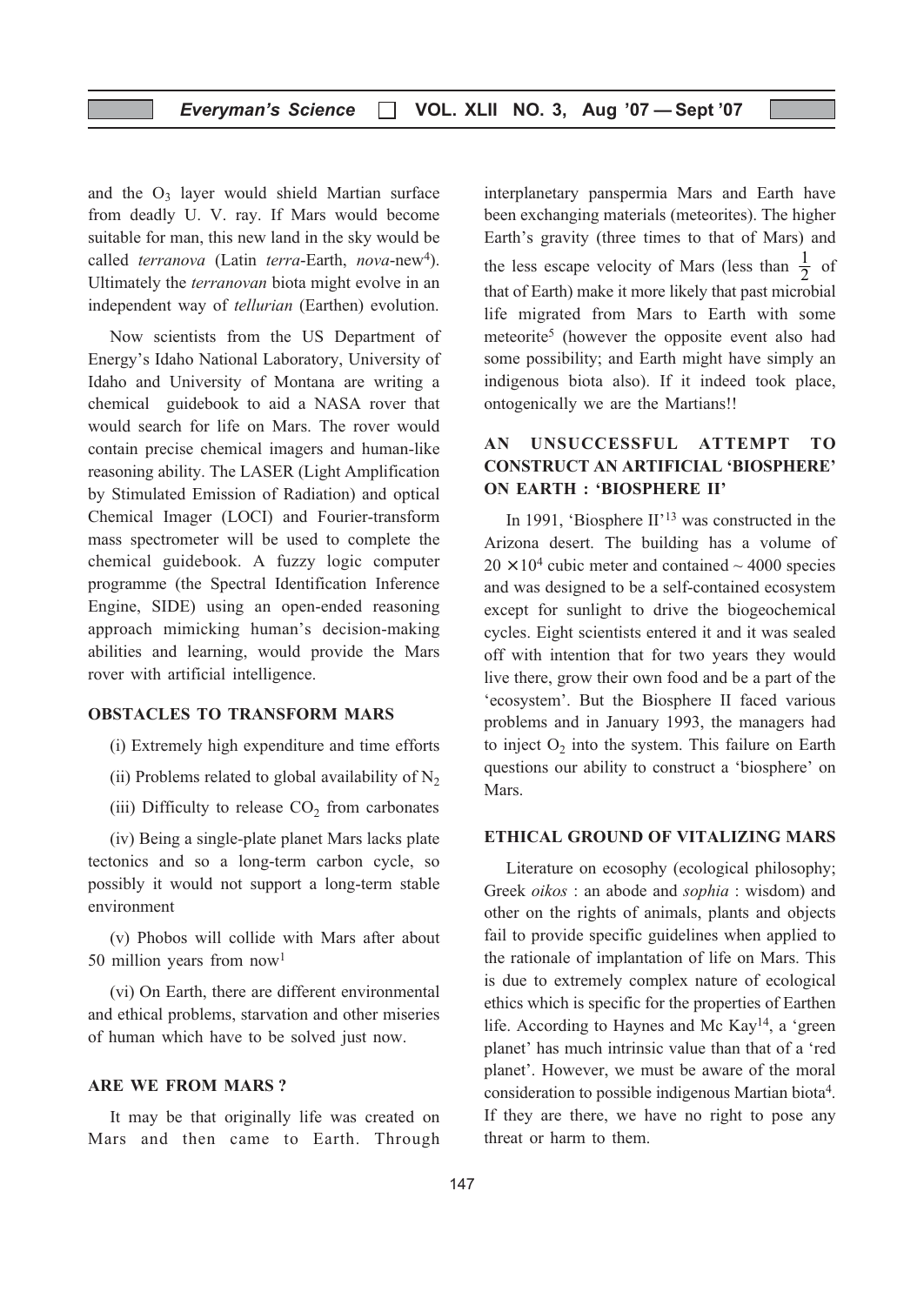#### **CONCLUSION**

The study of Martian astrobiology is extremely complicated, expensive and should be extensive. This study and the implantation of life on the planet are related to and dependent on the socioecological, cultural, political, ethical and economic view of nations. It is still unclear whether ecopoiesis is scientifically possible or technologically achievable. However, the study of origin of life on Mars is important as it would help unveil the mystery of the origin of life on Earth. From comparative planetology of Earth and Mars we would be able to understand the origin and development of Earth's biosphere and to learn its proper management. The project may elicit a cooperative international effort beneficial for international relationships. It may be that in future Mars (and some other heavenly bodies also) will become another abode for us.

#### ACKNOWLEDGEMENT

I am grateful to my teacher Prof. Ambarish Muherjee who has made me able to complete the write-up and provided required materials. I express my gratitude to the extinct / extant / future Martian Life for inspiring me to write the essay.

#### **REFERENCES**

- 1. The Amazing Facts–Universe, pp. 18-19, Pentagon Press, New Delhi, India, 2003.
- 2. K. D. Abhyankar, Astrophysics of the Solar System, Universities Press (India) Pvt. Ltd. (www.universitiespress.com), Hyderabad, 1999.
- 3. C. M. Michaux, Handbook of the Physical properties of the Planet Mars, SP–3030, NASA, 1967.
- 4. R. H. Haynes, In : Moral Expertise, D. Mac Niven (ed.), pp. 161-183, Routledge, London and New York, 1990.
- 5. C. Sivarajan and A. Sastry, Introduction to Astrobiology, Universities Press (India) Pvt. Ltd., Hyderabad, 2004.
- 6. C. P. Mc. Kay, In : Moral Expertise, D. Mac Niven (ed.), pp. 184-197, Routledge, London and New York, 1990.
- 7. S. P. Broker, Asteroids, comets and meteorites : their intimate relation with life on Earth, Curriculum Unit 96. 06. 03, Yale-New Haven Teachers Institute.
- 8. A. G. Cairns-Smith, Seven Clues to the Origin of Life, Canto, Cambridge University Press, 1998.
- 9. C. P. Mc. Kay and R. H. Haynes, Scientific American, 144, December 1990.
- 10. K. Sandeep, Science Reporter, 9-15 & 26-27, 2005.
- 11. Mc Kay et al., 1996, in : M. N. Mautner, (mautnerm@lincoln.ac.nz, Planetary bioresources and astroecology, http://www.astroecology.com/ Astrobiology\_Paper.htm).
- 12. Anon. Mars may turn green, Scitech, The Statesman, p. 4, Monday, 30<sup>th</sup> April, 2001.
- 13. J. L. Chapman and M. J. Reiss, Ecology Principles and Application, pp. 202-203, Cambridge University Press, 2000.
- 14. H. Haynes and C. P. Mc. Kay, In : Chemical Evolution : Self – Organization of the Macromolecules of Life, J. Chela–Flores, M. Chandha, A. Negron–Mendoza and T. Oshima (ed.), Proceedings of The Trieste Conference on Chemical Evolution and the Origin of Life, 25-29th October, 1993, pp. 201-212, A. Deepak.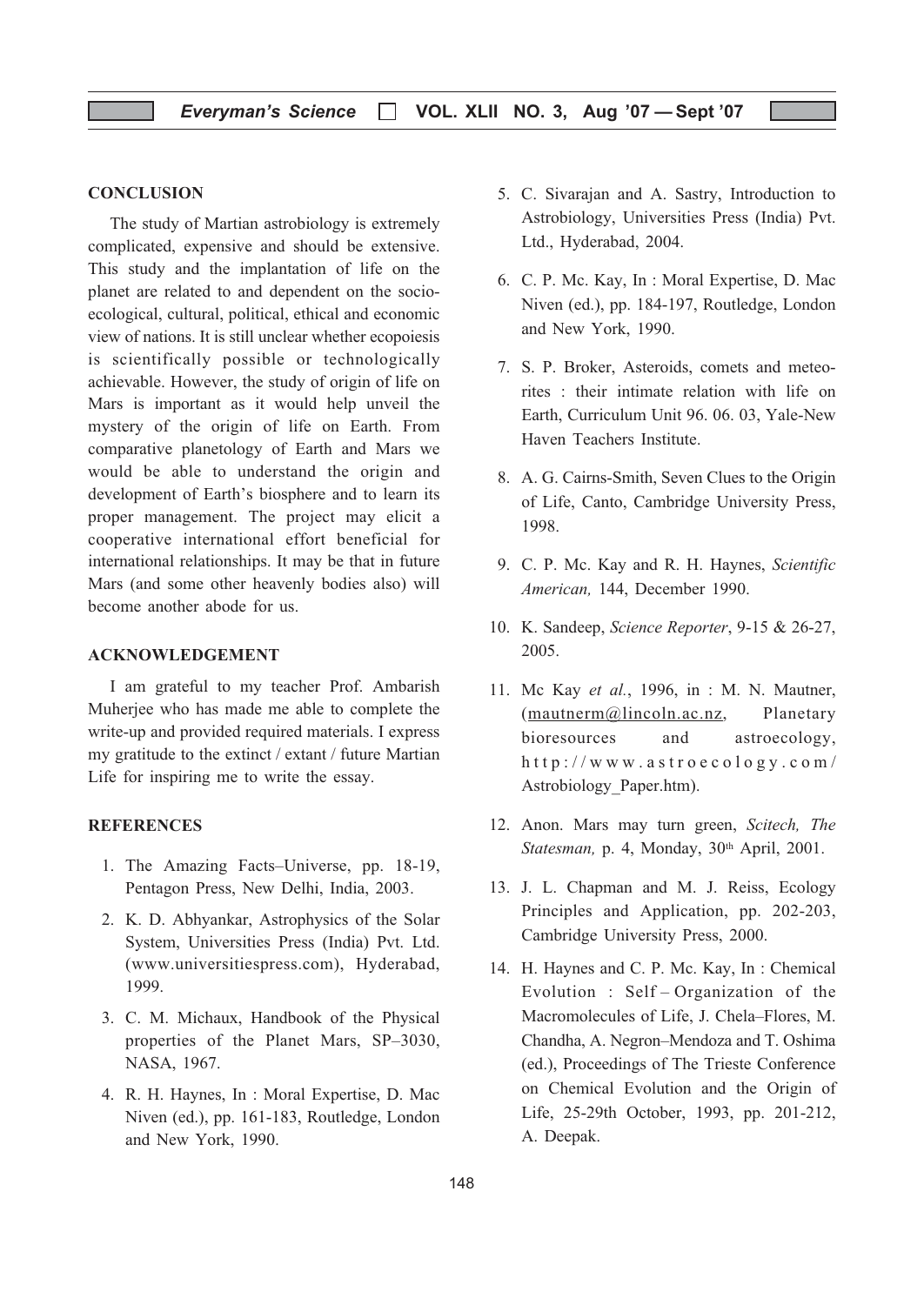## NORTH EASTERN INDIA — A HOT SPOT FOR DEVELOPING CYMBIDIUM CUT FLOWERS INDUSTRY

Syamali Chakrabarti\*

Cymbidium hybrids are prized for their incredible sprays of long lasting large attractive flowers and play an important role in the orchid trade as cut flowers. In the past few years the orchid trade has increased both in volume and value throughout the world but in our country the current status of cymbidium orchid industry is not even in infant stage though India has all the potential for development of successful cymbidium cut flowers orchid industries in the hot spot north-eastern region.

 $\gamma$  ymbidium orchids are recognized as the king  $\sim$  of orchids mainly for the hybrid's (originally bred from the wild orchids from the mountains of India and South East Asia) cut blooming spikes which are prized for their sprays of long lasting, large attractive flowers of beautiful colours and play an important role in the orchid trade as cut flowers.

Among orchids cymbidium cut flower ranks first. It occupies the seventh position out of top ten cut flowers of international trade. High humidity and low temperature accompanied by good rainfall make entire north eastern region of our country a hot spot for development of cymbidium cut flowers industries but at present growing of orchids in India commercially is not organized and is still in the hands of some hobbyists and few dealers. With the increasing demand in overseas market and also within the country particularly in big metropolitans, a very good prospect exists for cut flower trade of cymbidium. Though India has favourable climate, low labour incentives and progressive technology yet cymbidium orchid cultivation is not even

popularized and attention not given for large scale commercial cultivation of cymbidiums. It is high time to take proper initiative to encourage the unemployed youths of the region for popularizing the cultivation of cymbidium orchids.

#### GREENHOUSE MANAGEMENT FOR GROWING CYMBIDIUMS

The success of a cut flowers industry depends on the production of quality flowers and the quality and vase life of cut stems is determined in the greenhouse where the plants are to be grown.

The cymbidiums appreciate a protected condition away from strong hot sun, heavy winds and direct frost .The perfect environment should be warm, airy and bright and preferably off the ground .The following important factors are to be taken into consideration for an ideal greenhouse management for developing a successful cymbidium cut flower industry.

#### POTTING MEDIUM

The potting medium for growing cymbidiums should be free drained, capable to retain moisture to nourish the plant. The ideal potting mixtures are leaf moulds, broken bricks, charcoal, perlite, tree bark, coconut husk, coco peat and mosses in

<sup>\* \*</sup> National Research Centre for Orchids, Pakyong-737106, East Sikkim.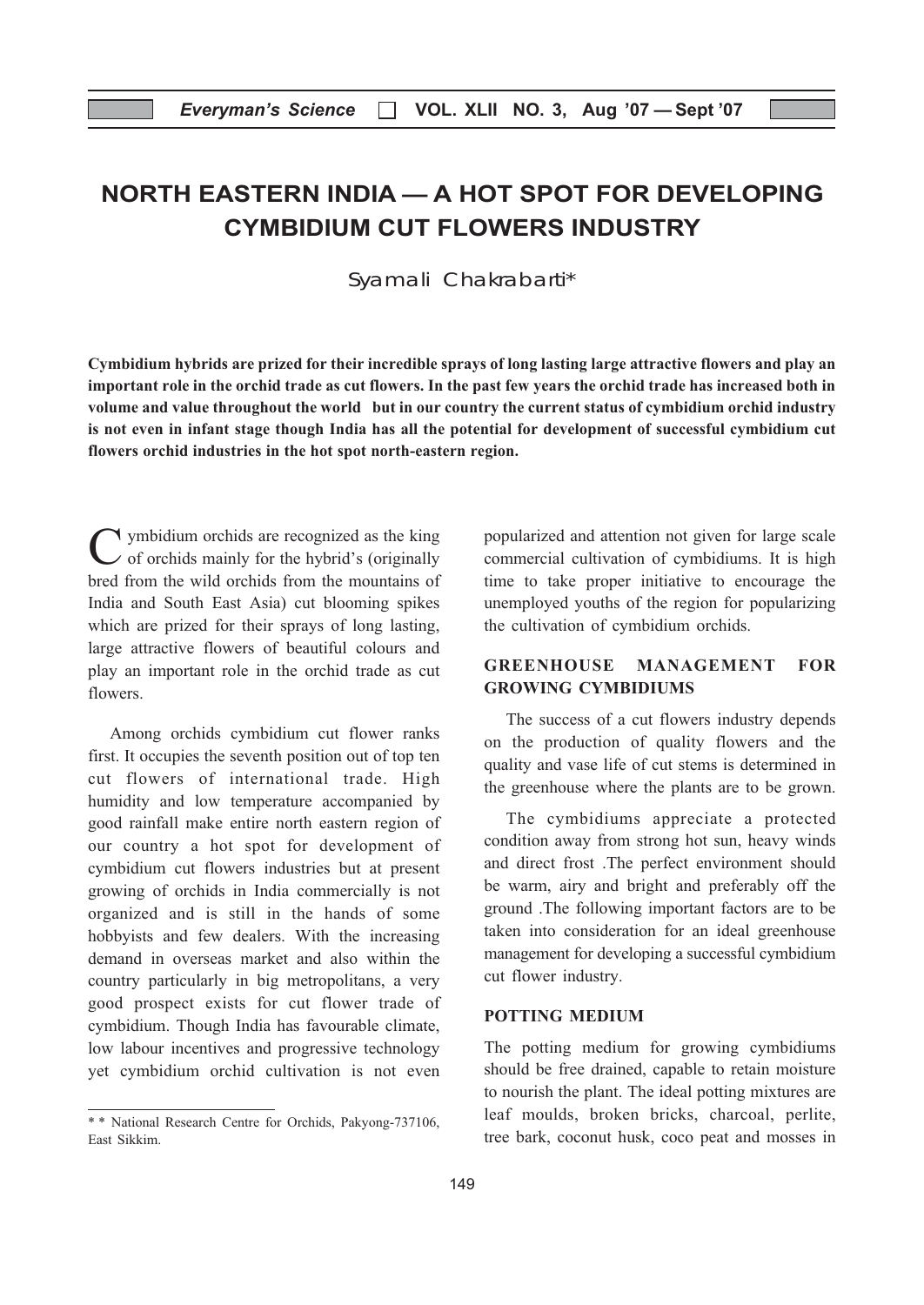any combinations as per grower's choice and availability.

#### NUTRIENT REGIME

All macro and micro nutrients must be supplied to the potting media for better growth and blooming. The amount of feeding depends on the plant concerned , time of the year and general health of the plant. An incomplete or weak feed will lead to the development of soft flowers which bruise easily with small flower size and low flower counts per stem. During the growth season high nitrogen fertilizer (30-10-10) is recommended; whereas in late summer a high phosphorous (10-30-20) blossom-booster should be applied to help plants to form bloom spikes.

#### TEMPERATURE AND HUMIDITY

Temperature is another crucial factor in flowering cymbidiums. In summer season the maximum temperature of 30°C must be maintained inside the green house. During flower initiation a temperature drop of approximately  $10^{0}$ C at night is needed. Humidity inside the greenhouse is to be maintained around 40-70%, at both in summer and winter by watering and with overhead misting. In winter the minimum temperature requirement is 8<sup>o</sup>C and some heat is to be created as an emergency measure at night. If the temperature inside the house gets too warm in winter the flowers may become soft or bleed into the lip or if it is too cold i.e. less than  $7^{\circ}$ C the flowers of some hybrids will show lip burn. Low humidity will stress the plants in summer, high winter humidity will cause flower spotting usually caused by fungus.

#### AIR MOVEMENT

Good air movement is another essential factor for the growth of cymbidiums. Proper ventilation in the green house depending on the weather condition is recommended.

#### LIGHT

For flower field good light and less air pollution is needed. Cymbidiums grow best under partial shade and partial sun conditions. Adequate light is the most important factor to grow and flower well. The plants grow best with 3000-4500 foot candles of light intensity as measured with a light meter. Growers are advised not to use shadenet in summer. Too much light results in a brown or red stain called sun stain on the exposed part of the sepals, which may give the flower an undesirable muddy colour. Providing additional shade after the flowers open will hold the colour and increase the life of flower.

#### WATERING

Cymbidiums like lots of water and prefer to be constantly moist but not wet. Plants left to dry for a long period will survive but will not flower well in the following years. Use of rain water or demineralized water will give the best results. Watering requirement is determined by the location, temperature, potting mix and water quality.

#### PEST AND DISEASE MANAGEMENT

For healthy growth of plants a good management practice to control diseases and pests may be taken. Cymbidiums are subject to bacterial, fungal and viral diseases. Bacterial and fungal diseases are often associated with too wet and crowded condition. Adequate spacing of plants on the bench and watering early enough in the day so that the plants can dry out before dark is the best prevention. Viruses such as mosaic and ring spot will show up as black or brown spots in leaves. If it is suspected to be a virus attack the best measure is to destroy or isolate the plants.

The major pests are aphids, thrips, mites, caterpillar, slugs and snails. Regular spray with a systemic insecticide will help to remove the insects. Snails love to eat the flowers. They hide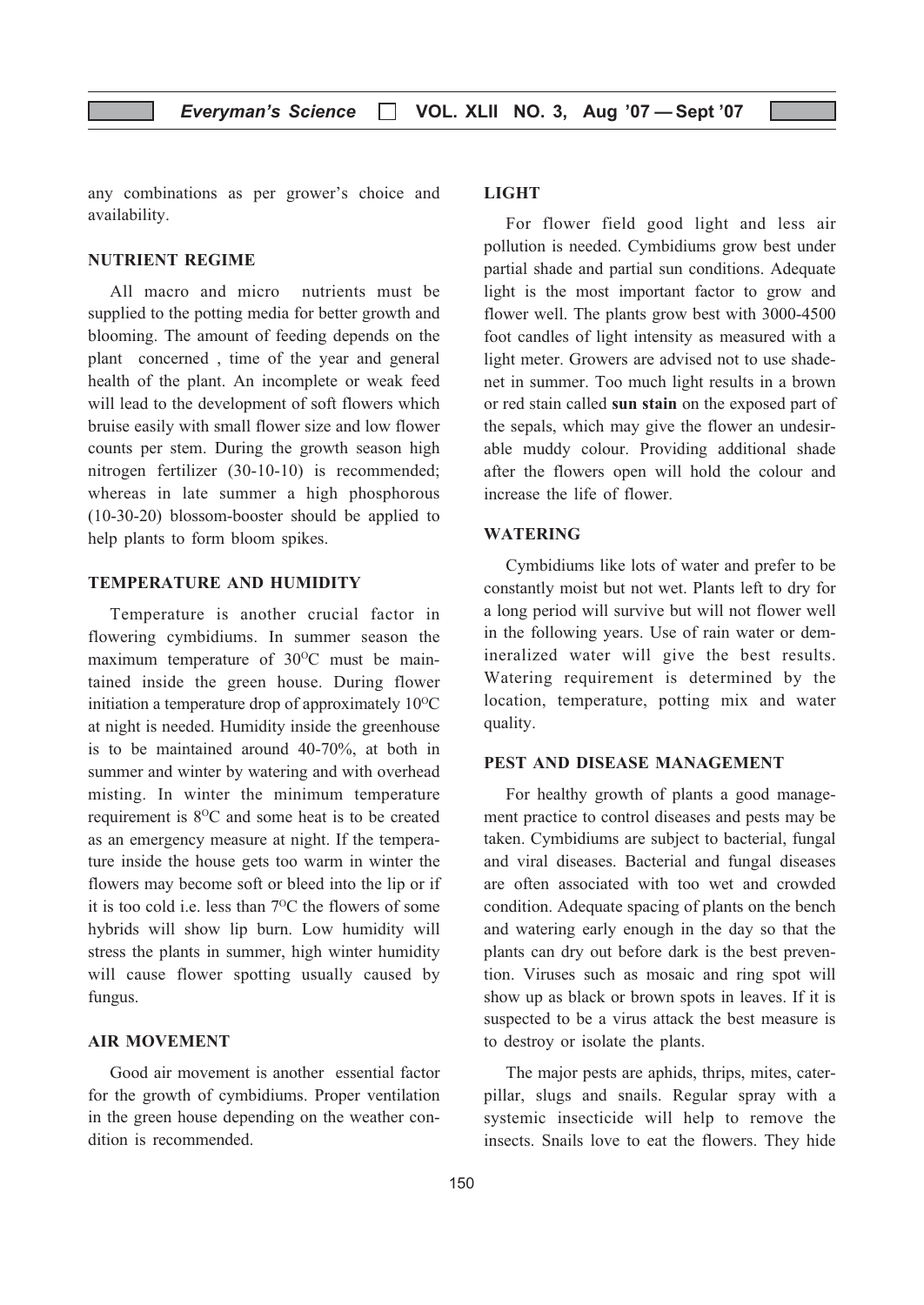under the rim of the pots and come out. Use of snail bait or checking plants and pots thoroughly for snails helps to prevent the problem.

#### POTTING AND DIVIDING

Cymbidiums generally need to be repotted about every three to four years under normal conditions otherwise the number of flowers will decrease. The ideal time for repotting is just after flowering. To do the repotting successfully, it is first necessary to understand that an orchid plant consists of three types of bulbs:

- Type-1: Old back bulbs without leaves. These hold an emergency reserve of food for the plants
- Type-2: Old bulbs with leaves. These bulbs support the growth and produce the flowers.
- Type-3: New leads or bulbs which form most of the new growth and flowers which are yet to come.

For dividing and repotting it is recommended to leave at least one of the back bulbs (type1), two of the bulbs (type2) attached to the new bulb (type3) in order for the plant to flower in the following year. Plants are to be removed from their existing pots and rinsed in water to remove all the dead and decayed materials as well as stale potting medium. Then plants are to be soaked in solutions of fungicide and insecticide as a preventative measure against pests and diseases. The divisions are to be kept aside until new root growth begins. After a week or so the divisions should be repotted in new pots which are large enough to allow three year's growth. After dividing and repotting, the plants should be placed in an area with heavier shade than normal and should be kept cool and slightly on the dry side for several weeks. This encourages the growth of new roots into the new medium. Water and fertilizers may be applied as usual without worrying for rotting.

#### HARVESTING

Flowers should be harvested in the early morning when temperature is lower and plant water content is high. Care must be taken not to place flowers on the ground to protect from brushing and fungal infections.

Cut flowers should be cut before the bees can remove all the pollinia. If this happens, the flowers will begin to fade to almost white within less than a day. A good rule of thumb as to when to cut an orchid spike is to wait until the bottom flower is fully opened, the next flower is half open, the flower above that has just burst its bud, and there are lots of fat buds above this still to open.

#### GRADING

There are no uniform standards laid down for flower grading in world trade, but cut flower stems must meet the following standards for trade :

- Minimum 8 standard bloom per stem.
- Flowers must be clean, unblemished and evenly coloured.
- Stems must have flowers evenly arranged along and around the stem.
- $\bullet$  Stem must be 2/3 of flowers and 1/3 of clear stem or stalk.
- Flowers must have a firm texture and a luminescent sheen.
- Stems must be firm when held up and not bend from the vertical.
- The diameter of the base of the stem should be a minimum of 10 mm.

So the growers before starting the industry should give attention for selection of hybrids as planting materials considering the above standards.

#### POST HARVEST CARE AND PACKING

The cymbidium stems after harvesting from the green house are to be kept in cardboard boxes and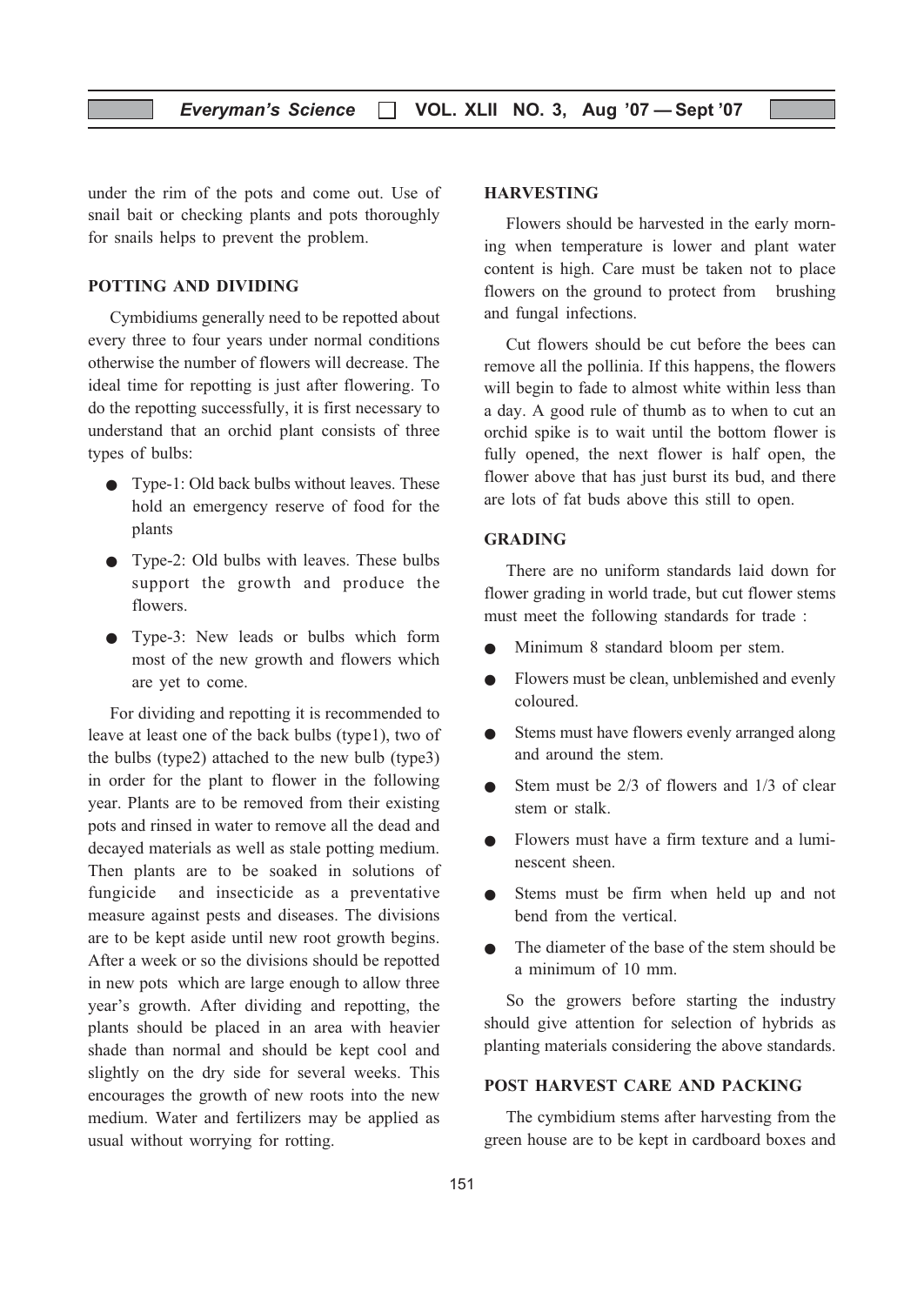taken to the packing room where they are to be cleaned and graded on the basis of colour, size and quality. Individual stems are to be checked for any faults or pests before they are sleeved. The sleeve is perforated plastic. Tetoron is to be put on the back of the sleeve to form a cushion for the stem to protect the petals from transit shock. Vials containing a post harvest solution or water tubes are to be inserted to keep the flowers fresh for a long period. These are to be then transferred to plain printed cartons with each carton carrying around 5-10 flowering stems. The cartons are to be kept in a cold store where the temperature is maintained at around 8-12°C.before marketing.

Cymbidium hybrids, by virtue of their unique position in cut flowers trade, are expected to be in limelight with their demand growing more than that of other cut flowers. The State Governments, NGOs and other organizations of this region may take initiative in a well organized way to develop entrepreneurships using the favourable climate to grow cymbidiums This will help not only to strengthen the development of cymbidium industry in this region but also to improve the economical status of the local people.

#### BIBLIOGRAPHY

- 1. Y. K. Aurora and A. Mukherji, Ornamental Orchids of NorthEast India. ICAR, Shillong, 1983.
- 2. A. S. Rao, Orchids of India, National Book Trust, New Delhi, 1979.
- 3. Y.Kumar and J Sharma, J.Orch. Soc. Ind., 691, 21-25,1984.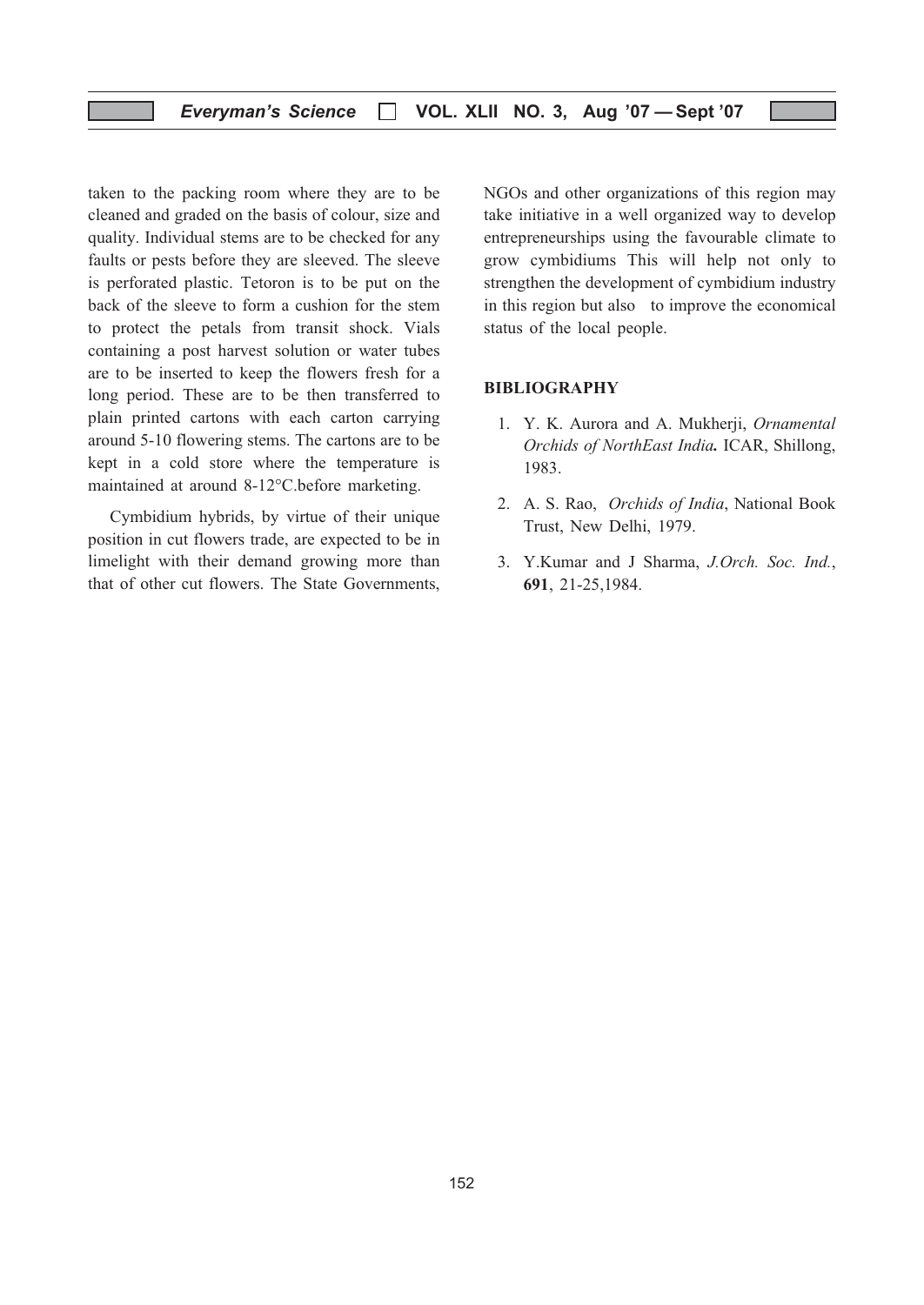## CONDITION BASED MAINTENANCE SYSTEM

B. K. N. Rao

#### BASIC TECHNOLOGY

M aintenance is now redefined as "a business<br>function (and a profit centre) which manufactures capacity for production". In its new role, maintenance presents a great opportunity to improve productivity and quality and reduce cost of products.

The availability of equipment is very important for the production of quality products at low cost. A good maintenance system ensures the optimum availability of equipment. Conventionally, maintenance system are of three types :





Fig. 1 : Maintenance practice Vs. reliability



To meet the requirement of reliability and availability (Fig. 1), maintenance philosophy and practices have changed over last six decades. The need for containing the cost forced development of new strategies. Thus CBMS is increasingly being adopted for meeting the new objectives.

The Condition Based Maintenance System (CBMS) has been in vogue since 1951 in US Navy. Condition monitoring, among the SAIL plants, was first implemented in a systematic manner at BSL in the year 1989. Setting up an effective maintenance program using condition monitoring techniques boost the productivity of plant equipment by increasing its availability in two ways :

- avoiding unplanned shutdowns; and
- decreasing the time needed to make repairs. 'Condition Monitoring' is defined as the process

E M & T group, RDCIS, Ranchi

Reproduced from 'Steel Plant Technologies—an overview' published by Research & Development Centre for Iron & Steel. Steel Authority of India Ltd. Ranchi-834002 ; with permission.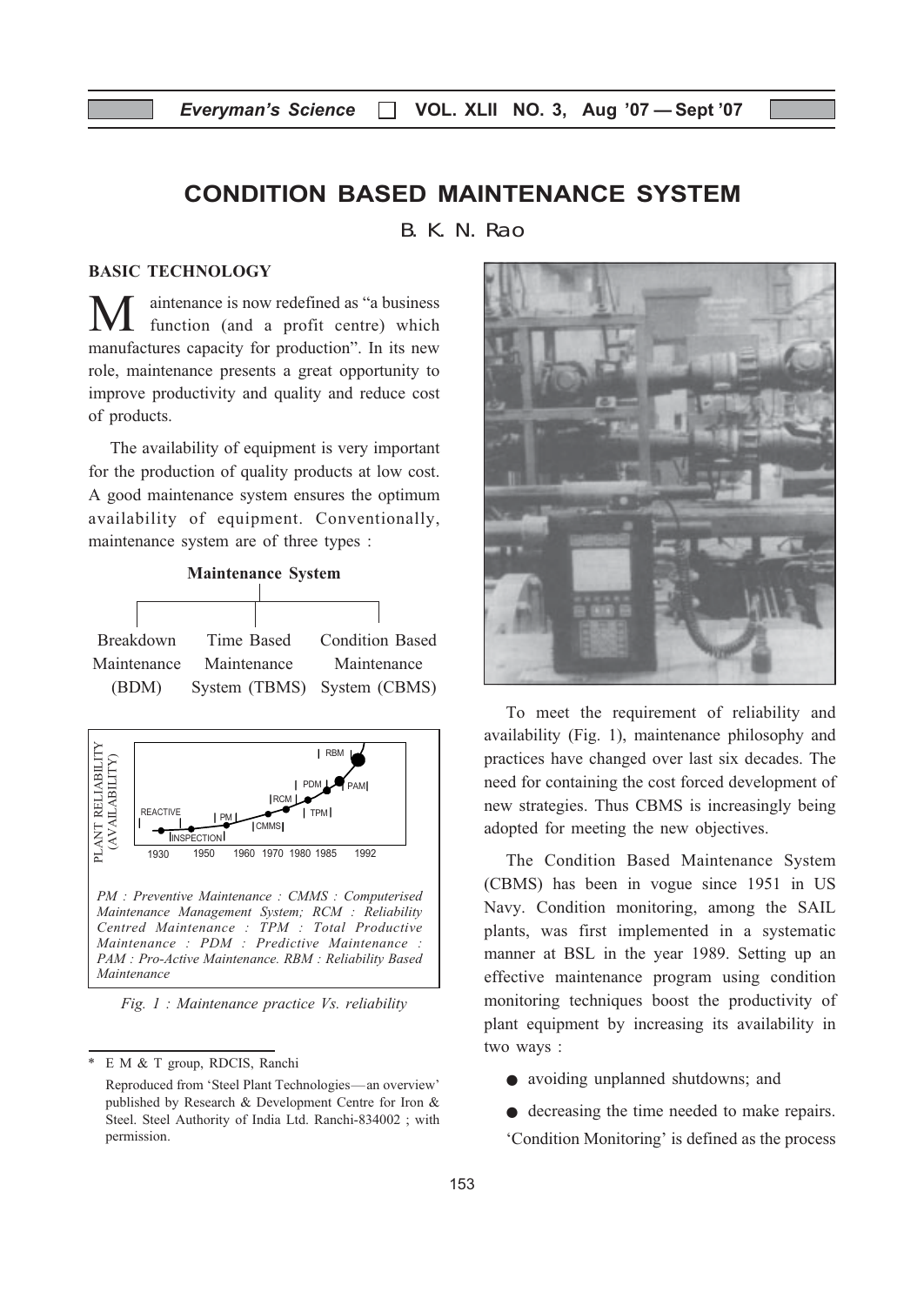of measuring, recording, trending and analysing specific machine parameters which are indicative of the machine-health. An effective condition monitoring programme is a systematic diagnostic approach consisting of :

- Detection
- Analysis
- Correction

The cycle chart for CBMS is shown in Fig. 2.



Fig. 2 : Cycle chart for condition based monitoring system

'Condition Based Maintenance', on its own or combined with TBMS, has been proved to minimise the cost of maintenance, improve operational safety and reduce the frequency and severity of in-service machine failures.

The basic purpose of condition monitoring is to know the deteriorating condition of a machine component well in advance of a breakdown for proactive maintenance. Common techniques used for condition monitoring are :

- Vibration Analysis
- Shock Pulse Measurement Analysis
- Wear Debris Analysis; and
- Thermography

#### VIBRATION ANALYSIS

Each and every component of a rotating equipment emits vibration signals at distinct frequencies. The procedure for vibration analysis is to pick up the signals with the help of portable data collectors at site. The vibration data, analysed with the help of a dedicated software, indicate probable faults in machine components. Corrective actions are then taken to avoid failure.

#### SHOCK PULSE MEASUREMENT ANALYSIS

'Shock Pulse Measurement (SPM)' are carried out in ball and roller bearings. Shock pulse are generated through mechanical impact due to irregularities in the surface of raceways and rolling element. The magnitude of shock pulse depends on impact velocity and are monitored to assess the condition prevalent in the bearing. Accordingly, maintenance work is undertaken at an appropriate time.

#### WEAR DEBRIS ANALYSIS

In centralised lubrication and hydraulic systems, wear particles eroded out of the oil-wetted-machinecomponents normally exist as a separate phase and get dispersed in the fluid. Wear debris analysis is a diagnostic tool to study the oil-wetted-parts, without opening the machine, through the trending of size, shape, colour, texture and number of these wear particles. This is studied using ferrographic technique, spectrometric technique, rotary particle depositor and particle size analyser.

Ferrography is an analytical method to quantify and examine ferrous wear particles associated in lubricants and hydraulic fluids.

Spectrometric Oil Analysis Procedure (SOAP) is an analytical technique used for the determination of metallic contents present in lubricating oil.

In Rotary Particle Depositor (RPD), wear particles are deposited on a rotating glass substrate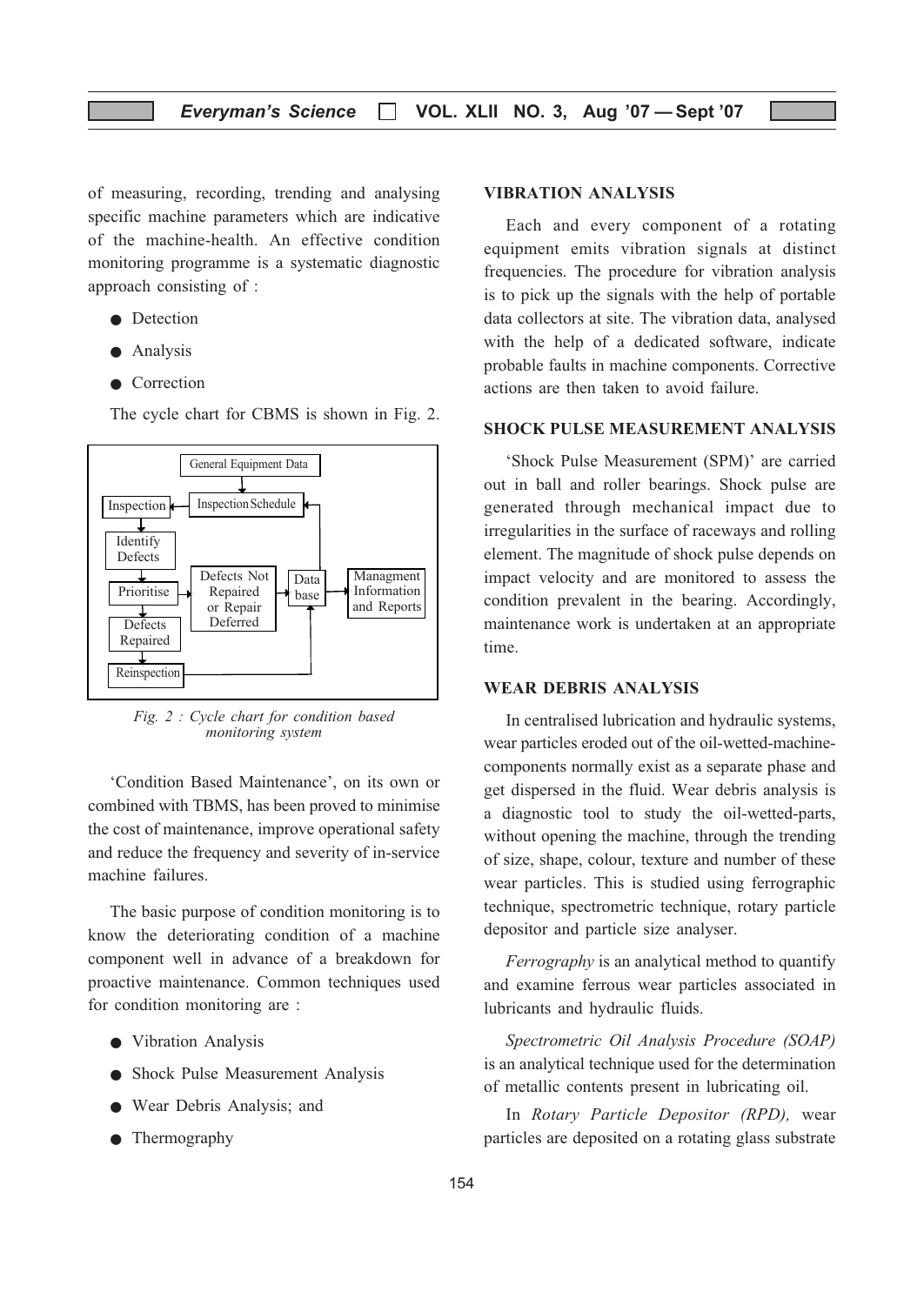#### Everyman's Science  $\Box$  VOL. XLII NO. 3, Aug '07 - Sept '07

in presence of a powerful magnetic field and are observed in a microscope to characterise the wear mechanism.

Particle Size Analyser is based on laser diffraction principle. It measures the size and number of particles in lubricating oils and hydraulic fluids in centralised systems.

Oil View Analyser Instrument shows the condition of the lubricating oil in service in terms of wear, contaminant and change in chemistry by measuring the change in dielectric constant. This instrument also gives the presence of moisture level in ppm.

#### THERMOGRAPHY

Thermography is a non-contact temperature measuring technique of producing pictures from infrared electromagnetic radiation emitted by objects.

The magnitude and distribution of temperatures as compared to its normal or acceptable range are often indicators of the plant's operational performance. The pictures (called thermograms) pinpoint the trouble spot and give an indication of areas of impending failure of mechanical/electrical components and refractory/insulating materials. The benefits of the technology include saving energy, protecting capital equipment investment, quick inspection and diagnosis and checking repair work. This technique is very good for monitoring high risk processes.

Potential application of thermography in steel plants include monitoring of refractory lining of BOF converter, mixer, ladle, blast furnace wall etc. The condition of boiler, heat treatment furnace, gear, shaft, motor connector, transformer, thyristor panel, circuit breaker etc. are also monitored through thermography.

#### DEVELOPMENTAL TRENDS

#### NEW INSTRUMENTS

- New instrument have been developed to diagnose faults in slow and variable speed, variable load machines and electrical equipment like motors, transformers, cable joints etc.
- On-line vibration monitoring systems have been developed to monitor very large number of points from a central station.
- Automatic oil analysing system can analyse eleven oil samples simultaneously for their contaminant levels. Other physical parameter assessment is used as a tool for conserving lubricant and prevent mechanical failures in oil-wetted-components.

#### NEW COMPUTER AIDED TECHNIQUES

- Single condition monitoring technique is normally not adequate to identify the fault by itself in high speed rotating machines. Several CBMS techniques need to be adopted for reaching to the root cause of failure in any system. This task is simplified with the use of computer application software developed for expert systems through neural network.
- Computer image analysis is adopted for trending wear particles' shape, size, colour, texture and numbers for fault diagnosis.
- The new generation laser scanning systems based on advanced semi-conductor laser technology are being widely used for ultrafast and accurate measurement of wear in the lining of BOF converters, ladles and tuyere bricks.
- Detection of beaks in centralised hydraulic systems and defects in large gear-boxes can be identified with the adoption of ultrasonic acoustic monitoring.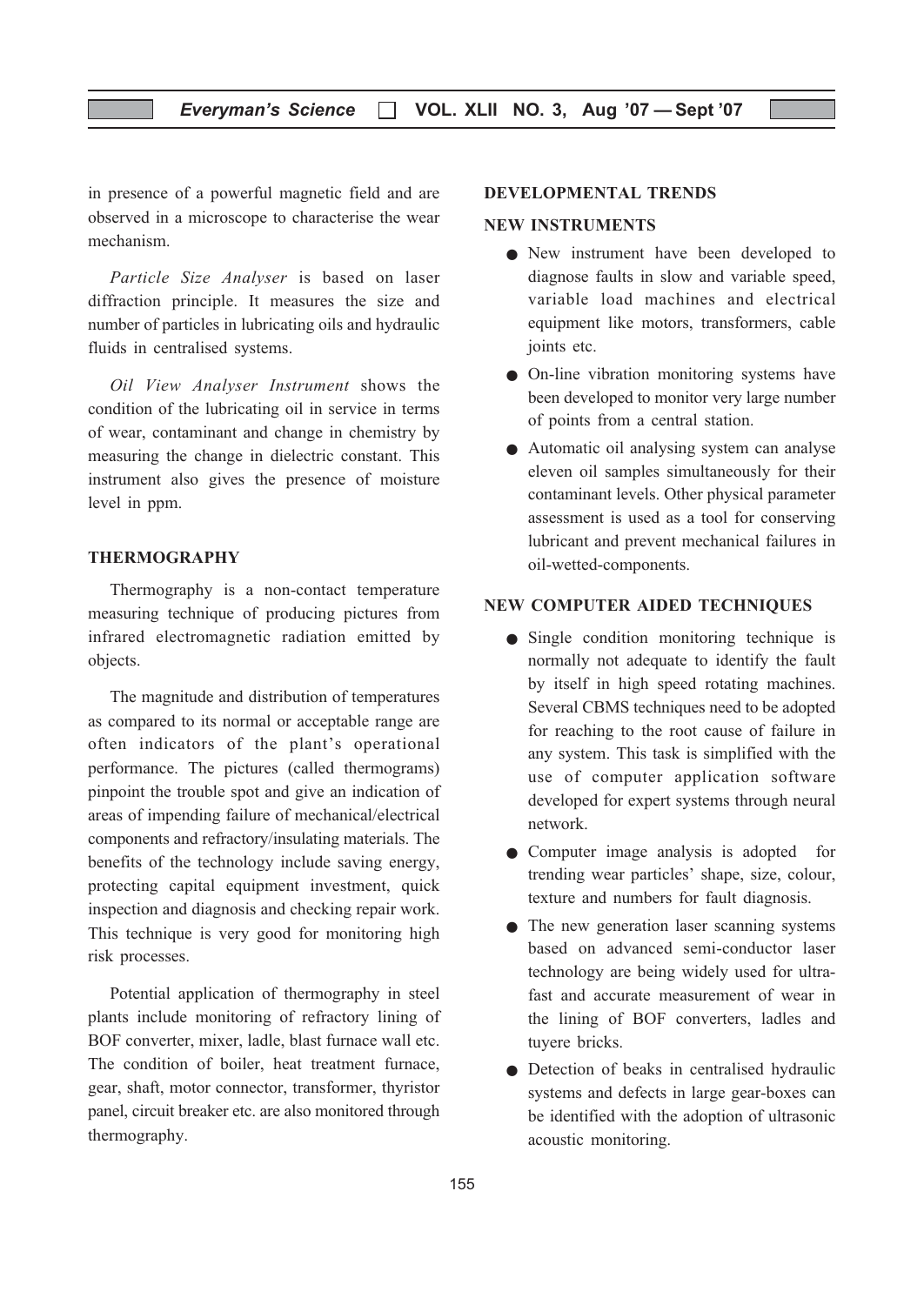| <b>Plants</b>                              | <b>Techniques</b>         | <b>Diagnostic Instruments</b>                                                                                   | <b>Applications</b>                                                                                                               |
|--------------------------------------------|---------------------------|-----------------------------------------------------------------------------------------------------------------|-----------------------------------------------------------------------------------------------------------------------------------|
| BSI, BSP, DSP & RSP                        | Vibration analysis        | Vibration data collectors,<br>Vibration analysers cum<br>balancers, Strobe light,<br>Motormonitor               | Rotary machines,<br>Induction motors                                                                                              |
| BSL, BSP & DSP                             | Shock pulse<br>monitoring | Shock pulse meter,<br>Analyser for polling<br>element bearings                                                  | Ball and roller bearings,<br>Lubrication starvation                                                                               |
| BSP, RSP & DSP                             | Motor monitoring          | Motor current monitor<br>and related software                                                                   | Motor cages, Bars, Insulation,<br>Improper Alignment                                                                              |
| BSL, BSP, RSP & DSP   Wear debris analysis |                           | Analytical ferrograph<br>unit, SOAP, Particle size<br>analyser, Rotary particle<br>depositor, Oil view analyser | Lubricants and hydraulic fluids in<br>centralised systems, Transformer oil,<br>Insulating oil, Transmission oil,<br>hydraulic oil |
| <b>BSP &amp; BSL</b>                       | Thermography              | Thermovision camera,<br>Thermal image analyser,<br>Thermocouples, Infrared<br>Pyrometer                         | Refractory lining, Furnace frames, Gas<br>pipelines, Boiler tubes, High tension<br>electrical joints                              |

#### STATUS OF CBMS IN INTEGRATED SAIL PLANTS

#### GLOSSARY

Proactive Maintenance : A condition based maintenance technique emphasising the routine detection and correlation of root cause conditions that would otherwise lead to failure. Root cause such as high contaminants in lubricant, misalignment and imbalance of mechanical system are among the most critical ones.

Contaminant : Any foreign or unwanted substance present in lubricant in a centralised lubrication system that can have an adverse effect on system operation, life and reliability.

Strobe Light : Instrument used for balancing rotating machines.

Saponification Value : Fat content in oil.

#### SUGGESTED READINGS

- 1. Handbook of Condition Monitoring, edited by B. K. N. Rao, Elsevier Science Ltd., 1996.
- 2. NKk Technical Review–Special Issue on Diagnostic Technology, Issue No. 55, April 1989.
- 3. Mechanical Fault Diagnosis and Condition Monitoring by R. A. Collacott, Chapman & Hall, London, 1977.

{Contributed by EM&T Group, RDCIS, Ranchi}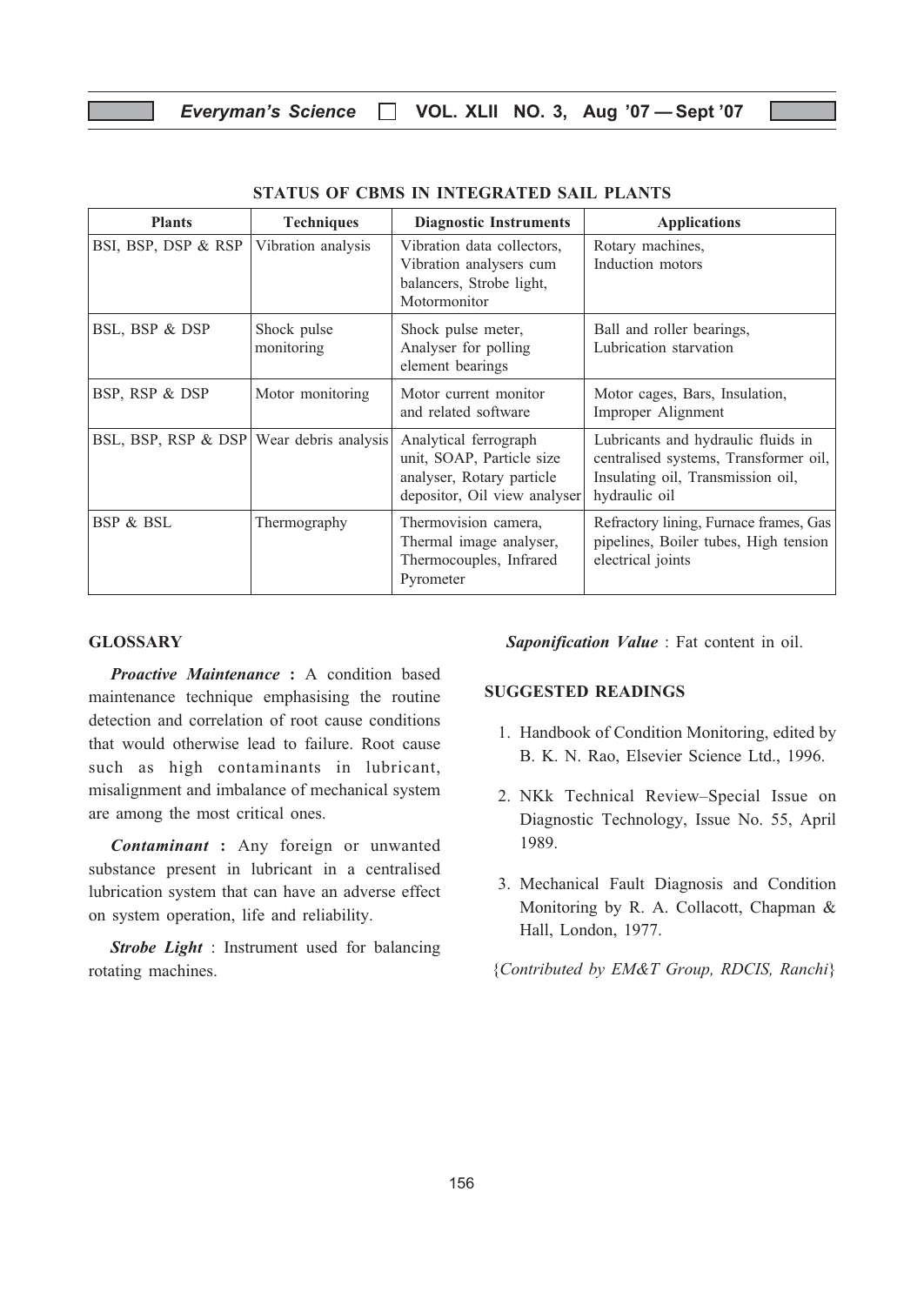## SHORT COMMUNICATION

## WHAT SIZE SHOULD A BACTERIUM BE ?

D. Balasubramanian\*

The sizes and shapes of animals, plants, and other life-forms have always been the subject of great interest and fascination. A dinosaur in the museum or an elephant in the zoo evoke awe in us; and humming-birds and ladybugs are cute to behold. Who is not pleasantly affected by a smiling infant ? This subject interested to Italian thinker, Galileo Galilei, who is better known for his telescope and his declaration that the earth moves around the sun. Galileo was intrigued about what would happen if an animal becomes bigger and bigger. The larger it gets, the more should be the gravitational pull on the animal. Beyond a particular size, an animal could become immobile. He reasoned that there could be no animal on earth weighing more than 100 tonnes. Anything beyond that and the animal would simply be crushed by the gravitational force of the earth. Of course, it could happily live in water thanks to the buoyancy that water offers. This is how whales can weigh 100 tons or more.

Galileo was essentially right in his argument. This problem has since been revisited by Dr D'Arcy Thompson, Dr J B S Haldane, Dr R Alexander and Dr K Schmidt-Nielsen. The most recent attempt was a few years ago by the Finnish physicist, J E I Hokkanens who analyzed the matter using the laws of elementary physics and the data available on land mammals and dinosaurs. His conclusion was essentially the same as that of Galileo.

#### HOW BIG CAN YOU BE ?

A land animal needs to take care of a lot of mechanical problems with respect to its build, anatomy and motion. It needs to be supported on land by its legs. The load on the legs is essentially a function of the diameter of the supporting leg bones. In fact, the stress or the load increases as a square of the bone radius or diameter. On the other hand, the animal grows and becomes bigger in volume. The increase here will go as a cube of the body radius or the bone radius. These two factors– constant load and constant shape–conflict and impose a limit to the weight of the animal on land.

There is a whole branch of science connected with body sizes and shapes and the manner in which these increase or grow with age. These relationships are called allometry, that is, the proportional growth of body part with respect to the growth of the whole body itself. Allometry tells us about the bone strength, muscle strength and the ability of the body to handle gravitational pull. Hokkanen concludes that if an animal gets heavier than one thousand tons, it simply cannot move–if it attempts to move, it will break its bones and tear its muscles.

Of course, if it does not move and stay at one place, it is no longer an animal but more like a vegetable or a tree; we do know of trees of massive size. The world's largest living tree is a sequoioa tree, called the General Sherman at the Sequoioa National Park at California, USA. Sherman is 83 m tall, 25 m in girth and weighs a massive 6100 tons.

<sup>\*</sup> L. V. Prasad Eye Institute, LV Prasad Marg, Banjara Hills, Hyderabad 500034, e-mail : dbala@lubly:itph.net. Article published earlier in The Hindu, Reproduced with permission.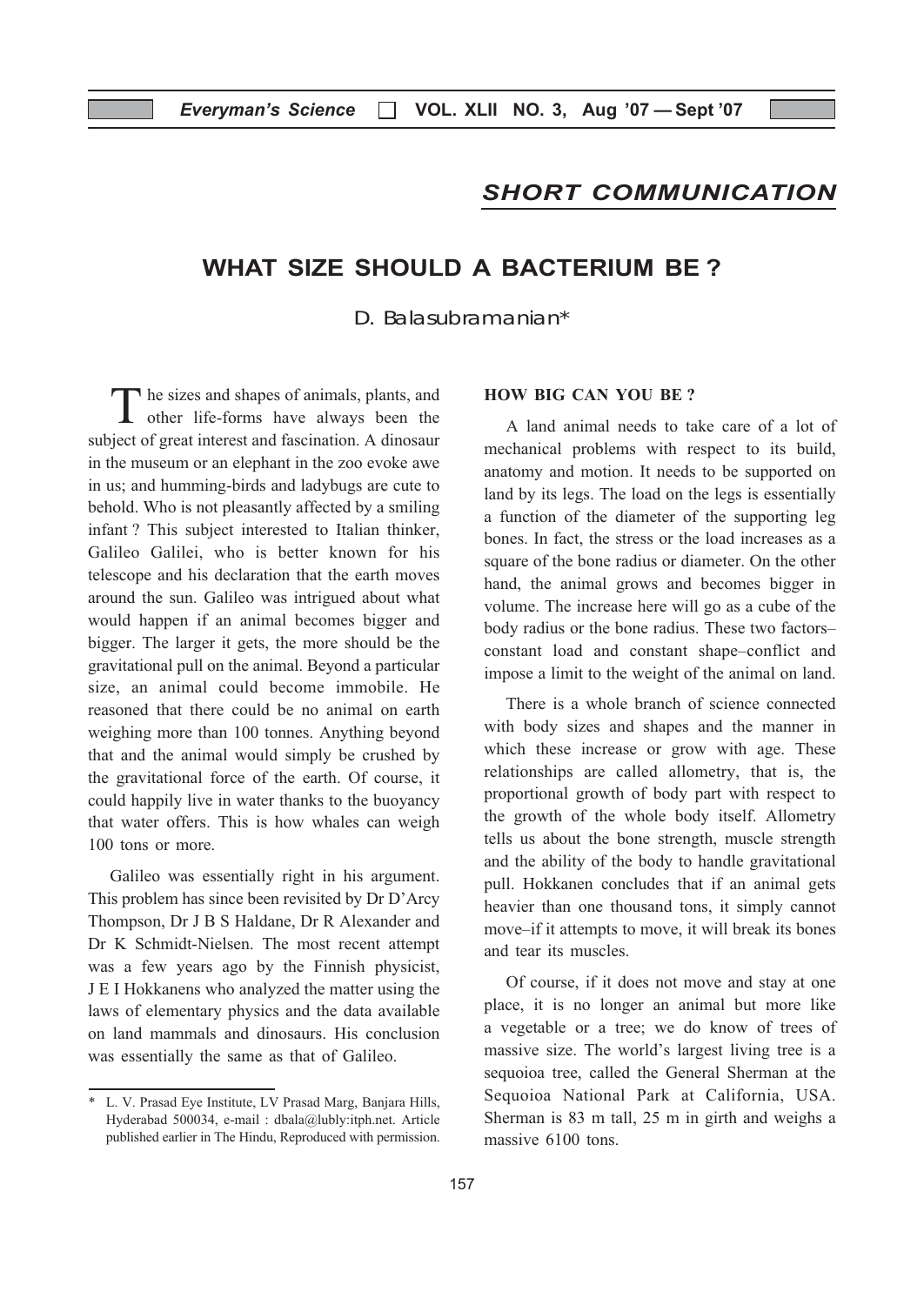#### HOW SMALL CAN YOU BE ?

We could go to the other extreme and ask : how small can an organism be? That is equally fascinating because just as we are overawed by big sizes we are also tickled by miniatures; the smaller it is, the cuter. This is the age of microminiaturization and one is constantly fascinated and challenged by trying to make robots and self-contained systems that can be as small as possible.

As you shrink the size, we could probably go even lower than animals and ask how small can a bacterium be? A bacterium, with its single cell, has life just as an animal or a plant does. Is there a size limit that one can talk about for germs and cells? This question has caught the attention of Prof Arthur L Koch of the Department of Biology, Indiana University, Bloomington, Indiana, USA, who has written a fascinating review entitled "What size should a bacterium be? A question of scale" in the 1996 issue of the Annual Review of Microbiology. Prof Koch has been studying the general problem of the sizes, shape limitations, evolution and selection of bacteria for quite some time and has been a lonely sentinel in this area, publishing single-author papers in the area since 1959. His question carries new relevance these days when molecular biology can actually ask the question : if you were to create life de novo, what size should you make a cell?

One can right away dismiss a variety of considerations. What we are looking for is a completely self-sufficient living entity. A virus is not to be considered here, because it is not free living. It has to infect a "host" and use the machinery and resources of the latter in order to survive, pro-create and multiply. It can thus afford to be very small indeed; in fact, it can be as small as a nucleic acid molecule covered in a protein coat; this takes us down to a couple of hundred nanometers (a nanometer is a billionth of a meter or a millionth of a millimeter). People talk about yet another kind of particles called the prion which also has to infect, subvert and exploit its host for its business. (Prions became, notorious recently

with the mad cow disease, Alzheimer's and Kuru.) Here too, the size is essentially molecular. Thus, a prion too is not really free living. Some even ask the question whether a virus or a prion is living at all!

In a sense one is reminded of what the poets Kabir and Subramanaya Bharati asked. How much land does a man need? Kabir said : "Six feet by three by three", since that is all one needs when he leaves the world. Bharatiyar took a more materialistic attitude when he said "Kaani Nilam Vendum Parasakti......" Not only did he want this bit of land but he also wanted other living beings around him—flowers, trees, birds and a wife. He did not want to be independent of others.

There is a point in this. As Koch says, no organisms in the world today exist as selfreproducing, free-living cells, completely independent of other organisms for help and resources. Self-sufficiency goes against compactness. The less you need from others, the bigger you have to be.

There are essential constraints to the size of a bacterium and these are physical, chemical, generational and other biological factors in nature. There are factors that would give a lower limit to the size. Some are advantageous and argue for a smaller size. A cell with a very high surface-tovolume ratio would be able to effectively take in material from outside and transport substances in and out efficiently (see why the lungs and intestines are so rich in alveoli and microvilli). Of all shapes, the one that offers the best surface area-to-volume ratio is the sphere or a ball. The surface area is proportional to the square of the radius while the volume is proportional to the cube of the radius. The area-to-volume ratio thus goes as the inverse of the radius. What this means is : as the size decreases or the radius becomes smaller, the areato-volume ratio becomes better and better. It is also better to be very small since you will then be ignored and not eaten up by predators. Indeed, there are many cells that reduce their size when they switch over to resting stages, such as bacterial spores or what are called shut-down cells. In this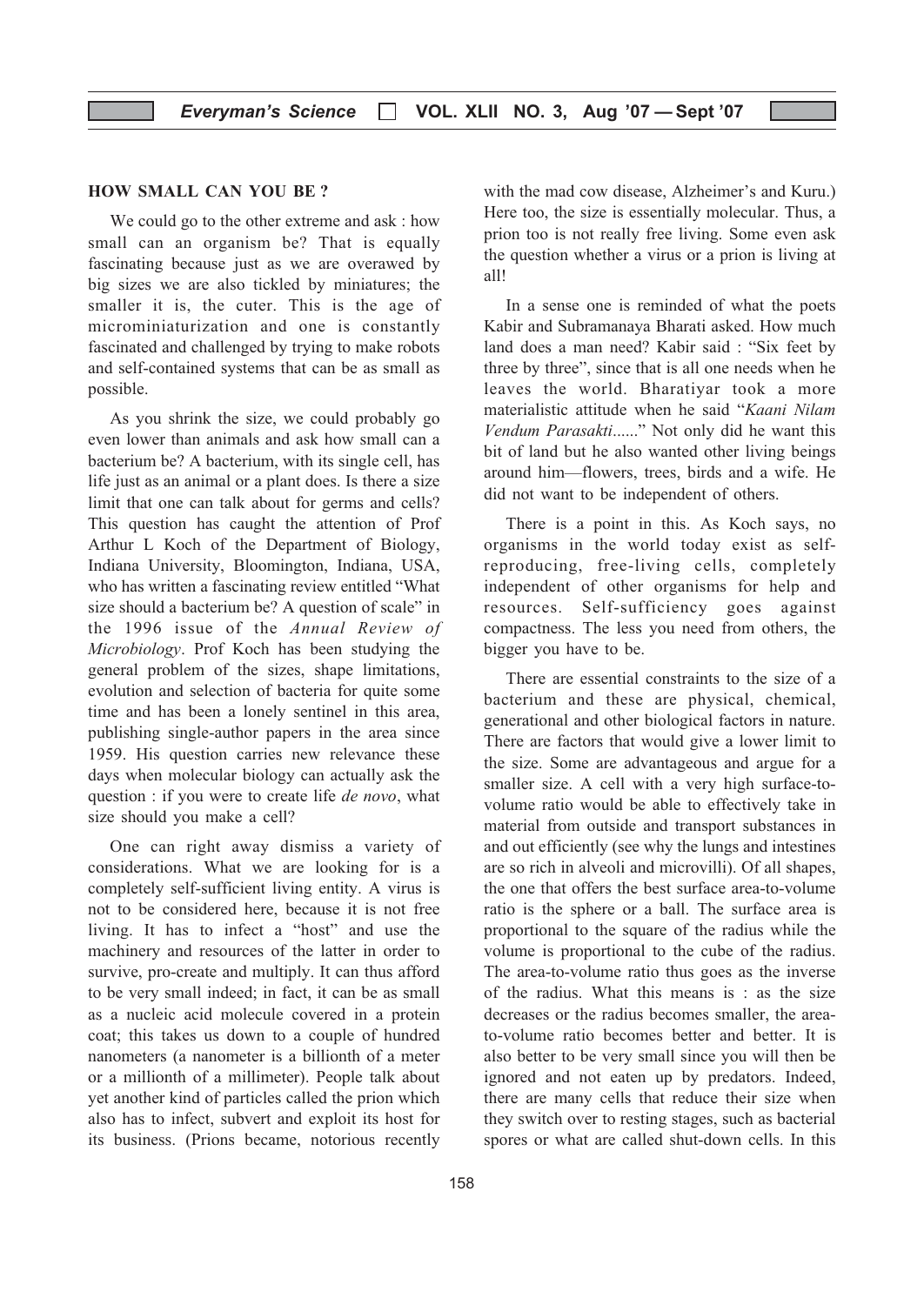state of limbo, the cell is alive but not growing; it is just dormant. There are other factors too that would argue against a large size; the diffusion of nutrients up to the cell, and of waste products to the outside of a cell are better facilitated with a smaller size.

#### HOUSEKEEPING

But there are other factors that would argue against shrinking the size indefinitely. Many of these have to do with housekeeping functions. A cell must have a sufficient set of information and instructions to get on with its life. There is thus a minimum size to its genome. Genes are needed to make the protein machinery–the proteins that make up the structural matter of which the cell is made, proteins that help in digesting food and to store the energy obtained thereby, proteins that aid in transporting materials across, and so on. If it has to be free-living and not virus-like, it needs to have the machinery that translates the genetic message into these proteins, namely the ribosomes.

A minimalist cell can cut down its genome and protein requirements to a spartan limit; yet, it would still need some mechanisms to protect itself from any outside danger that mutates or kills its genetic message. Error correction and repair machinery are vital if a cell were to live and leave descendants. That would add to its size. The proteins and enzymes can be more efficient, they could digest and turn over food faster. But that would add a new problem. The cell will be ever hungry and will have to keep on eating, to keep pace with its speed of digestion and energy consumption. (This is readily seen with small birds like a hummingbird or a sparrow. Their alimentary canal, stomach and intestines are rather small, but their digestive enzymes are just as efficient as ours. While the size of the morsel is small, its clearance is rapid. As a result, a humming-bird has to keep feeding every eight minutes. And it needs the energy in order to keep flying and not to be blown away by the wind, and to dart around at lightning speeds towards food and away from danger).

Optimum is better than maximum; or the golden mean is the best policy.

How small a free-living organism can get is thus determined by several parameters. One is the amount of information that it should contain in its genes for housekeeping and free living. This is reflected in the size of the genome or the DNA that it should have. The catalytic efficiency of enzymes and the necessity for protein synthetic machinery are other factors. In addition, it must have machinery to cope with danger or catastrophe. This machinery would involve repair kits, the power to move quickly and, in extreme cases such as starvation, to possess the minimum shut-down setup. All these would put a lower size limit to cells. The smallest single cell, free-living organisms that are known are roughly globular, no bigger than one-third of a micrometer in size.

On the other hand, there are limits on how large a cell become. It cannot becomes too large because the diffusion of nutrients up to the cell and within the cell should not become a problem. Likewise, the diffusion of waste products to the outside of the cell should also happen optimally. In addition, temperature could pose a limit in size. As the temperature increases, diffusion becomes faster, and as it decreases the movement of the molecules becomes slower. The viscosity inside the cell would also increase at low temperatures. But then, as the temperature decreases, the rates of metabolism and enzymatic reactions also decrease. Generally, as the temperature drops by  $10^{\circ}$ , the reactions slow down 2-3-fold. As a consequence and in balance, as Koch says, all other things being equal, an organism can be larger if it grows in a lower temperature environment, such as in Antarctica or on icy mountains. The largest free-living, single cellular organism known are almost 8 microns in size, with a volume of 400 cubic microns. In anthropological terms, these would be the Sumo wrestlers in the prokaryotic world, while the mini cells on the other extreme would be the dwarfs with whom Snow White was friendly.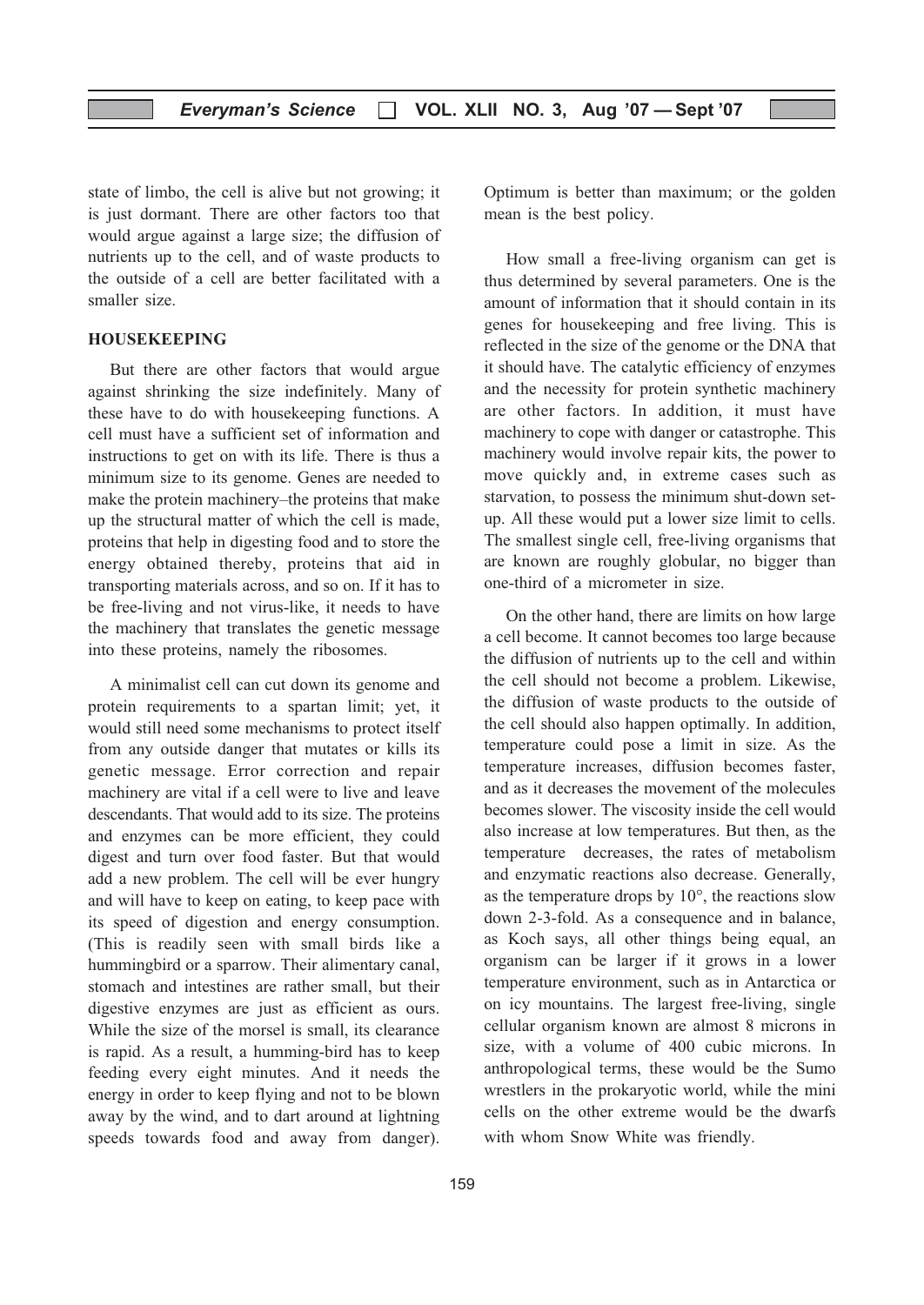## KNOW THY INSTITUTIONS



#### CENTRE FOR APPLIED RESEARCH & DEVELOPMENT, NEYVELI LIGNITE CORPORATION LIMITED, NEYVELI, TAMIL NADU

Centre for Applied Research & Development (CARD) is the in-house R&D Centre of Neyveli Lignite Corporation Limited, a Miniratna Government of India enterprise involved in lignite mining (24 MT per annum) and power generation (2490 MW) situated at Neyveli, Tamil Nadu, 200 kms southwest of Chennai. This R&D Centre has been recognized by the Department of Science & Technology since 1975.

The testing facilities were upgraded under a project funded by United Nations Industrial Development Organization (UNIDO), Vienna during 1995 - 2000. The main objective was to strengthen CARD to improve its capability to provide analytical, monitoring, R&D and technology information services to industry and the Government. Under the project, services of national and international experts were utilized, sophisticated procured equipments were procured and combustion and gasification testing were established facilities.

The major functions of CARD are carrying out Science & Technology Projects (Ministry of Coal), In-house S&T Plan Projects, Pollution level measurements, Quality control Testing & Consultancy services, Pilot Plant studies based on R&D, Coordination of S&T projects taken by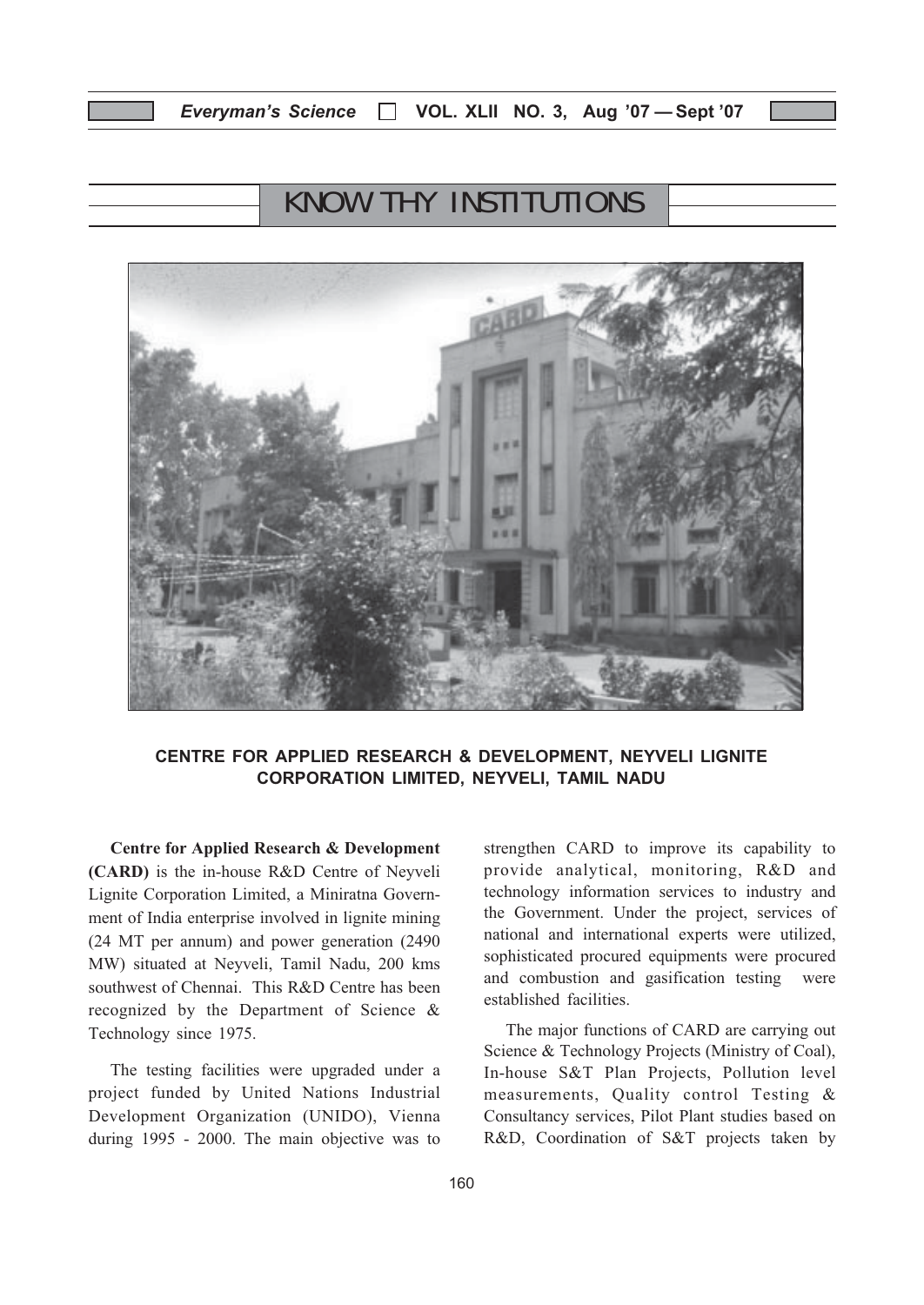other NLC Units, Institutional services for students, Special studies for operation & new schemes etc.

CARD has a well-established analytical facility and is rendering analytical services towards quality control of various products/materials used in mines, power stations and other service units as well as outside agencies. The analytical testing facility includes lignite analytical, microbiology, material testing, metal testing, paint testing, general analytical, petrography etc. CARD is also having a full fledged environmental testing facility for monitoring air, water and soil. The sophisticated instruments available include ED-X-RAY Fluorescence Spectrometer, Elemental Analyzer, TGA/DTA, ICP, AAS, HPLIC, Anaerobic chamber, Fluorescence Microscope, Electrolytic respirometer, Trinocular Polarized microscope, Metallurgical Microscope etc. CARD facilities are utilized by other agencies like SAIL, BHEL, MECL, GSI, STCMS etc.

#### RESEARCH & DEVELOPMENT

CARD is carrying out various R&D works on lignite utilization, diversification, product development, by-product utilization, solid waste management, wasteland reclamation etc. For implementing these projects, CARD is associating with outside agencies like, IIT-Delhi, IITM-Chennai, CFRI-Dhanbad, TNAU-Coimbatore, BHEL-Trichy, Anna University, Madras University, Annamalai University, NIST-Thiruvananthapuram etc. Based on the R&D works, some of the processes have been scaled up to pilot plant scale. The projects taken up include Ministry of Coal funded R&D projects as well as in-House S&T funded projects.

#### The major completed Ministry of Coal funded R&D projects are

- Soil enrichment and reclamation of backfilled areas of Neyveli open cast mines
- Production of bio-fertilizer using lignite as a carrier material.
- Biological methods of employing VAM fungi and Nitrogen fixing bacteria in the restoration of Neyveli lignite mine spoils
- Utilization of fly ash in agriculture
- Bio technological conversion of Lignite to humic acid.
- Pond ash reclamation and possibilities of utilization of Industrial wastes for developing green cover.
- Field studies on the application of lignite humic acid and crop response in various agro climatic conditions.
- Bio processing of lignite and bioremediation of its sulphur rich wastes for development of environment-friendly value added products.
- Separation of marcasite from pulverized lignite using fluidized bed.
- Development of high performance high ways using fly ash composites.
- Development of a process for the production of activated carbon from Neyveli lignite.

The major ongoing projects under Ministry of Coal / In-house funding are

- Studies on the use of Bottom Slag in crop production
- Transforming NLC mine spoil into productive agricultural land through Eco-friendly integrated farming system
- Pilot study on environmental management and rehabilitation of mine spoil slopes of NLC
- Studies on renewable source of energy and utilization for environment friendly application
- Pilot plant feasibility studies for continuous production of various forms of potassium humate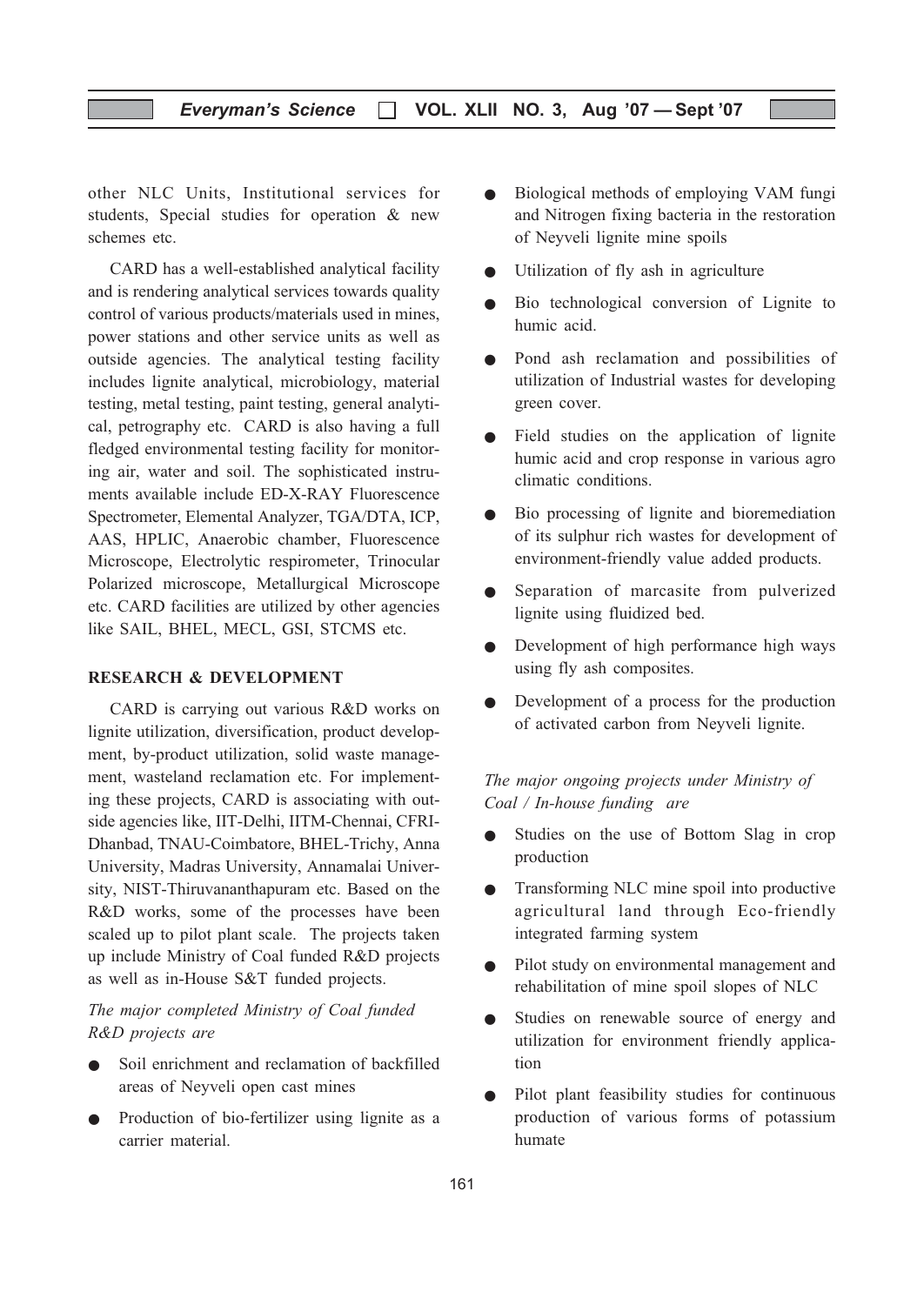- Development and use of fly ash based pesticides
- Survey and ecological conservation of NLC environment through bioremediation with tree species

#### NEW PRODUCTS DEVELOPED

CARD has developed a process for the production of humic acid from lignite. Humic acid helps to build up organic matter status in soil and is a plant growth stimulant. This process has been patented. By commercialization of this product, lignite will have a diversified utility in producing a value added product and thereby promoting agricultural growth in the country. Recently, CARD successfully completed a joint R&D project with National Institute of Interdisciplinary Science & Technology (NIST), Thiruvananthapuram, for development of a process for the production of activated carbon from Neyveli lignite. This is a novel method for production of activated carbon

from lignite as it is generally prepared from coconut shell, palm kernel shell, wood chips and coal.

CARD is a member of Bureau of Indian Standards (BIS) for sampling of lignite/coal testing and utilization procedures and a member of Industrial Associateship Scheme - IITM, Chennai.

For further information, please write to:

Deputy General Manager

Centre for Applied Research & Development (CARD)

Neyveli Lignite Corporation Limited,

Neyveli – 607 807 Tamil Nadu

Phone : 04142 – 257149 / 257020

Fax : 04142 - 252645 / 252646

Email : chiefcard@nlcindia.com

Website : www.nlcindia.com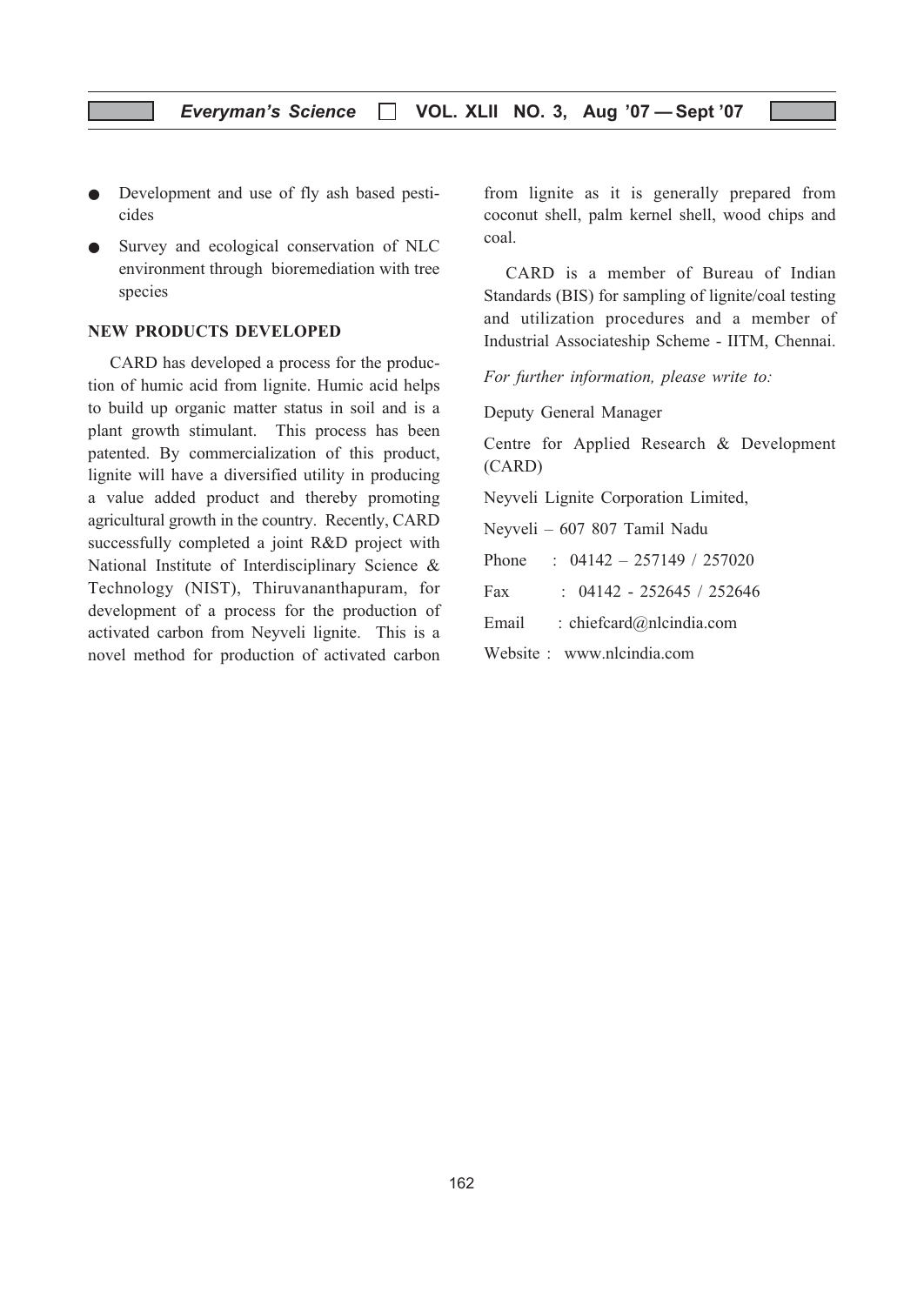# Conferences / Meetings / Symposia / Seminars

## National Symposium on Problems of Anaemia in India : Genetics and Environment, November 30- December 2, 2007, Ramkrishna Mission Seva Pratisthan, Vivekananda Institute of Medical Sciences, Kolkata.

The Symposium will cover diverse topics like Epedemiology of inherited and deficiency anaemia, Role of environment and diet in causation, Methods of Study including molecular and genetic methodology, Recent advances in management and Treatments. Eminent scientists and medical teachers of national and international fame will address the issues. There will be workshop covering recent methodology of study. The Proceedings will be published in the Nucleus. The 3-day symposium is open to scientists, research workers, medical and paramedical workers. Contact : Dr. Geeta Talukder, Convener, E-mail geetatalukdar@hotmail.com,Dr. Madhusnata De, Organising Secretary, E-mail : madhusnata de@yahoo.com., Dr. Shila Chakraborty, Joint Secretary, E-mail : shilashila@rediffmail.com

## 77th Annual Session of the National Academy of Sciences, India and Symposium on Novel Approaches for Food and Nutritional Security, December 6-8, 2007, Central Food Technological Research Institute, Mysore

Presentation of papers in the symposium would only be through invitation. Papers would be accepted both for oral and poster presentation. Authors will be informed about the mode of presentation for which their papers have been selected. The decision of the Academy would be final for mode of presentation. Contact : Prof. P. K. Seth, General Secretary, The National Academy of Sciences, 5, Lajpatrai Road, Allahabad-211002. Phone : 91 532 2640224 ; Fax : 91532 2641183 ; E-mail : allahabad.nasi@gmail.com

## 12th Carbohydrate Conference and Association of Carbohydrate Chemists and Technologies (India), December 13-15, 2007, National Institute of Pharmaceutical Education & Research (NIPER), Mohali (Punjab).

The theme of the CARBO XXII will be "Carbohydrates : Chemistry, Biology and Industrial Applications". Contact : Professor K. P. Ravindranathan Kartha, Organizing Secretary, Dept. of Medicinal Chemistry, National Insitute of Pharmaceutical Education & Research (NIPER), Phase X, Sector 67, Mohali-1606062, Punjab ; Phone : 0172-2214682-87 ; Fax : 0172-2214692 ; E-mail : rkartha@nipper.ac.in

### 3rd International Conference on "Fermented Foods, Health Status and Social Well-being" December 14-15, 2007, Anand Agricultural University, Anand, Gujrat State.

The programme will include lead papers from experts on the technological, microbiological, nutritional and clinical aspects of various fermented foods in addition to the presentation (oral/poster) of a number of original research papers in the subject. There will be technical session on fermented (1) Probiotics in Dairy Foods, (2) Blended functional Foods, (4) Fermented Foods of North East India, Nepal and Bhutan, (5) Fermented Foods of SriLanka and Maldives (6) Fermented Foods : Clinical and nutritional aspects. An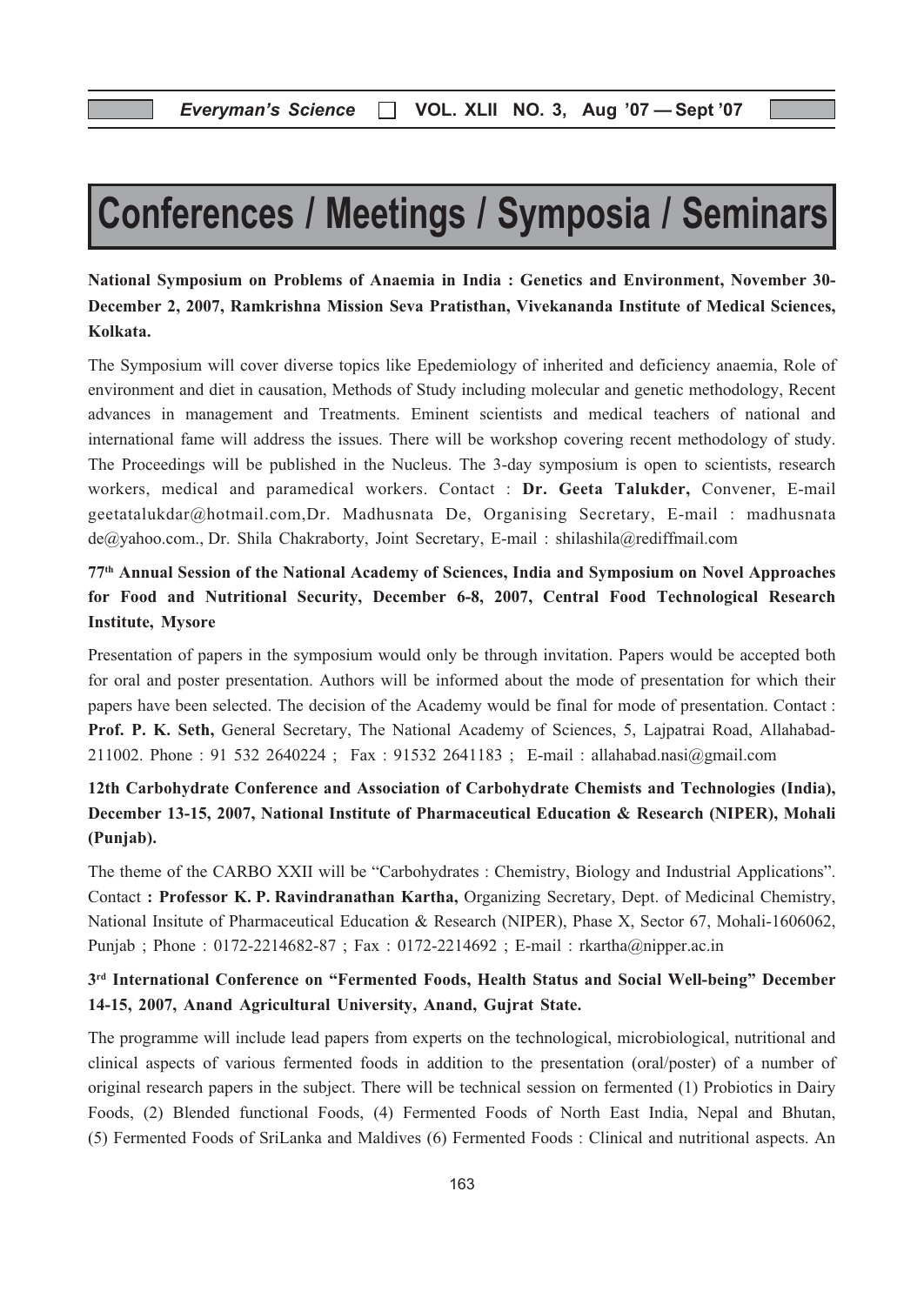important part of the meeting will be devoted to group and panel discussions on clinical, sociological, safety, regulatory and marketing aspects of fermented foods. There will be a special forum for Food Industry involved in Functional Food business. Scientists, teachers & research scholars of food science and technology, practitioners from medical colleges, professionals concerned with community nutrition and social medicine, R & D Workers from food processing, dairy and allied industries and any body who is interested in application of fermented foods. Contact : Dr. J. B. Prajapati, (Coordinator), Dept. of Dairy Microbiology, SMC College of Dairy Science, Anand Agricultural University, Anand-388110, Gujrat, Phone : 91 2692 264170 ; Fax : 91 2692 261314; E-mail : prajapatijashbhai@yahoo.com or Prof. Baboo M. Nair, Dept. of Applied Nutrition, Land University, Sweden. Phone 46 462229634

E-mail ; Baboo\_M.Nair@appliednutrition.lth.se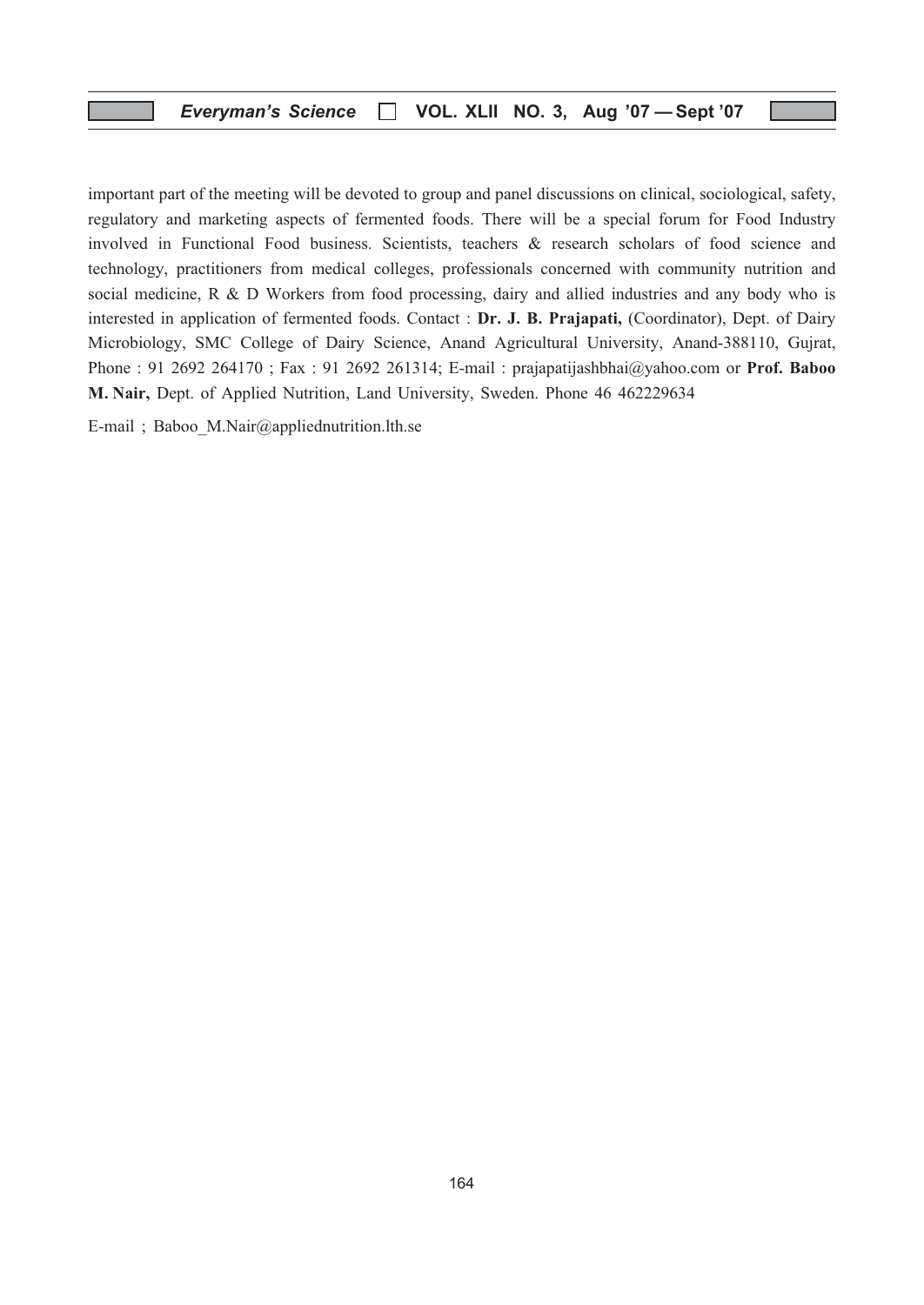## **S & T ACROSS THE WORLD**

#### DEVICE TO PREDIET HEART FAILURE

Melbourne based biotechnology company HD Medical Group Ltd. is progressing rapidly towards developing the first non-invasive heart failure prediction device, based on core technology licensed from the CSIRO's ICT Centre.

It is claimed that the device, known as the Viscope® has the potential to revolutionize the early detection and management of heart disease.

The technology is based on mechanical heart sound analysis for early detection of cardiac diseases. It is a method which, it is said, overcomes many of the limitations of current approaches which rely on echocardiography and stethoscopes.

In the US, clinical trials have already been held with favourable initial results while clinical results in Australia are expected to commence shortly.

Another step towards adoption of the technology is a proposal by HD Medical and Media Lab Asia to the government of India for use of this device as part of the initiative in rural telemedicine.

(CSIRO Media Release, Jun. 19, 2007)

#### PSORIASIS DRUG

Bangalore based Sami Laboratories is conducting clinical trials for a plant based psoriasis drug on 300 human volunteers in leading Indian hospitals and will soon start trials in the USA and Australia.

Sami Labs plans to launch the drug in the domestic market in the next few months as soon as the regulatory clearances from the Drug Controller General of India (DGCI) are received. Single durg treatment options are not available at present to cure psoriasis, a non-contagious disease, affecting 120 million people worldwide.

Apart from psoriasis, Sami Labs is developing drugs of plant origin to cure cancer and lifestyle diseases. The company hopes to take at least two drug leads—on cancer and anti-obesity into the clinical trial stage very soon.

The R&D division of Sami Labs, with 100 scientists, is currently focusing on drug development for lifestyle diseases, and anti-inflammatory segment. An anti-obesity drug is under preclinical development stage. Probiotics and cosmeceuticals are also thrust areas of research.

The company has received 21 patents and another 18 are in the pipeline. Its products are mainly marketed in USA, Australia and Japan.

(Chemical Weekly, Mar. 27, 2007)

#### THERAPY TO BLOCK CELL DEATH

Researchers at the Universities of Chicago and Cornell in USA report that compounds, which inhibit a group of enzymes called histone deacetylases (HDAC), can modulate gene expression, and in some cases produce cellular proteins that are actually neuro protective ; they are able to block the death of cells.

According to the researchers, the use of histone deacetylase inhibitors hold tremendous promise, but to be clinically useful, drugs will have to be designed that are able to distinguish between different types of histone deacetylase which can cause a variety of disorders, including Parkinson's disease, and even stroke.

(Journal of Medicinal Chemistry, Jun. 13, 2007)

#### FUSION ENERGY

Researchers in Wisconsis University, USA, have come one step closer to harnessing fusion energy,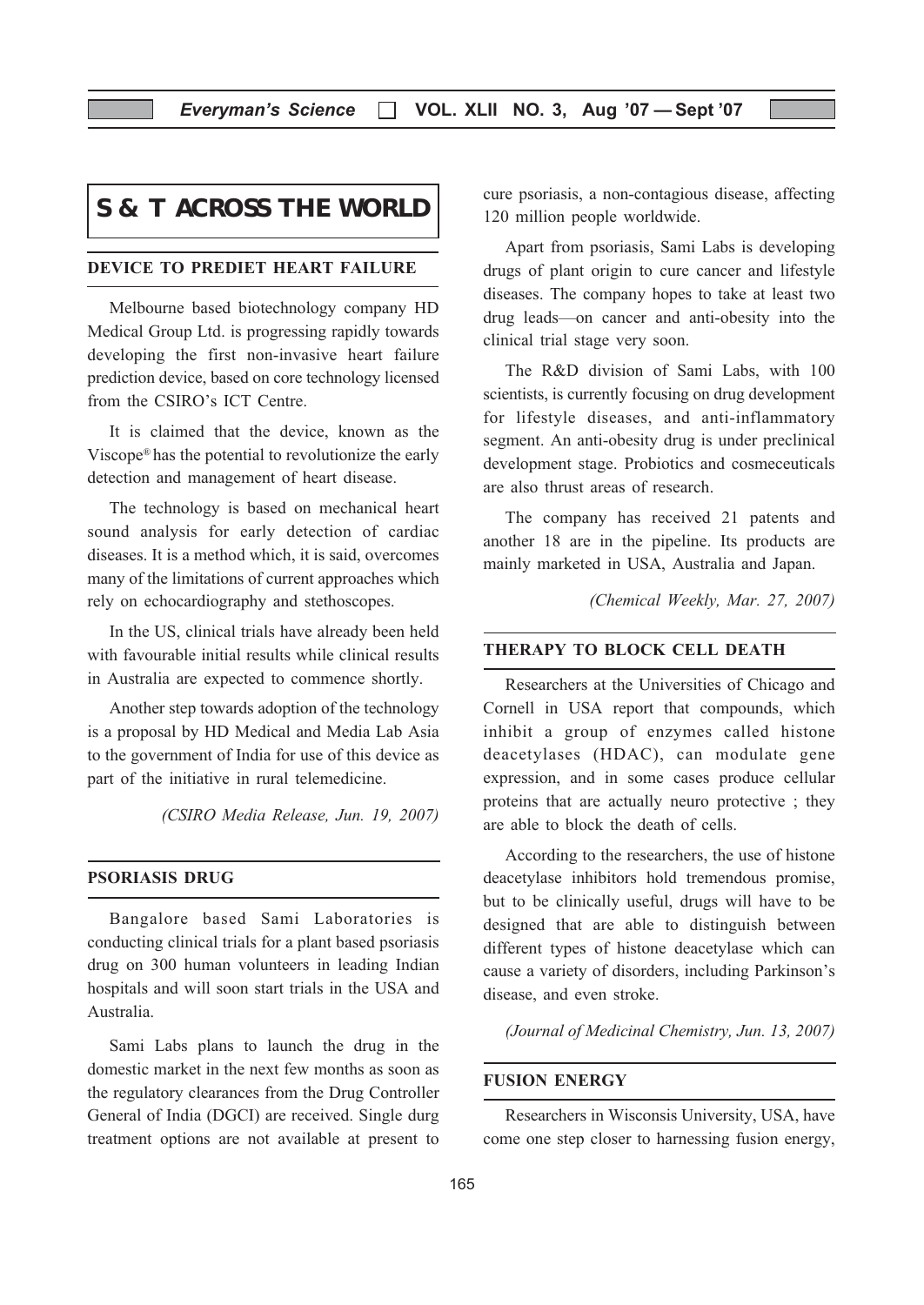by proving that the Helically Symmetric experiment (HSX), a curiously shaped magnetic plasma chamber called a stellarator, can overcome a major barrier in plasma research, by losing less energy.

Plasma is very hot, ionized gas, that can conduct electricity and essentially it is what stars are made of. If heated to the point of ignition, hydrogen ions could fuse into helium, the same reaction that powers the sun. This fusion could be clean, sustainable and provide a limitless source of energy.

Current plasma research builds on two types of magnetic plasma confinement devices, tokamaks and stellarators. The HSX aims to merge the best properties of both by giving a more stable stellarator the confinement of a more energy efficient tokamak.

Tokamaks, the current leader in the fusion race, are powered by plasma currents, which provide the magnetic field that confines the plasma, but they are prone to disruptions, which might even blow the reactor sized machine apart. Stellarators do not have currents and therefore they are not liable to disruptions, but they tend to lose energy at a high rate because of the external magnetic coils. The HSX is the first stellarator to use a quasisymmetric magnetic field, and the energy loss is much less.

(Chemical Weekly, Mar 27, 2007)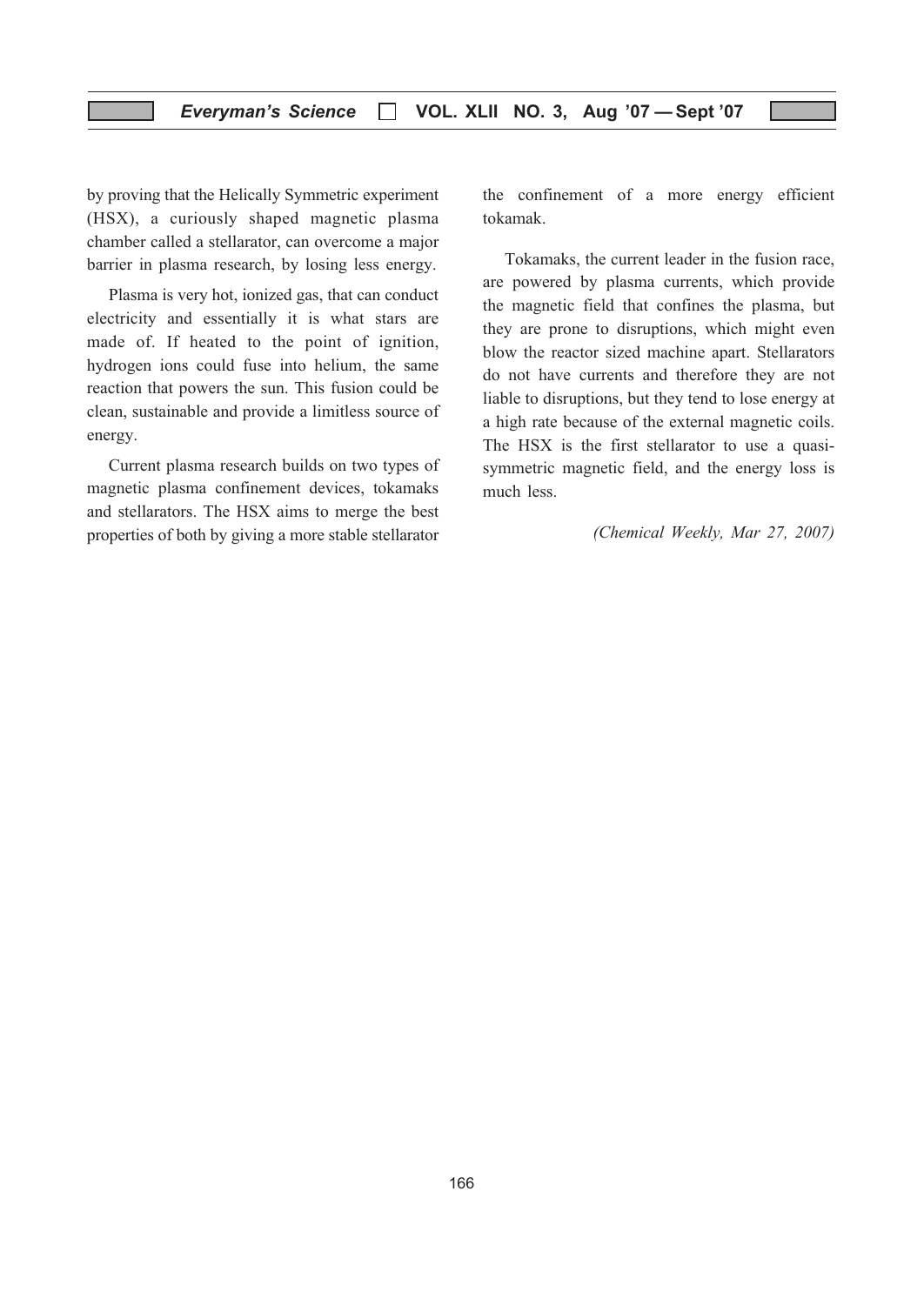## Recommendations of the 94<sup>th</sup> Indian Science Congress

- Energy conservation and efficient resource utilization are important for energy security.
- Cleaner technologies need to be developed.
- Coal meets 70% of our energy requirements today, and the scenario is not likely to change over the next two or three decades. Necessary resources are available in the country. To meet the demands, the coal industry needs to be deregulated.
- Management of water resources and promoting their sustainable use is the most challenging problem.
- A note is taken of the successful operation of the 1,00,000 liters/day Low Temperature Thermal Desalination (LTTD) plant at Kavaratti, Laksh Dweep since May 2005. This is the first plant of its kind anywhere in the world. LTTD can solve the potable water problem in the coastal areas of tropical regions. The concept can also be applied to make use of hot industrial waste water. Publicprivate partnership should be encouraged in this exciting new development.
- There is an urgent need to upgrade our weather forecasting systems with emphasis on monsoons, as it is the key for our food security.
- Dryland and rain fed agriculture deserve a special focus.
- Second green revolution needs to be more holistic and should extend application of Science & Technology to forest conservation & management
- Sustainable protection of environment should be emphasised.
- Links between green house gas emissions and

climate change should be explored and its impact on monsoon patterns examined.

- Environment concerns must be integrated into the mainstream of all our economic policies and activity.
- Natural calamities like earthquakes, tsunamis, droughts, floods, cyclones etc. deserve special attention.
- Every time a damaging earthquake occurs, we are clueless. Study of earthquakes should be institutionalized. Recommendations to this effect have been made for past several decades, but some how this has not happened. Suitable micro zoning needs to be carried out and building codes need to be implemented, initially covering all major cities and gradually expanded to cover the entire country.
- Steel production should be stepped up. Present practice of exporting large quantities of iron ore should be discouraged.
- Over thousands of years, mining has been carried out at the surface in India. In spite of very powerful geophysical tools available for sub-surface investigations, these have not been properly implemented. As a matter of fact, India remains basically unexplored. Integration of appropriate geophysical techniques in our exploration for atomic minerals, metals, and fossil fuels is highly desirable.
- A three pronged strategy to improve the S&T scenario in India needs - (i) to raise the quality and number of trained individuals; (ii) to deepen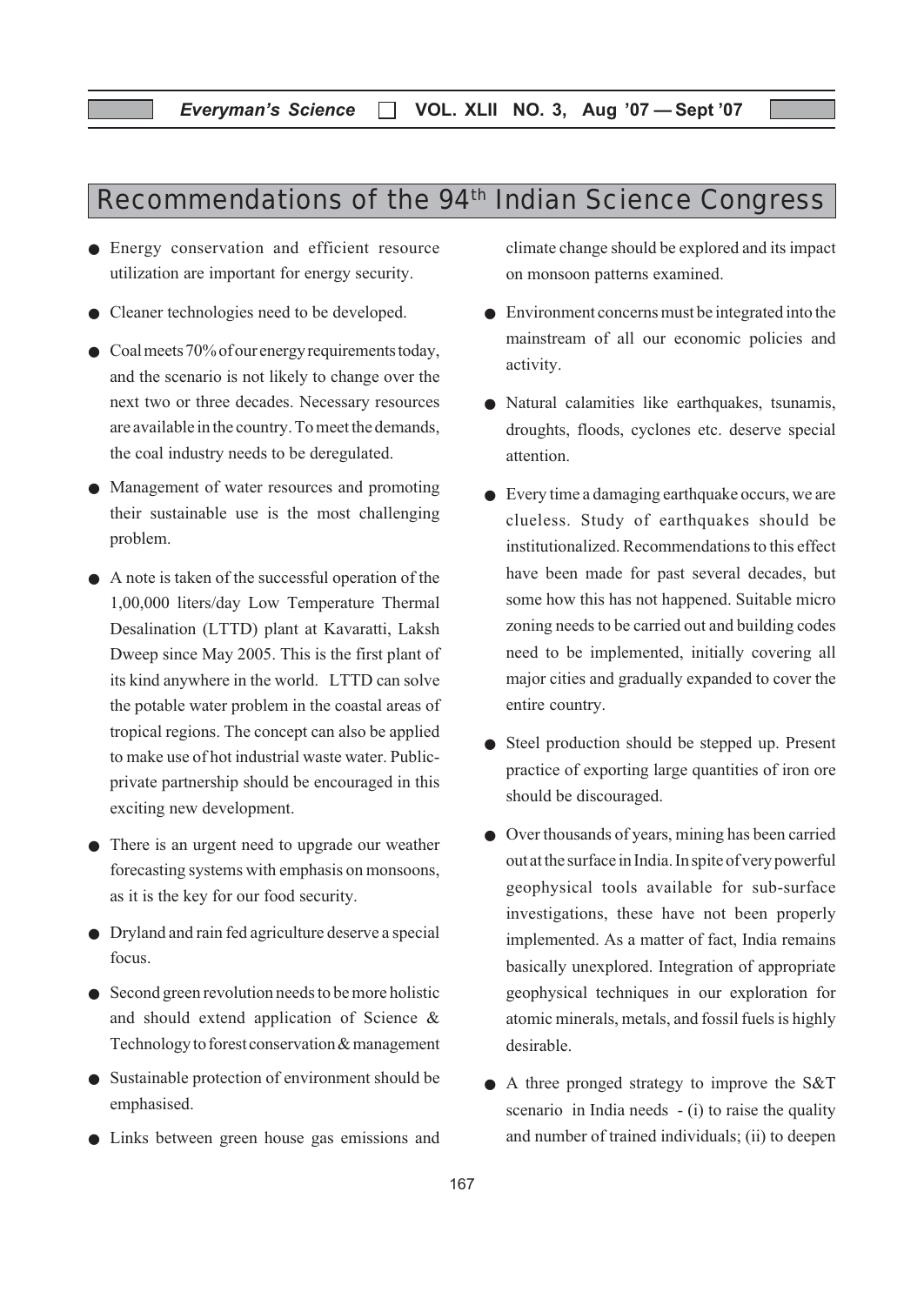and widen the valorization of our science outputs; and (iii) to improve the quality of our environment.

- Geological Survey of India is one of the oldest and very important departments of country. It needs to be liberalized from bureaucracy and given a place of pride, and should rightfully become a part of the newly created Ministry of Earth Sciences.
- A center for Himalayan Glaciology and Ecology needs to be set up.
- Geology should be taught at the school level. Outreach programs to educate the common man

about the steps to be taken to safe guard our Planet Earth need to be strengthened.

- Public education and understanding the environmental challenges we face are to be strengthened.
- Upgradation of universities for improving the standards of research has become an urgent need.
- In this Science Congress, several Institutions/ Organizations have been brought together as Knowledge Partners. This effort should continue and be strengthened to address Planet Earth related issues nationally and globally.

Г П

# **FRS TO "DO YOU KNOW**

- A1. Maximum of 8 mm. diameter. Beyond this it must split up.
- A2. Perhaps just about a teacup full of water.

Π

I

Г ı

- A3. It moves rather flies about 250 times its body length per second.
- A4. A few special kinds seem to like colourful flowers (eg. hibiscus) and leaves.
- A5. Yes. Even dogs have problems distinguishing one from the other.
- A6. Yes the Dolphin does. Its brain goes to rest one half at a time.
- A7. From the Latin word 'Pencilium' which means a small tail.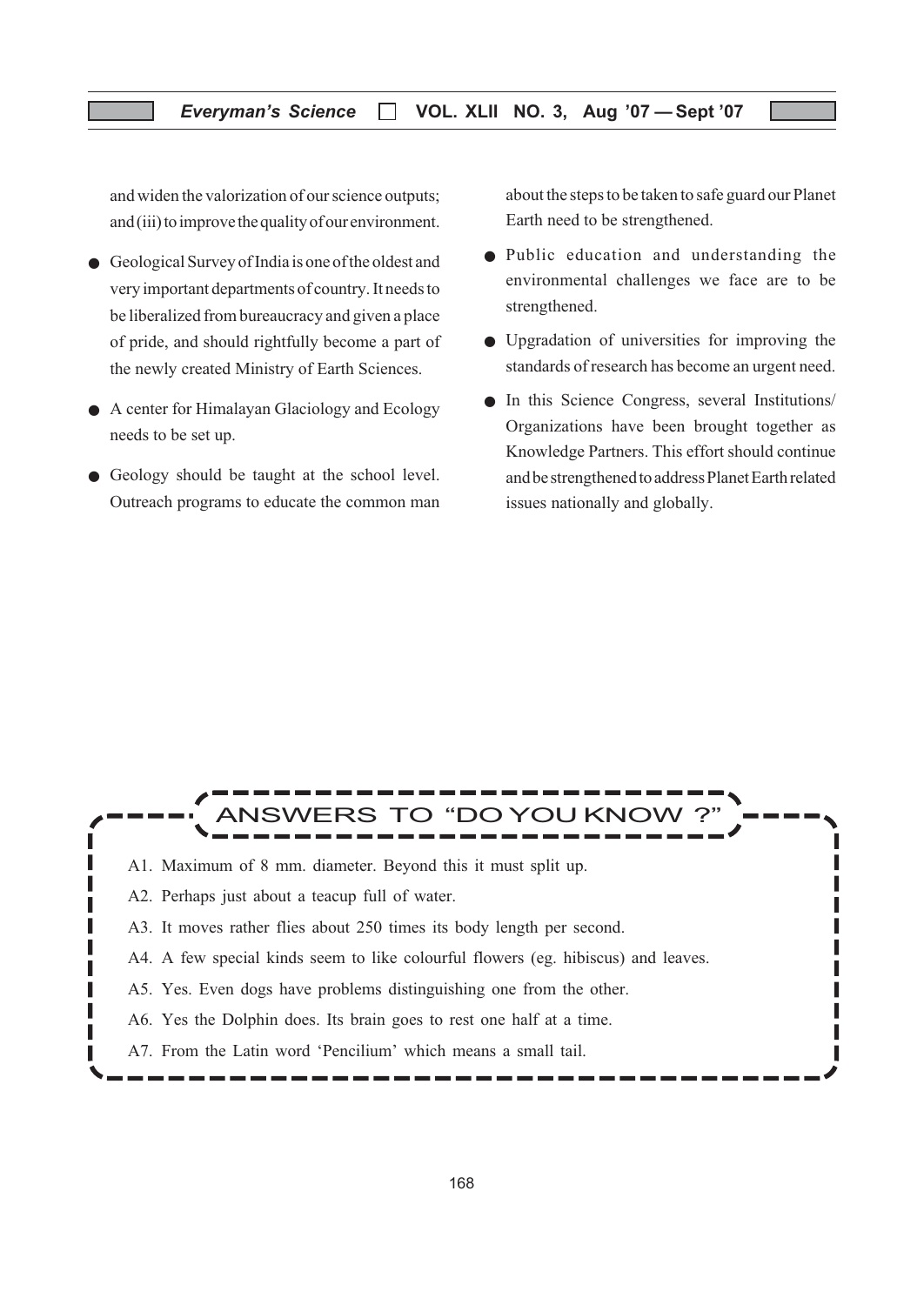

भारतीय विज्ञान कांग्रेस संस्था

 $14$ , उ० विरेश गृह स्ट्रीट, कोलकाता  $700017$ , भारत

THE INDIAN SCIENCE CONGRESS ASSOCIATION

14, Dr. Biresh Guha Street, Kolkata-700 017, INDIA

|         | Telegram : SCICONG : CALCUTTA          |  | Fax: $91-33-2287-2551$     |
|---------|----------------------------------------|--|----------------------------|
|         | Telephone : (033) 2287-4530, 2281-5323 |  | E-mail: $iscacal@vsnl.net$ |
| Website | : http://sciencecongress.nic.in        |  | iscacal $2004@$ yahoo.com  |

| Fax | $\therefore$ 91-33-228/-2551 |
|-----|------------------------------|
|     | E-mail : iscacal@vsnl.net    |
|     | iscacal $2004$ @yahoo.com    |

#### Terms of Membership and Privileges of Members :

Membership of the Association is open to persons with *Graduate or equivalent academic qualification* and interested in the advancement of science in India.

1. Member : A person willing to be enrolled as new Member has to pay an annualsubscription of Rs. 200/ along with an admission fee of Rs. 50/- (for foreign\* U.S. \$70) only. The annual subscription of a Member shall become due on the 1st April of each year. Anyone who fails to pay the subscription on or before the 15th July in any year shall lose the right of voting and / or holding any office of the Association for that year. A Member failing to pay the annual subscription by the end of March of the following year shall cease to be a Member.

Members may contribute papers for presentation at the Science Congress. They will receive, free of cost, reprint of the Proceedings to Session of any one section of their interest and also the bi-monthly journal of the Association "Everyman's Science".

- 2. Sessional Member : Sessional members are those who join the Association for the Session only. A Sessional Member has to pay a subscription of Rs. 250/- (for foreign U.S. \$60) only.
- 3. Student Member : A person studying at the under-graduate level may be enrolled as a Student Member provided his/her application be duly certified by the Principal/Head of the Department. A Student Member shall have the right to submit papers for presentation at the Session of the Congress of which he/she is a member, provided such papers be communicated through a Member, or an Honorary Member of the Association. He/she shall not have the right to vote or to hold any office. A Student Member shall not be eligible to participate in the Business meetings of the Sections and the General Body.
- 4. Life Member : A Member may compound all future annual subscriptions by paying a single sum of Rs. 2000/- (for foreign U.S. \$ 500) only. Any person who has been continuously a member for 10 years or more, shall be allowed a reduction in the compounding fee of Rs. 50/- for every year of such membership, provided that the compounding fee shall not be less than Rs. 1,200/- (for foreign U.S. \$ 12.50 and U.S \$ 300 respectively). A Life Member shall have all the privileges of a member during his/her lifetime.

<sup>\*</sup>Admission fee of Rs. 50/- is needed only for becoming a new annual member and not for sessional member / life member / Institutional member / student member / donor.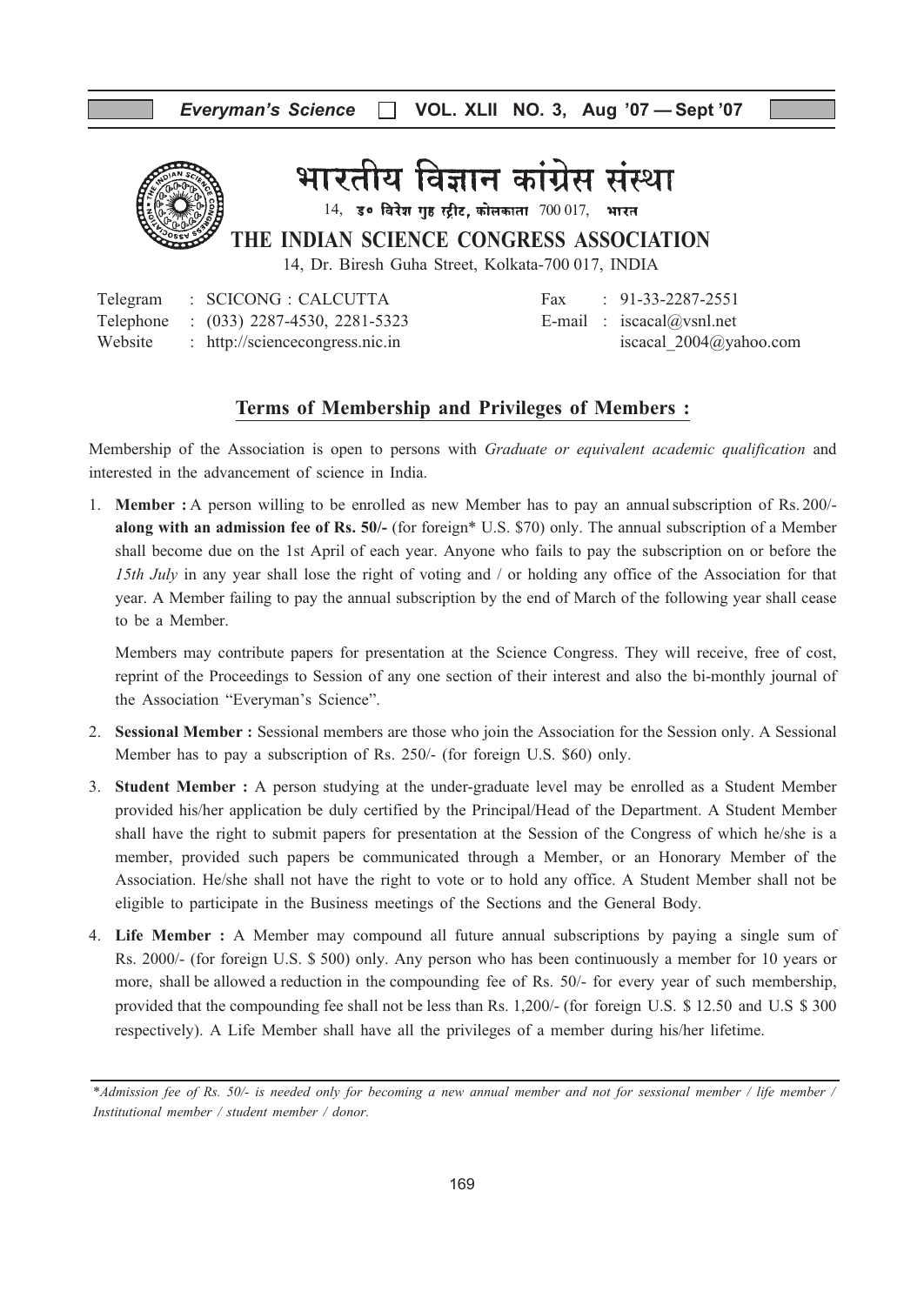#### Everyman's Science  $\Box$  VOL. XLII NO. 3, Aug '07 - Sept '07

- 5. Institutional Member : An Institution paying a subscription of Rs. 5,000/- (for foreign U.S. \$ 2,500) only, can become an Institutional Member of the Association. It shall be eligible to nominate one person as its representative to attend Annual Session of the Science Congress. An Institutional Member shall be eligible to receive, free of cost, a copy of the complete set of Proceedings of the Annual Science Congress Session as also a copy of the Association's journal "Everyman's Science".
- 6. Donor : Any person paying a lump sum of Rs. 10,000/- (for foreign U.S. \$5000) only, can become a Donor of the Assocaiation. An **INDIVIDUAL DONOR** shall have all the rights and privileges of a member during his/her lifetime. An Institution paying a lump of Rs. 50,000/- (for foreign U.S. \$25,000) only, can become **INSTITUTIONAL DONOR** of the Association, which shall have the right to nominate one person as its representative to attend Annual Session of the Science Congress. An Institutional / Individual Donor shall be eligible to receive, free of cost, a copy of the complete set of Proceedings of the Annual Science Congress as also the Association's journal "Everyman's Science".
- A) Presentation of Papers : A copy of complete paper accompanied by an abstract in triplicate not exceeding one hundred words and not containing any diagram or formula, must reach the Sectional President General Secretary (Hqrs) Latest by September 15, each year.
- B) Members of all categories are entitled to railway Concession of return ticket by the same route with such conditions as may be laid down by the Railway Board for travel to attend the Science Congress Session provided that their travelling expenses are not borne, even partly, by the Government (Central or State), Statutory Authority or an University or a City Corporation.
- C) Members of all categories are entitled to reading facilities between 10.00 a.m. to 5.30 p.m. on all weekdays (except Saturdays & Sundays) in the library of the Association.
- D) Members of all categories may use Guest House facilities, Lecture Hall hiring at the rates fixed by the Association from time to time.
- Note : All Money Orders, Bank Drafts etc. should be drawn in favour of "Treasurer, The Indian Science Congress Association". Members are requested to mention their Card No. while making any correspondence to ISCA office.

<sup>\* (</sup>A Foreign Member means one who is normally resident outside India.)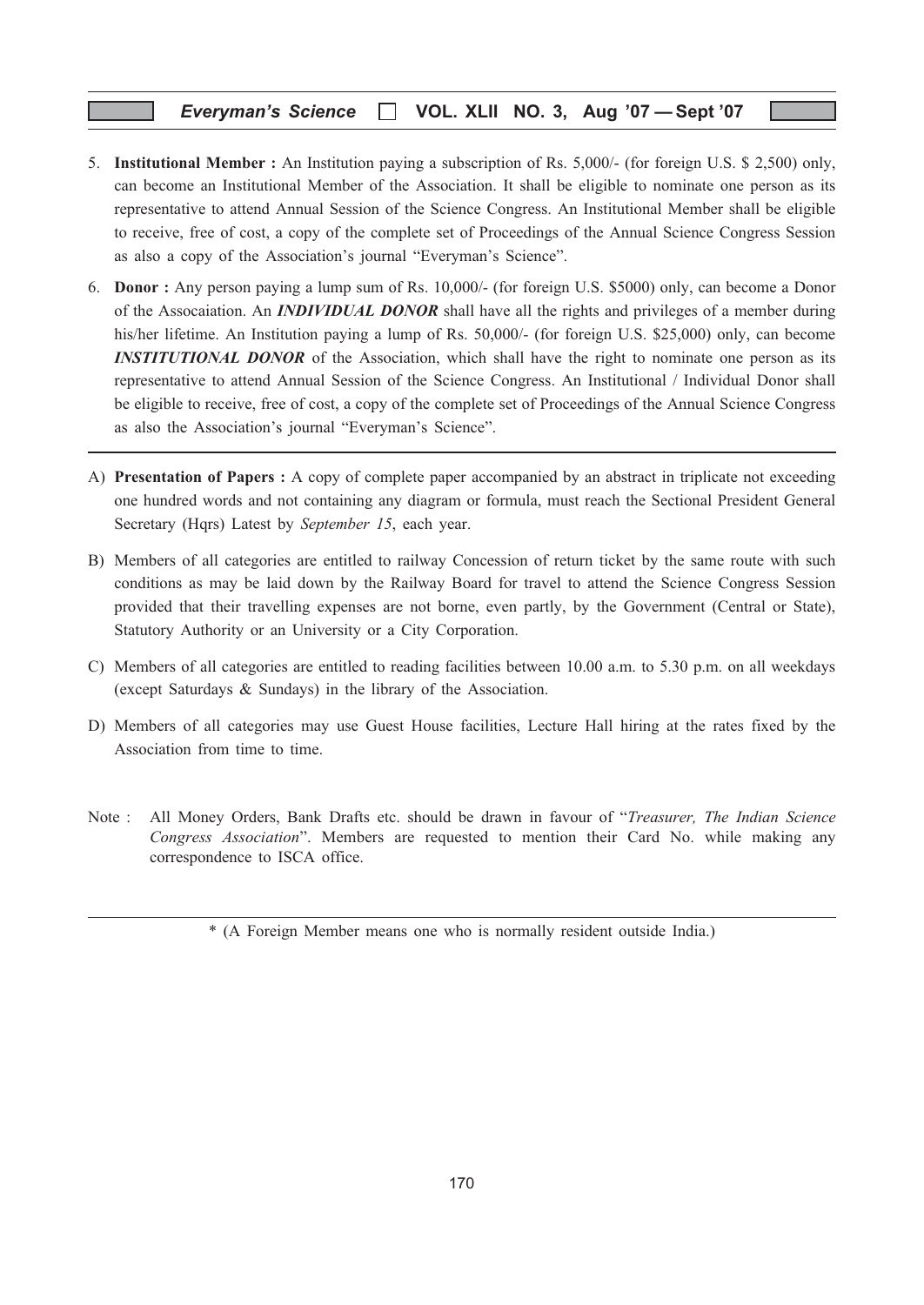| Everyman's Science [   VOL. XLII NO. 3, Aug '07 - Sept '07 |  |  |  |  |  |
|------------------------------------------------------------|--|--|--|--|--|
|------------------------------------------------------------|--|--|--|--|--|

## भारतीय विज्ञान कांग्रेस संस्था

 $14$ , उ० विरेश गृह स्ट्रीट, कोलकाता  $700017$ , भारत

THE INDIAN SCIENCE CONGRESS ASSOCIATION

14, Dr. Biresh Guha Street, Kolkata-700 017, INDIA

Telegram : SCICONG : CALCUTTA Fax : 91-33-2287-2551 Telephone : 2287-4530, 2281-5323 E-mail : iscacal@vsnl.net Website : http://sciencecongress.nic.in iscacal 2004@yahoo.com

## APPLICATION FORM FOR MEMBERSHIP

To

The General Secretary The Indian Science Congress Association 14, Dr. Biresh Guha Street, Kolkata-700 017

Stamp Size Photograph

Dear Sir,

I like to be enrolled as a Member / Life Member / Donor / Sessional Member / Student Member / of The Indian Science Congress Association.

I am sending herewith an amount of Rs. ............... in payment of my subscription by Bank Draft / Money Order / Cash for Membership / Life Membership Subscription / from the year 1st April 200 ...... to 31st March  $200$  ......

I am interested in the following section (Please tick any one).

#### **SECTIONS**

- 1. Agriculture and Forestry Sciences
- 2. Animal, Veterinary and Fishery Sciences
- 3. Anthropological and Behavioural Sciences (including Archaeology and Psychology & Educational Sciences)
- 4. Chemical Sciences
- 5. Earth System Sciences
- 6. Engineering Sciences
- 7. Environmental Sciences
- 8. Information and Communication Science & Technology (including Computer Sciences)
- 9. Materials Science.
- 10. Mathematical Sciences (including Statistics)
- 11. Medical Sciences (including Physiology)
- 12. New Biology (including Bio-Chemistry, Biophysics & Molecular Biology and Biotechnology)
- 13. Physical Sciences
- 14. Plant Sciences

(Please type or fillup in Block Letters)

| Name (in block letters) :                               |                |                   |             |
|---------------------------------------------------------|----------------|-------------------|-------------|
|                                                         | <b>SURNAME</b> | <b>FIRST NAME</b> | MIDDLE NAME |
| Academic Qualifications :<br>(Evidence to be submitted) |                |                   |             |
| Designation :                                           |                |                   |             |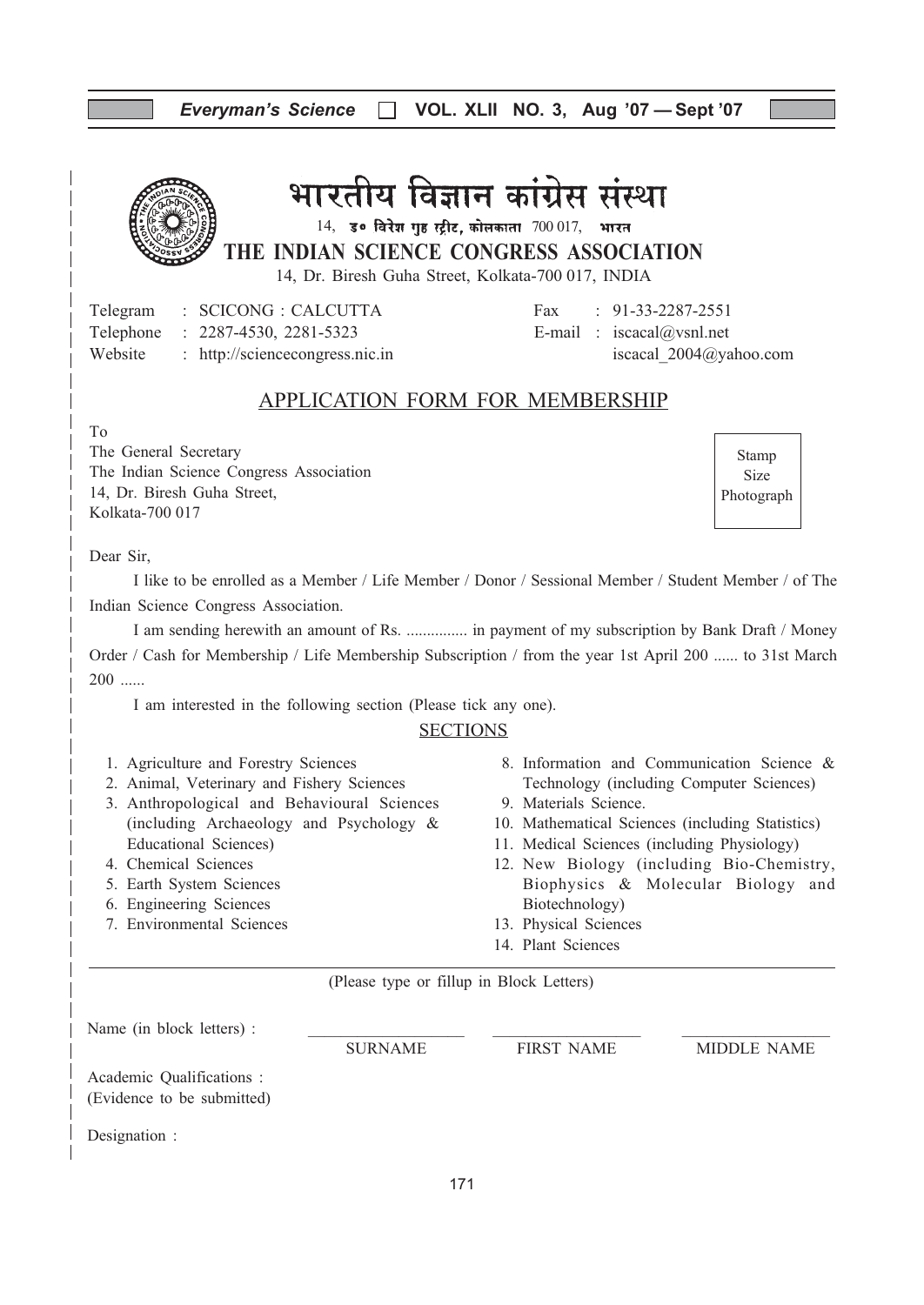Address for Communication : (including State, City/Town and Pin code)

Phone No. & e-mail

Permanent Address :

Yours faithfully

Date : Signature  $\sum_{n=1}^{\infty}$  Signature

- As per resolution of Executive Committee in its meeting held on October 10, 2004 application for membership of ISCA in 'Care of' of some other person is generally discouraged. However, if in the application form "care of" address is given then there should be also signature of the person in whose name "care of" is given.
- Admission fee of Rs.  $50/$  is needed only for becoming a new annual member and not for sessional member / life member / Institutional member / student member / donor.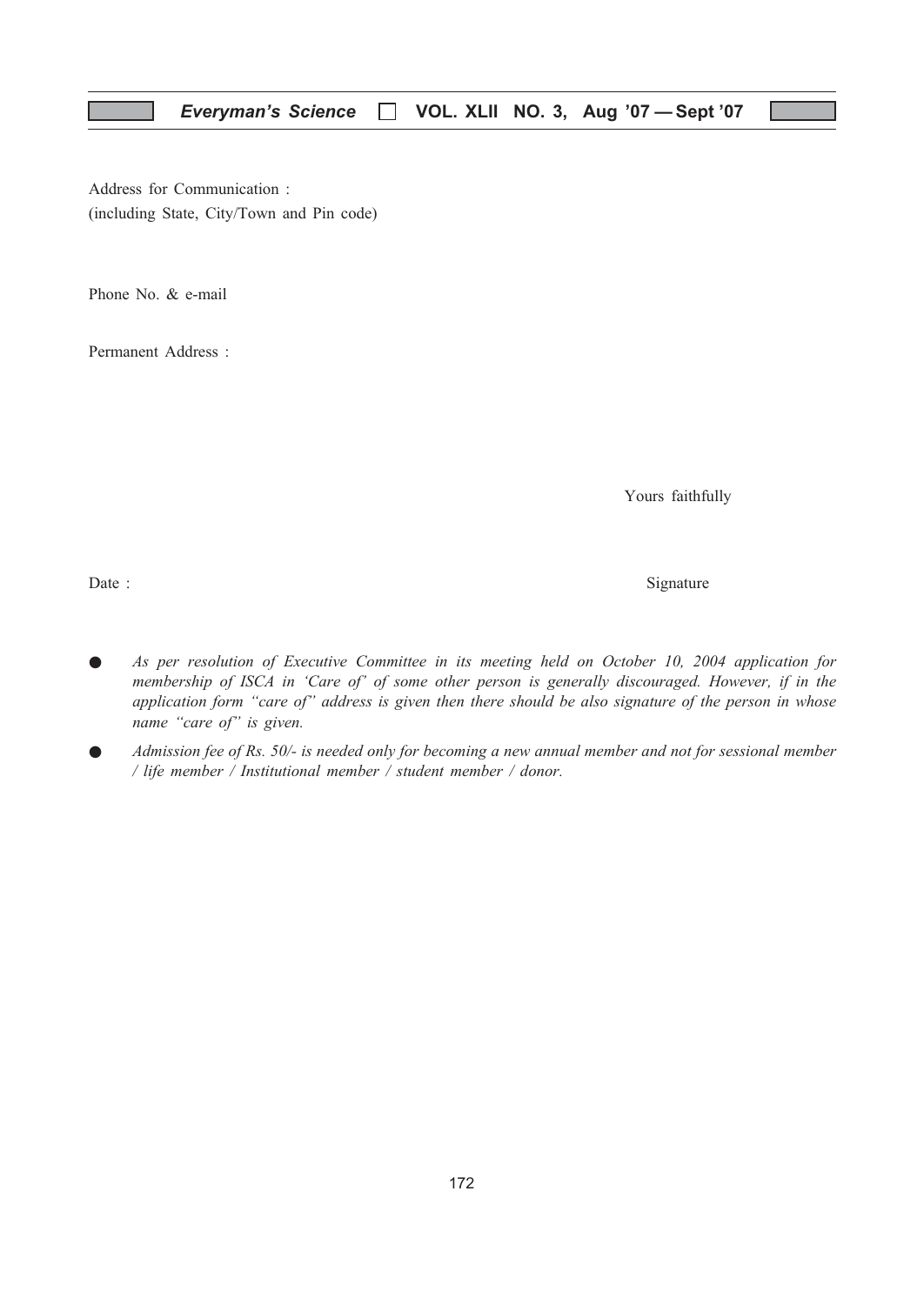Registered with the Registrar of Newspapers for India under No. R.N.I. 12058/66

## ADVERTISE IN

Published six times a year in

## APRIL/MAY, JUNE/JULY, AUGUST/SEPTEMBER, OCTOBER/NOVEMBER, DECEMBER/JANUARY, FEBRUARY/MARCH

By THE INDIAN SCIENCE CONGRESS ASSOCIATION

## SCIENTISTS ● EDUCATIONISTS SCIENTIFIC AND TECHNICAL WORKERS

as also laymen interested in progress of science

N.B. All drafts should be in favour of "Indian Science Congress Association"

| (Two Colour)             |              |                    |
|--------------------------|--------------|--------------------|
| Back Cover               | $Rs. 6000/-$ | $20 \times 27$ cms |
| Inside Front Cover       | $Rs.4500/-$  | $20 \times 27$ cms |
| Back Inside Cover        | $Rs.4500/-$  | $20 \times 27$ cms |
| <b>Black &amp; White</b> |              |                    |
| Inside full page         | $Rs. 3000/-$ | $20 \times 27$ cms |
| Inside half page         | $Rs. 2000/-$ | $20 \times 13$ cms |

173

#### Editor-in-Chief, Everyman's Science

14, Dr. Biresh Guha Street, Kolkata-700 017

Telephone : (033) 2287-4530

Fax : 91-33-2287-2551, Email : iscacal@vsnl.net